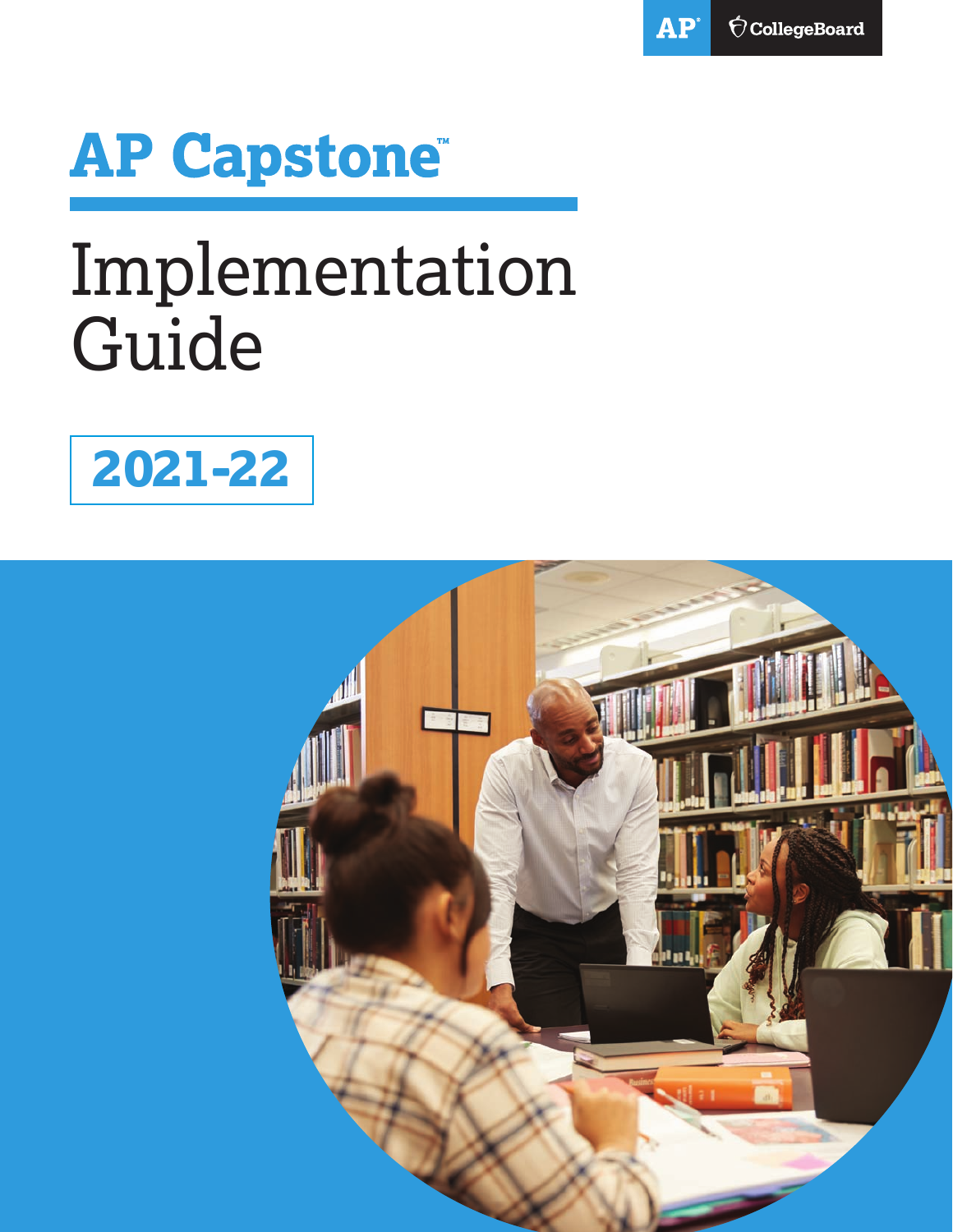### **AP Equity and Access Policy**

College Board strongly encourages educators to make equitable access a guiding principle for their AP® programs by giving all willing and academically prepared students the opportunity to participate in AP. We encourage the elimination of barriers that restrict access to AP for students from ethnic, racial, and socioeconomic groups that have been traditionally underrepresented. Schools should make every effort to ensure that their AP classes reflect the diversity of their student population. College Board also believes that all students should have access to academically challenging coursework before they enroll in AP classes, which can prepare them for AP success. It's only through a commitment to equitable preparation and access that true equity and excellence can be achieved.

### **Contact Us**

### **AP Services for Educators**

877-274-6474 *(toll free in the United States and Canada)* 212-632-1781 Contact Form: **[cb.org/apeducatorinquiry](http://cb.org/apeducatorinquiry)** 

#### **AP Services for Students**

888-225-5427 *(toll free in the United States and Canada)* 212-632-1780

Contact Form: **[cb.org/apstudentinquiry](http://cb.org/apstudentinquiry)** 

#### **AP Services (mailing)**

P.O. Box 6671 Princeton, NJ 08541-6671 610-290-8979 (fax) For overnight and/or courier mail: AP Services 1425 Lower Ferry Road Ewing, NJ 08618-1414

**College Board Services for Students with Disabilities** P.O. Box 6226 Princeton, NJ 08541-6226 844-255-7728 *(for school staff in the United States and Canada)*  212-713-8333 *(for all students and parents; and for school staff outside the United States and Canada)* Email: [ssd@info.collegeboard.org](mailto:ssd@info.collegeboard.org)  Send eligibility-related mail such as SSD coordinator forms or applications for accommodations to: College Board SSD P.O. Box 7504

London, KY 40742-7504 866-360-0114 (fax)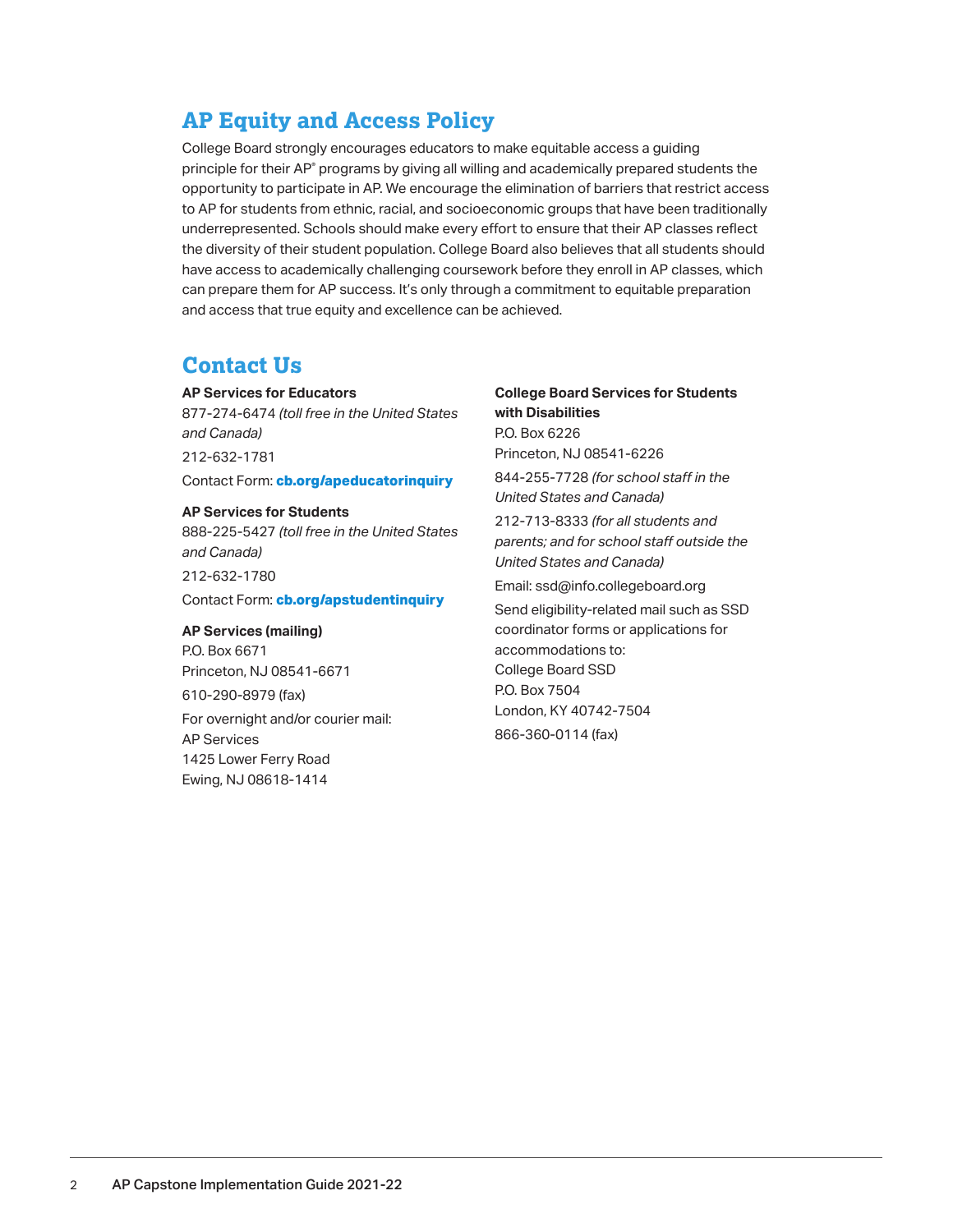### **Contents**

| 5  | <b>AP Capstone Diploma Program Overview</b>                    |
|----|----------------------------------------------------------------|
| 5  | Where to Find Information                                      |
| 6  | Getting Started in 2021-22                                     |
| 7  | <b>How AP Capstone Works</b>                                   |
| 8  | Benefits of AP Capstone                                        |
| 8  | <b>Students</b>                                                |
| 8  | <b>High Schools</b>                                            |
| 8  | <b>Higher Education</b>                                        |
| 9  | AP Capstone Pedagogical Framework                              |
| 10 | <b>AP Seminar Overview</b>                                     |
| 10 | AP Seminar Assessments                                         |
| 12 | AP Research Overview                                           |
| 12 | AP Research Assessments                                        |
| 13 | <b>AP Capstone Diploma Program Policies</b>                    |
| 13 | Participation                                                  |
| 13 | Prerequisite                                                   |
| 13 | Plagiarism and Falsification or Fabrication of Information     |
| 13 | <b>Using Turnitin</b>                                          |
| 14 | Test Security and Sharing of Exam Content                      |
| 14 | Exam Ordering                                                  |
| 14 | <b>Billing</b>                                                 |
| 14 | Rescoring                                                      |
| 14 | Score Withholding and Cancellation                             |
| 14 | Accommodations for Students with Disabilities                  |
| 15 | Retention of Performance Task Presentation Videos              |
| 15 | Role of Teacher and Expert Adviser                             |
| 15 | Professional Learning                                          |
| 15 | AP Capstone Teacher Conflict of Interest Policy                |
| 16 | Replacing AP Capstone Teachers Midyear                         |
| 16 | Student Extended Absence and Performance Tasks                 |
| 18 | Retaking AP Seminar and/or AP Research                         |
| 18 | <b>Student Transfer Policy</b>                                 |
| 19 | Offering AP Capstone to Homeschool and Virtual School Students |
| 20 | <b>For Administrators</b>                                      |
| 20 | How to Become an AP Capstone School                            |
| 20 | AP Capstone Diploma Program Costs                              |
| 20 | Professional Learning                                          |
| 20 | Exam Fees                                                      |
| 21 | <b>Additional Costs</b>                                        |
| 21 | Resourcing Your AP Capstone Program                            |
| 21 | Requirements                                                   |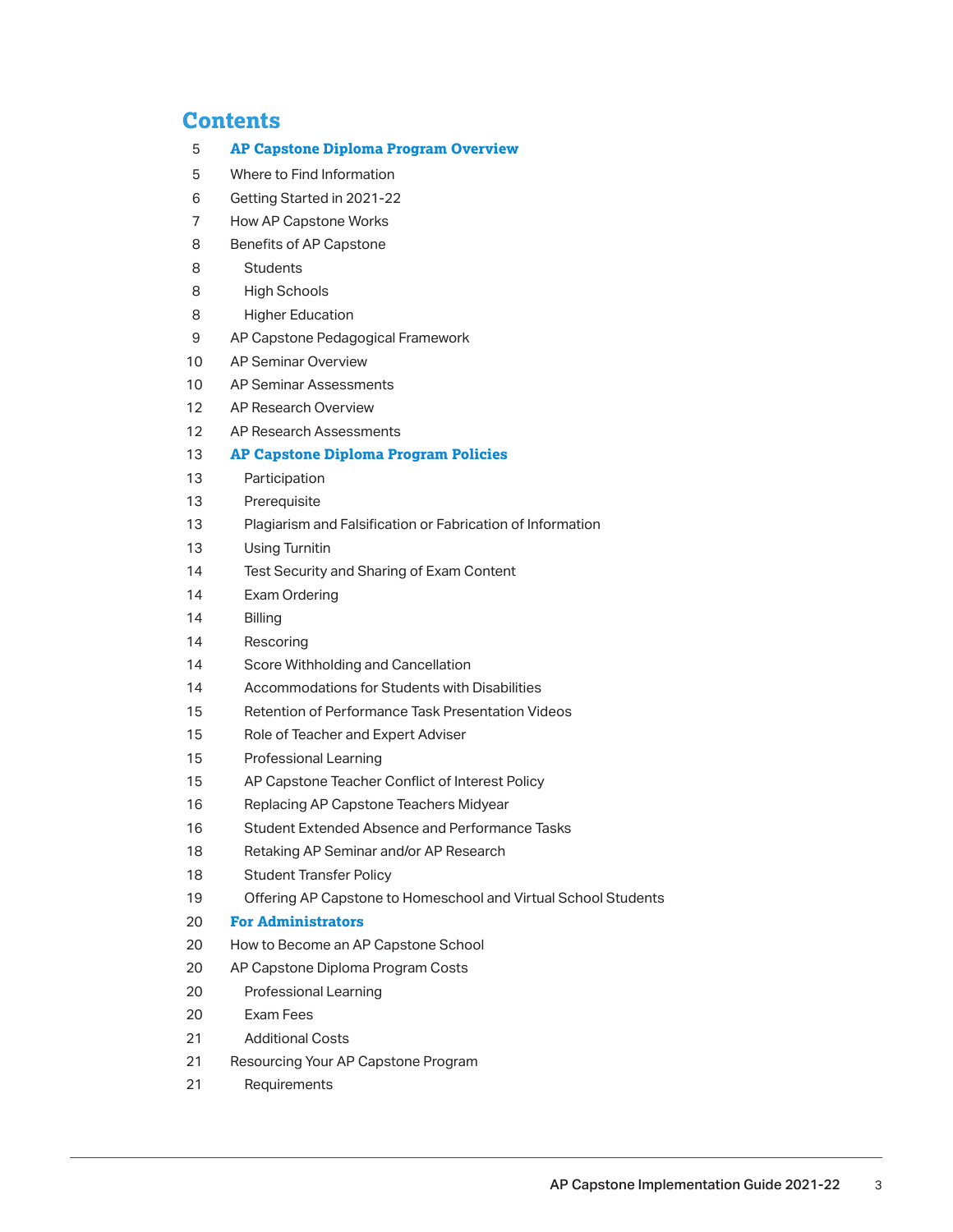| 22 | <b>Recruiting Students</b>                                              |
|----|-------------------------------------------------------------------------|
| 22 | <b>Recruitment Tools</b>                                                |
| 22 | <b>Recruitment Strategies</b>                                           |
| 22 | Recruitment of Students Who Are New to AP                               |
| 23 | <b>Scheduling AP Capstone Courses</b>                                   |
| 24 | Making AP Capstone Work with Your School Schedule                       |
| 25 | Schools Offering AP Seminar and AP Research in a 4x4 Block Schedule     |
| 25 | Class Size Recommendations                                              |
| 26 | Positioning AP Capstone Courses in Your Master Schedule                 |
| 28 | Adding AP Capstone to Student Transcripts                               |
| 28 | Addressing the AP Capstone Diploma Requirements                         |
| 28 | Accessing AP Capstone Awards                                            |
| 28 | <b>Staffing AP Capstone Courses</b>                                     |
| 30 | Getting Others Involved                                                 |
| 30 | <b>School Leaders</b>                                                   |
| 31 | <b>Teachers</b>                                                         |
| 31 | Librarians/Media Specialists                                            |
| 31 | Counselors                                                              |
| 31 | <b>Expert Advisers for AP Research</b>                                  |
| 32 | Recognition from Higher Education                                       |
| 32 | <b>Admissions Benefits</b>                                              |
| 32 | Credit and Placement Benefits                                           |
| 33 | <b>For Teachers</b>                                                     |
| 33 | Staying in Touch with the AP Capstone Program                           |
| 33 | AP Capstone Course Audit Steps                                          |
| 34 | Ensuring Students Understand the Directions for the Performance Tasks   |
| 34 | Teacher Roles During the AP Capstone Performance Tasks                  |
| 34 | Submitting Student Work Using the AP Digital Portfolio                  |
| 35 | Digital Submission for AP Capstone                                      |
| 35 | Technical Requirements and Recommendations for the AP Digital Portfolio |
| 36 | Due Dates for AP Seminar and AP Research Performance Tasks              |
| 36 | <b>Scoring Student Work</b>                                             |
| 36 | AP Seminar End-of-Course Exam Date                                      |
| 36 | Getting Involved with the AP Reading                                    |
| 37 | <b>For AP Coordinators</b>                                              |
| 37 | Role of the AP Coordinator in AP Capstone                               |
| 37 | <b>Creating Class Sections</b>                                          |
| 38 | Accessing the AP Digital Portfolio                                      |
| 38 | Checking for Missing Data in the AP Digital Portfolio                   |
| 38 | <b>Additional Resources</b>                                             |
|    |                                                                         |

39 39 **2021-22 Important Dates**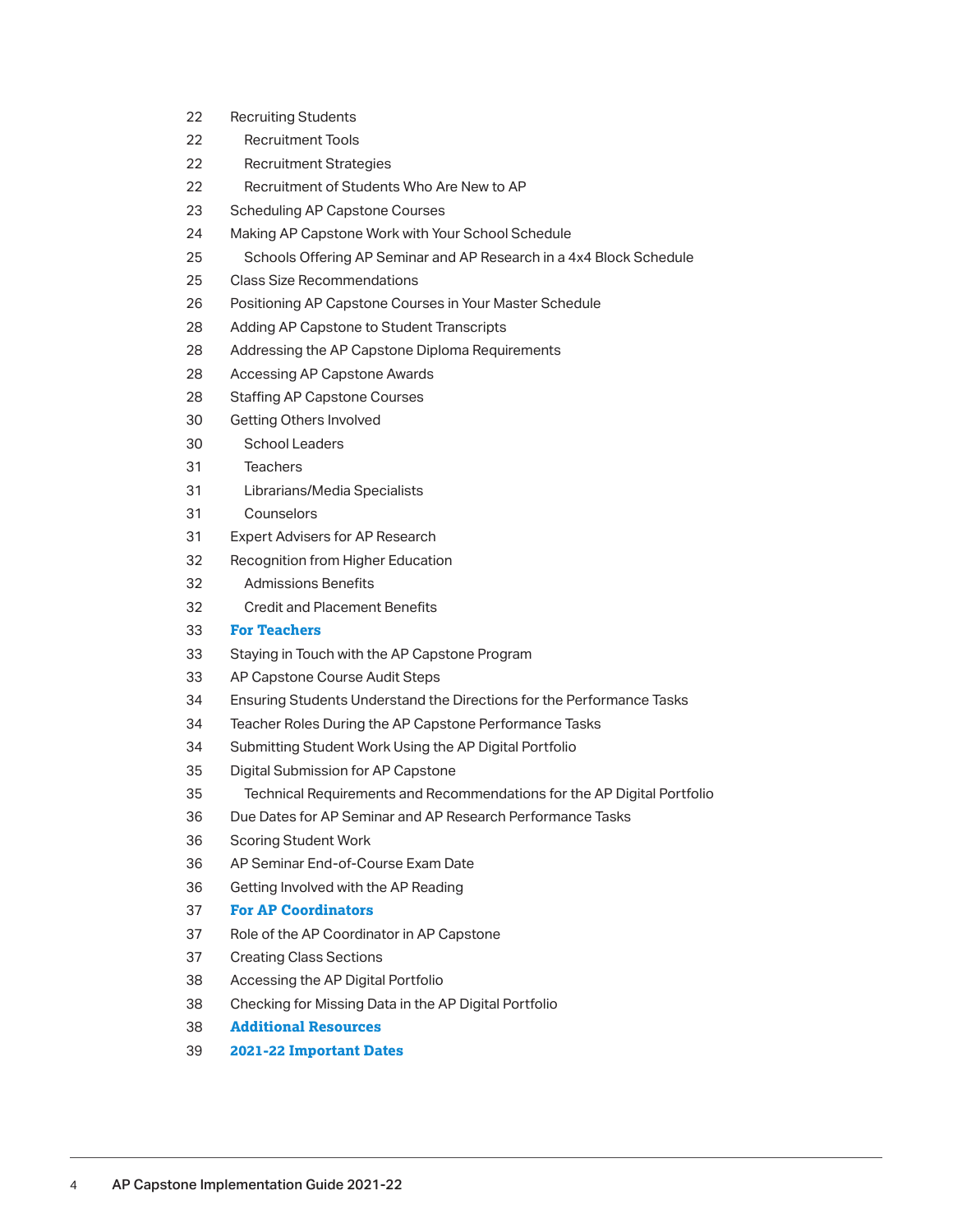# <span id="page-4-0"></span>**AP Capstone Diploma Program Overview**

### **Where to Find Information**

 The publications below provide details about the AP Capstone Diploma™ program. Also see the AP Capstone™ section of AP Central® at **[collegeboard.org/apcapstone](http://collegeboard.org/apcapstone)** and the resources listed on page 38.



The *[AP Capstone Implementation Guide](https://secure-media.collegeboard.org/digitalServices/pdf/ap/ap-capstone-implementation-guide.pdf)* provides essential information for schools starting an AP Capstone program. It includes program requirements and policies, program costs, implementation models, and staffing ideas as well as easyaccess links.



 and administer AP Capstone assessments. **Part 1** will be available **[Part 1](http://collegeboard.org/apcoordinatorsmanual-part1)** and **Part 2** of the *2021-22 AP Coordinator's Manual*  contain important information about the AP coordinator's role in the AP Capstone program, including directions on how to order in August 2021 and **Part 2** will be available in the winter.



The *[AP Seminar Course and Exam Description](https://apcentral.collegeboard.org/pdf/ap-seminar-course-and-exam-description.pdf)* provides the pedagogical framework, curricular requirements, instructional approaches, and assessment details for the AP Seminar course.



The *[AP Research Course and Exam Description](https://apcentral.collegeboard.org/pdf/ap-research-course-and-exam-description.pdf)* provides the pedagogical framework, curricular requirements, instructional approaches, and assessment details for the AP Research course.



The *[AP Digital Portfolio Teacher User Guide](http://media.collegeboard.com/digitalServices/pdf/ap/ap-capstone/ap-capstone-digital-portfolio-teacher-user-guide.pdf)* and the *[AP Digital Portfolio Student User Guide](http://media.collegeboard.com/digitalServices/pdf/ap/ap-capstone/ap-capstone-digital-portfolio-student-user-guide.pdf)* help teachers and students navigate the digital portfolio and the required submission and scoring of student work.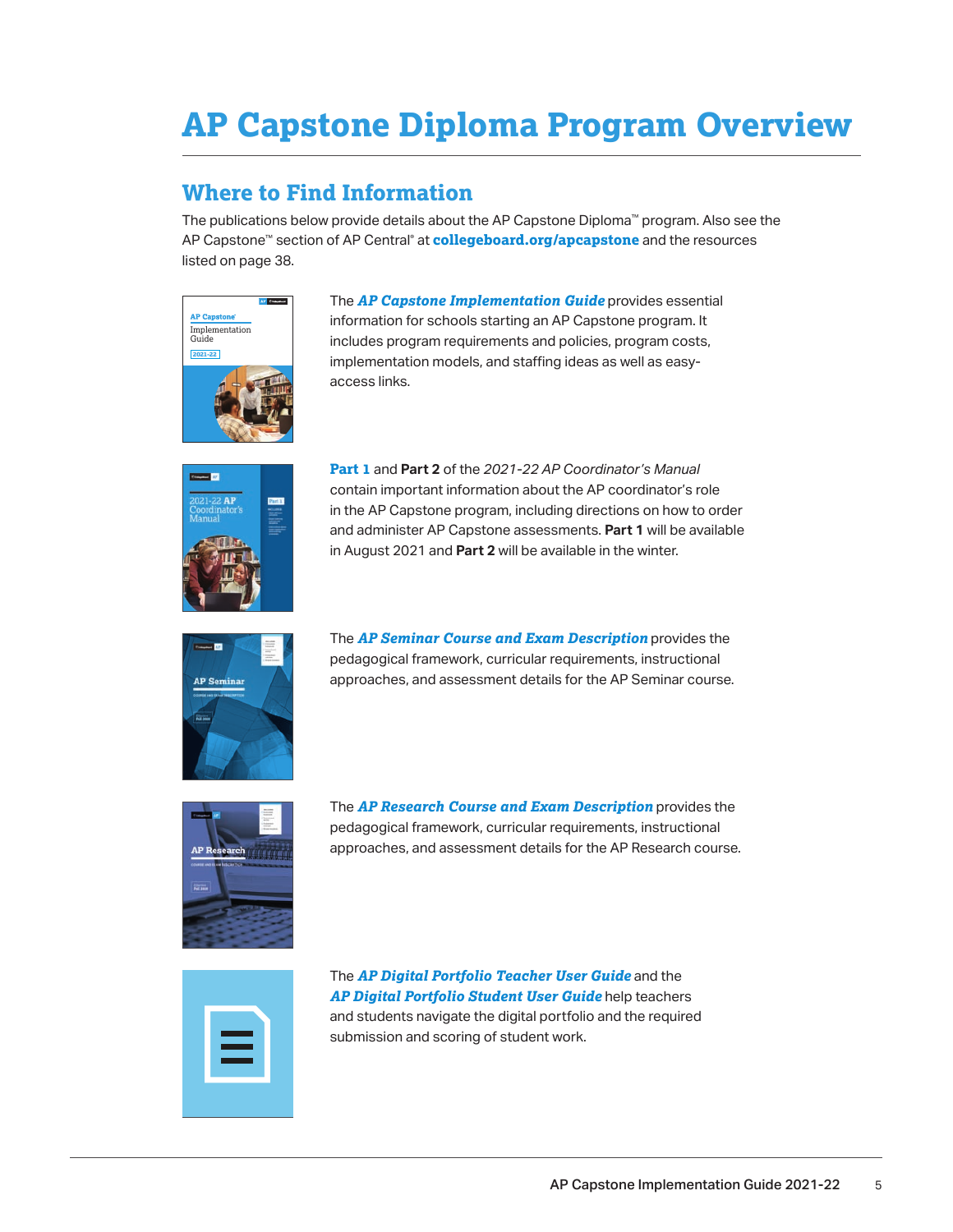### <span id="page-5-0"></span>**Getting Started in 2021-22**

AP coordinators, teachers, and students sign in at **[myap.collegeboard.org](http://myap.collegeboard.org)**. Once signed in:

- § **Coordinators** use **AP Registration and Ordering** to organize student exam registrations and submit exam order.
- § **Teachers** use **AP Classroom** to access and assign free instructional resources.
- **Students** use My AP to access AP Classroom assignments and register for exams.

#### **AP Teachers**

- haven't been created. These class sections and enrollments will automatically be added to the § At the beginning of the school year, AP coordinators or AP teachers create AP Seminar and AP Research class sections. After class sections are created, you'll see the join code for each section when you sign in to AP Central or through **[myap.collegeboard.org](http://myap.collegeboard.org)**. Distribute join codes to your students so they can enroll. You can also set up your class sections here if they **[AP Digital Portfolio](http://digitalportfolio.collegeboard.org)**. Students don't have to enroll in the digital portfolio separately.
- § New teachers must have their AP Course Audit form approved by their school's AP Course Audit administrator in order to access AP Classroom and the AP Digital Portfolio.

#### **AP Students**

- Students will use the join code provided by their AP teacher or AP coordinator to enroll in AP class sections at the beginning of the school year. Once they enroll in their section, they'll be automatically added to the digital portfolio. Students don't have to enroll in the digital portfolio separately.
- My AP. Once an AP ID is assigned to a student, it remains their AP ID every year they take an **• Students are assigned a unique, alphanumeric AP ID the first time they register through** AP course or exam.

#### **AP Coordinators**

- § **Ordering Deadlines:** The final AP Exam ordering deadline for all full-year and first-semester courses is November 15, 2021 (11:59 p.m. ET). Spring course orders and fall order changes can be submitted by March 15, 2022 (11:59 p.m.  $\pm$  F).
- § **Exam fees:** The fee for AP Seminar and AP Research Exams in 2021-22 is \$144 per exam. Board provides a \$34 fee reduction per exam for students who are eligible for the College Board fee reduction. Schools are expected to forgo their \$9 rebate for these students. Additional fees may apply for exams that are ordered late, canceled, or unused. College
- code will be generated for each class section, which you can either provide to each teacher, or class section, students' information from My AP will be linked to the AP Digital Portfolio. • At the start of the school year, you'll create class sections in AP Registration and Ordering for each of your school's AP classes (if teachers haven't already created sections). A join they can sign in to AP Central or **[myap.collegeboard.org](http://myap.collegeboard.org)** to retrieve it. Students will use join codes to enroll in their AP class sections. After enrolling in their AP Seminar or AP Research
- § If you have homeschooled or virtual school students who will be taking an AP Exam at your school without taking the corresponding AP course at your school, you'll need to create an exam only section for that subject and provide the join code for the exam only section to those students.
- § Schools will be billed for all exams that are part of their exam order at the time the invoice is generated.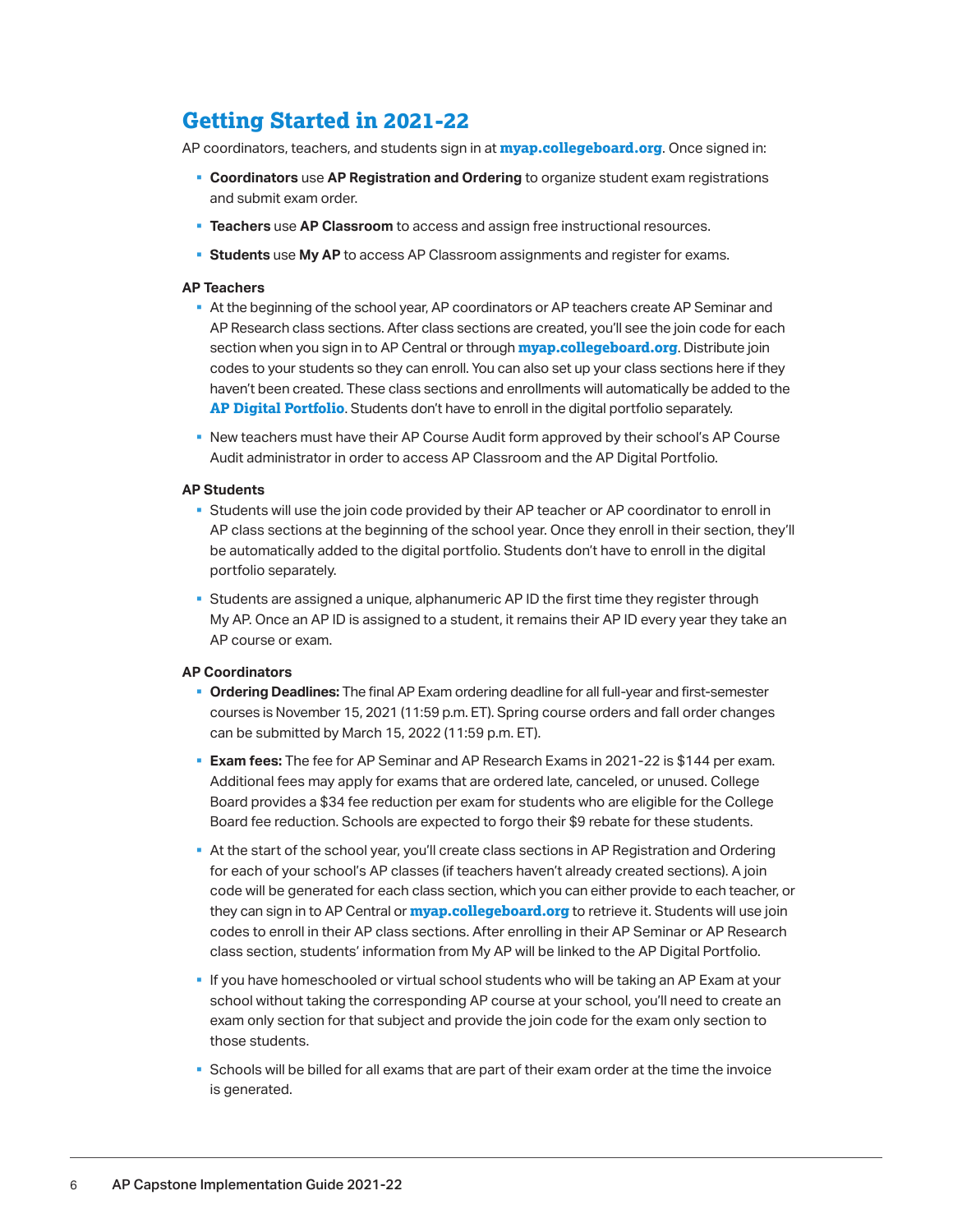### <span id="page-6-0"></span>**How AP Capstone Works**

 The AP Capstone Diploma program is a college-level program based on two courses—AP Seminar and AP Research—that complement and enhance discipline-specific APcourses.

 The program gives students a chance to practice core academic skills that are increasingly valued by colleges. The ability to think independently, write effectively, research, collaborate, and learn across disciplines is essential for success in college, career, and beyond.

Students who earn scores of 3 or higher in AP Seminar and AP Research and on four additional AP Exams of their choosing receive the AP Capstone Diploma. This signifies their outstanding academic achievement and attainment of college-level academic and research skills. Students who earn scores of 3 or higher in both AP Seminar and AP Research but not on four additional AP Exams receive the AP Seminar and Research Certificate™.

AP Capstone was developed in response to feedback from higher education and is easily implemented and flexible. It has the potential to differentiate and transform high schools and their students by elevating the learning environment through a challenging, college-level program with high standards of assessment.



**AP Seminar Year 1 Earn score of 3 or higher** 

**AP Research Year 2 Earn score of 3 or higher** 

**4 AP Exams Throughout High School Earn score of 3 or higher** 



AP Seminar and Research Certificate **™**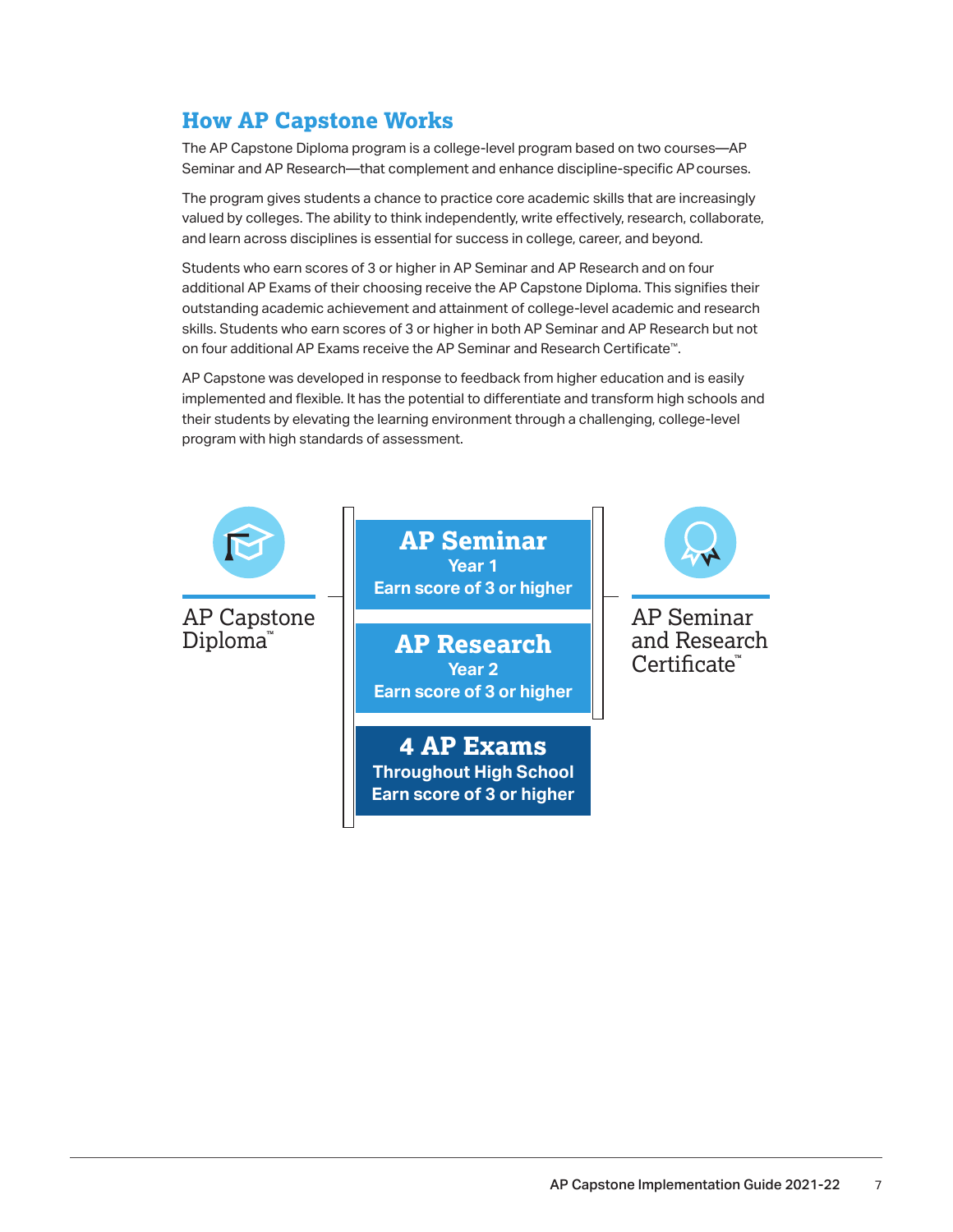### <span id="page-7-0"></span>**Benefits of AP Capstone**

#### **STUDENTS**

- § Fosters the research, argumentation, and communication skills at the core of college readiness and lifelong learning.
- § Provides a setting to build on the knowledge and rigorous coursework of AP in an interdisciplinary format.
- § Lets students show colleges that they've challenged themselves academically and also illustrate their passion and interest in specific research topics.
- § Makes students self-confident, independent thinkers prepared for higher education.
- § Allows students to collaborate on their research topics with higher education faculty and/or local community leaders.

#### **HIGH SCHOOLS**

- **Allows high schools to differentiate themselves by offering an innovative diploma** program and two exclusive courses: AP Seminar and AP Research.
- Lets teachers improve their teaching skills in a student-centered classroom environment.
- § Offers a flexible, curricular content model that encourages creativity and student input.
- § Offers an implementation model that schools can customize for scheduling demands, curricular structures, or local and state/country requirements.
- § Builds professional excellence in a weeklong, collaborative professional learning institute.

#### **HIGHER EDUCATION**

- § Helps high school students develop research, collaboration, and communication skills essential for college and career success.
- § Identifies students with the research, writing, and collaboration skills necessary to complete college.
- § Identifies students who are able to articulate their passions and interests in specific research topics.
- § Provides consistent, externally validated measures of student ability.
- § Demonstrates a student's research and writing ability through a 4,000- to 5,000-word scholarly research paper.
- § For credit policy and other information, visit **[collegeboard.org/apcapstonehedsupport](http://collegeboard.org/apcapstonehedsupport)**.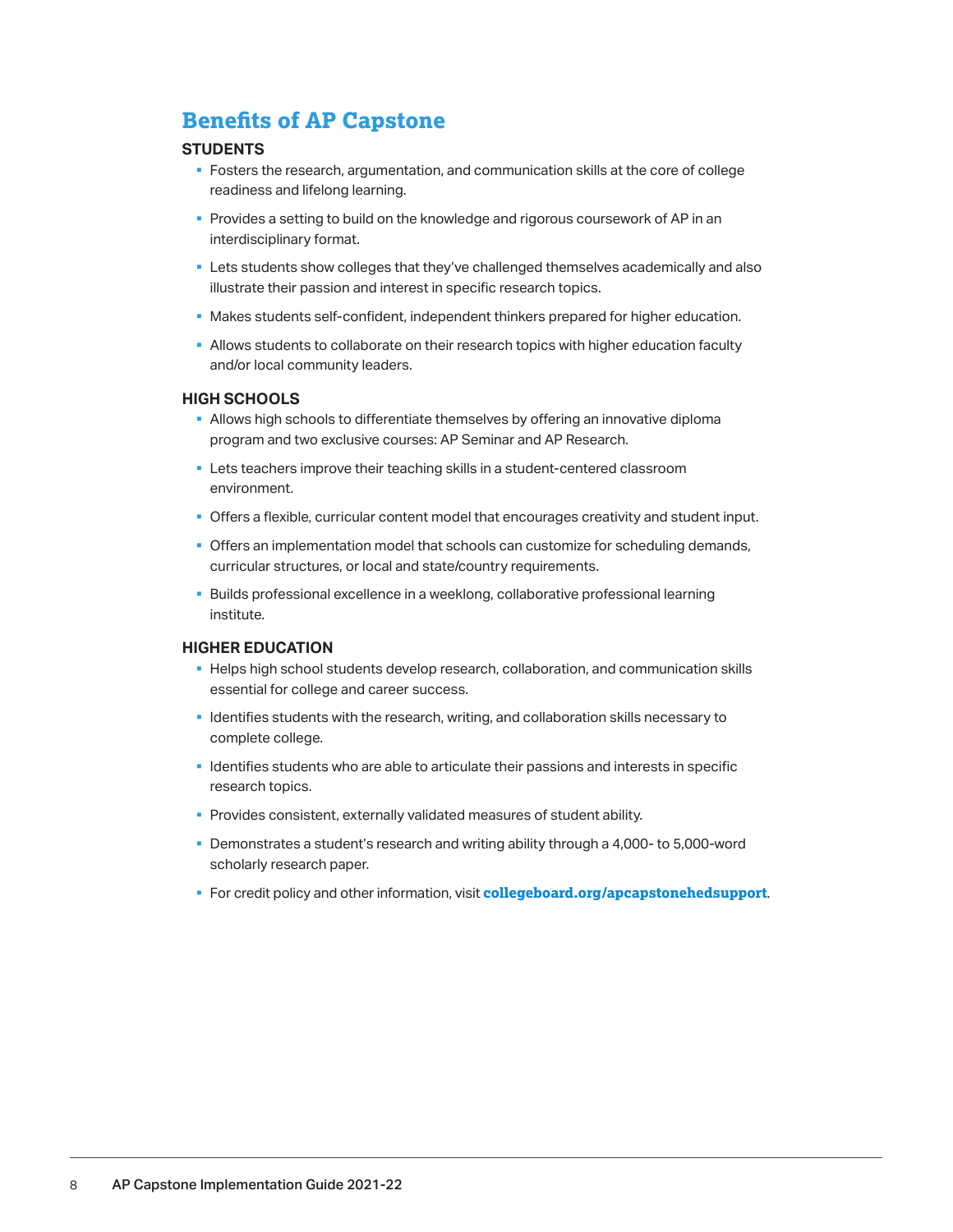### <span id="page-8-0"></span>**AP Capstone Pedagogical Framework**

Students explore issues and topics using a pedagogical framework provided by College Board. This framework lets them develop, practice, and hone critical and creative thinking skills and make connections between various issues and their own lives. This recursive process allows students to go back and forth between the skills as they encounter new information.

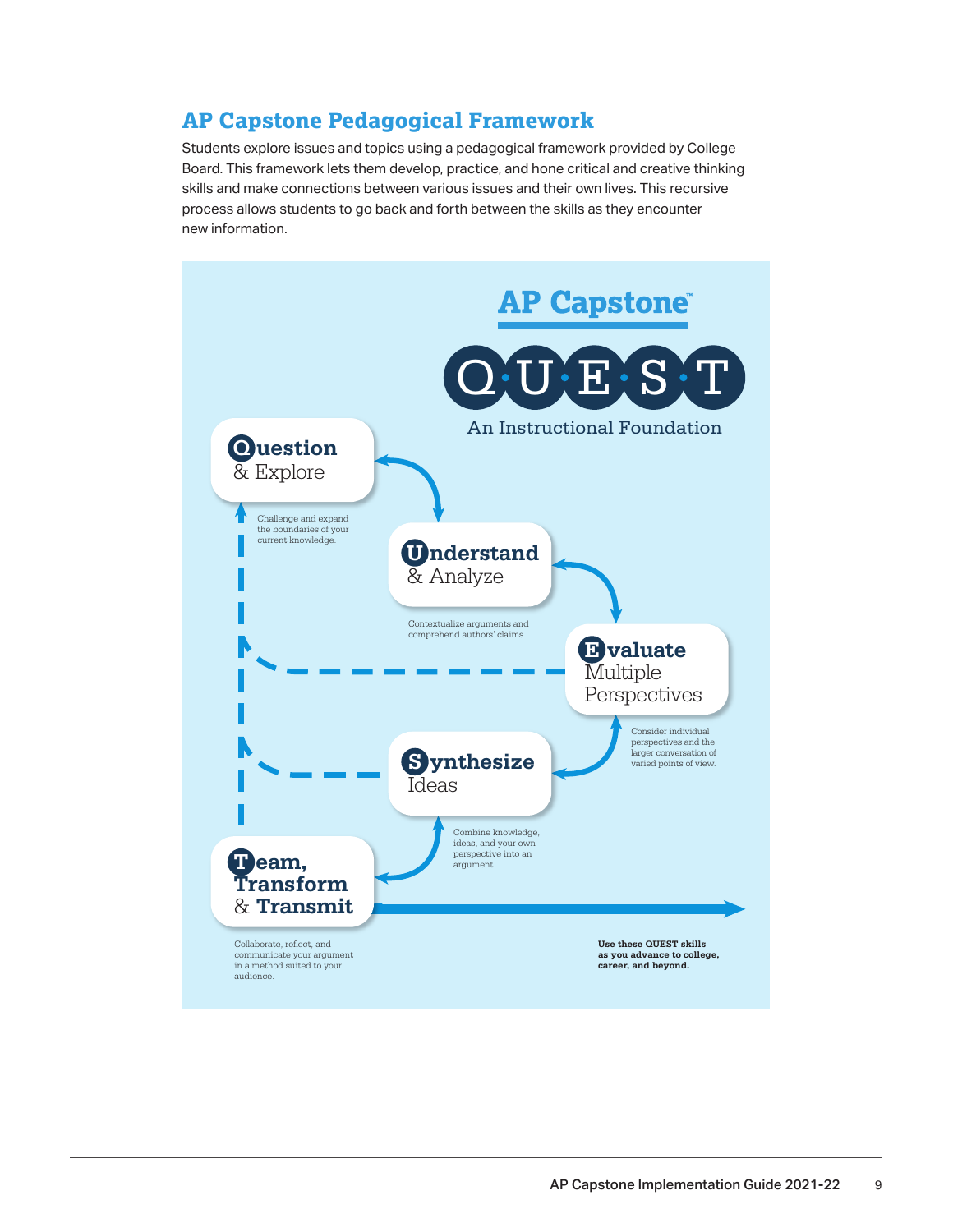### <span id="page-9-0"></span>**AP Seminar Overview**

AP Seminar is a foundational course that engages students in cross-curricular conversations where they can explore the complexities of academic and real-world topics and issues by analyzing divergent perspectives. Using an inquiry framework, students practice reading and analyzing articles, research studies, and foundational, literary, and philosophical texts; listening to and viewing speeches, broadcasts, and personal accounts; and experiencing artistic works and performances. Students learn to synthesize information from multiple sources, develop their own perspectives in written essays, and design and deliver oral and visual presentations, both individually and as a team.

Exploring different points of view and making connections across disciplines are fundamental components of the AP Seminar experience. Students consider one topic or issue from multiple perspectives, many of which are divergent or competing. Analyzing topics through multiple lenses aids in interdisciplinary understanding and gives students a rich appreciation for the intricacy of important issues.

Teachers have the flexibility to choose one or more appropriate themes that encourage deep interdisciplinary exploration based on:

- Academic problems or questions
- Concepts or issues from other AP courses
- § Global or international topics
- Local and/or civic issues
- § Student interests

### **AP Seminar Assessments**

Students are assessed with two through-course performance tasks and one end-of-course exam. All three assessments are summative and used to calculate a final AP Seminar score.

For details on each AP Seminar assessment, see pages 37–45 of the *[AP Seminar Course](https://apcentral.collegeboard.org/pdf/ap-seminar-course-and-exam-description.pdf)  [and Exam Description](https://apcentral.collegeboard.org/pdf/ap-seminar-course-and-exam-description.pdf)*. For details on the AP Seminar Exam fee, see page 20 of this guide.

 **AP Seminar Performance Task 1: Team Project and Presentation**—20% of the AP Seminar Score

 The following components are formally assessed:

| <b>COMPONENT</b>                                      | <b>WEIGHT/SCORING</b>          |
|-------------------------------------------------------|--------------------------------|
| Individual Research Report (IRR)                      | 50% of 20%                     |
| $(1,200$ words)                                       | (College Board scored)         |
| <b>Team Multimedia Presentation and Defense (TMP)</b> | 50% of 20%                     |
| (8-10 minutes, plus defense questions)                | (Teacher scored [group score]) |

 *Submission Deadline:* May 2, 2022, at 11:59 p.m. ET *Recommended Completion Date:* February 28

 **Note:** Teachers must carefully plan a calendar that provides sufficient time for tasks to be completed, scored, and uploaded by May 2, 2022, at 11:59 p.m. ET. Only the Individual Research Report is submitted through the **[AP Digital Portfolio](https://digitalportfolio.collegeboard.org/)**. AP Seminar teachers are required to keep video files of the Team Multimedia Presentation and Defense for one academic year because College Board may request to review the scoring for these components to identify samples for scoring training and to ensure scoring quality.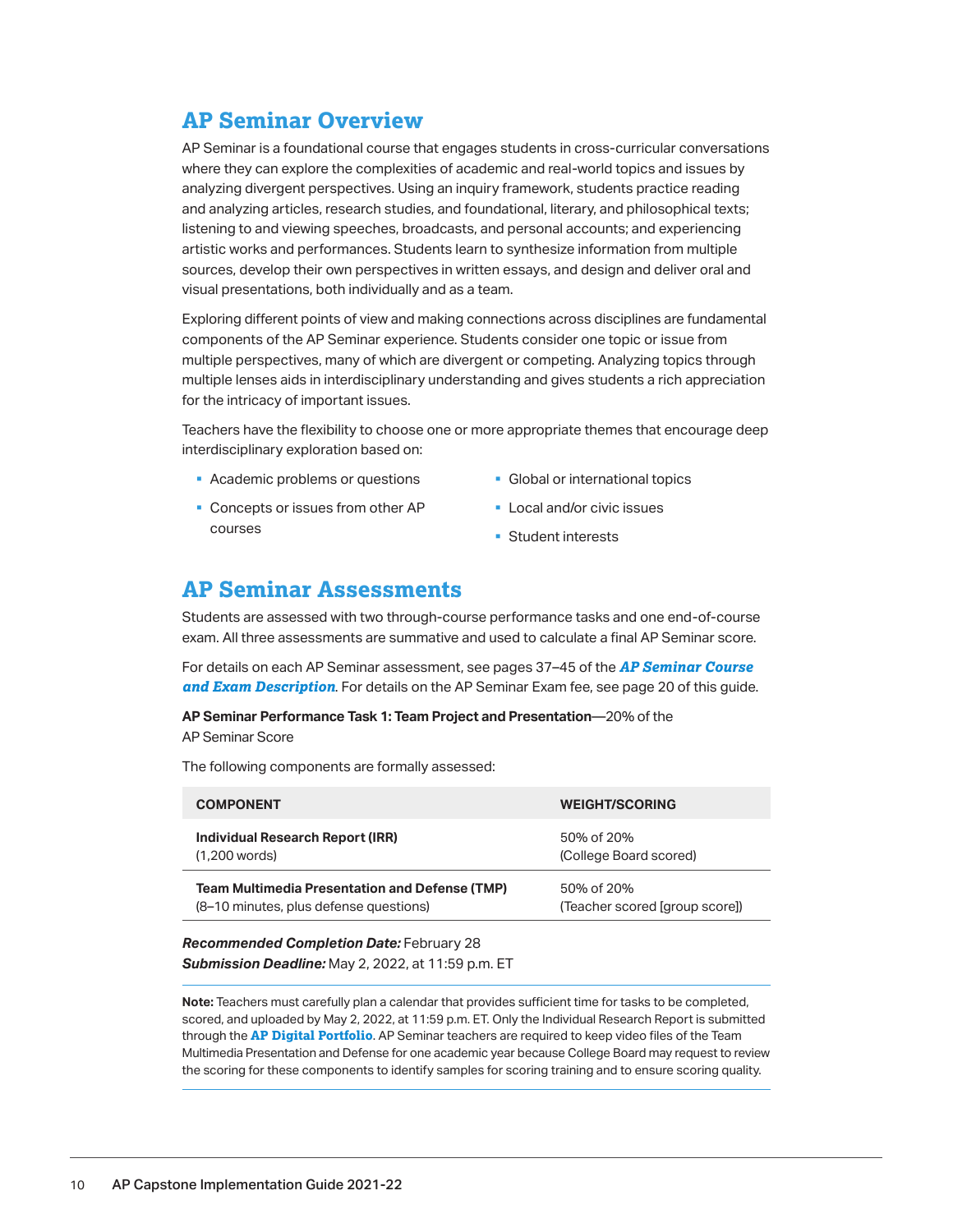#### **AP Seminar Performance Task 2: Individual Research-Based Essay and Presentation**—35% of AP Seminar Score

 The following components are formally assessed:

| <b>COMPONENT</b>                         | <b>WEIGHT/SCORING</b>  |
|------------------------------------------|------------------------|
| Individual Written Argument (IWA)        | 70% of 35%             |
| $(2,000$ words)                          | (College Board scored) |
| Individual Multimedia Presentation (IMP) | 20% of 35%             |
| (6–8 minutes)                            | (Teacher scored)       |
| Oral Defense (OD)                        | 10% of 35%             |
| (two questions from the teacher)         | (Teacher scored)       |

### *Submission Deadline:* May 2, 2022, at 11:59 p.m. ET *Recommended Completion Date:* April 15

**Note:** Students must be given at least 30 school days (state testing, spring breaks, holidays, etc., would not count toward those days) to complete their research, compose their essays, and develop their presentations. The actual presentations must take place outside the 30-day window. The task is complex and rigorous, so students must be given sufficient time to complete it. Teachers would disadvantage students by giving them less time. Giving more time could also disadvantage students by reducing the time available for completing the Team Project and Presentation. Teachers should collect written work and presentation media from every student in the school's AP Seminar course(s) before any student actually delivers the oral presentation. Teachers must carefully plan a calendar that provides time for all the tasks to be completed, scored, and submitted as final by May 2, 2022, at 11:59 p.m. ET.

### **AP Seminar End-of-Course Exam (2 hours)**—45% of AP Seminar Score

### **2022 Exam Date:** Thursday, May 5, 2022, at 12 p.m. local time

During the AP Exam administration window, students take the AP Seminar End-of-Course Exam. The exam consists of four items (three short-answer questions and one essay question).

| <b>COMPONENT</b>                                                                          | <b>WEIGHT/SCORING</b>                |
|-------------------------------------------------------------------------------------------|--------------------------------------|
| Part A<br>Suggested time: 30 minutes (one source provided)                                | 30% of 45%<br>(College Board scored) |
| Students are asked three short-answer questions<br>to analyze an argument using evidence. |                                      |
| Part B<br>Suggested time: 90 minutes (four sources provided)                              | 70% of 45%<br>(College Board scored) |
| Students are asked to build their own arguments                                           |                                      |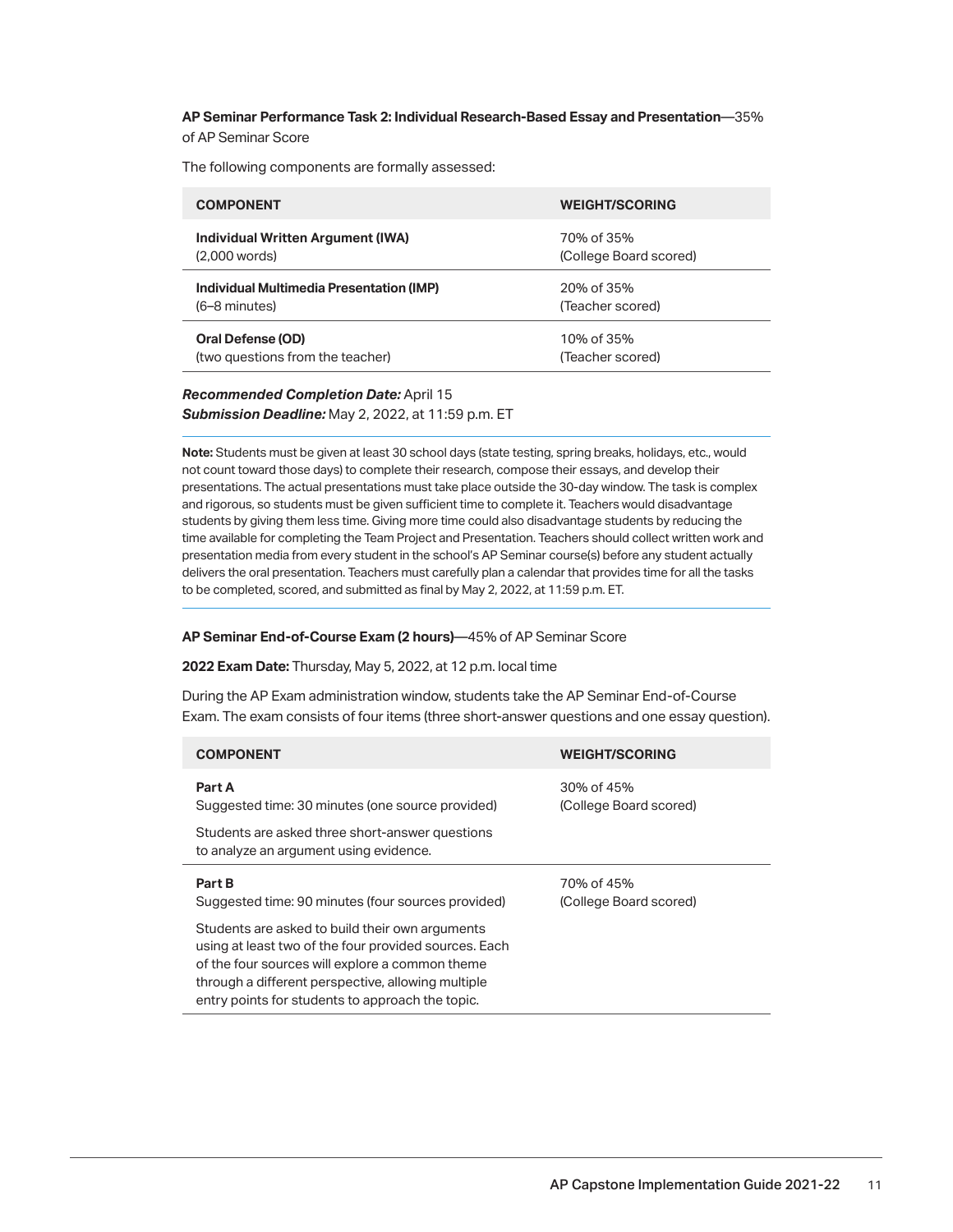### <span id="page-11-0"></span>**AP Research Overview**

**Prerequisite:** AP Seminar is a prerequisite for AP Research. See page 13 for policy.

AP Research allows students to deeply explore an academic topic, problem, or issue of individual interest. Through this exploration, students design, plan, and conduct a yearlong investigation to address a research question.

In the classroom and independently (while possibly consulting with an expert adviser in the field), students learn and employ research and inquiry methods to develop, manage, and conduct an in-depth investigation of an area of personal interest. The course culminates in an academic paper of 4,000 to 5,000 words (accompanied by a performance, exhibit, or product where applicable) and a presentation with an oral defense. The academic paper includes the following components:

- **Introduction and Literature Review**
- Discussion, Analysis, and/or Evaluation
- § Method, Process, or Approach
- § Results, Product, or Findings
- Conclusion and Future Directions
- § Bibliography

Using a process and reflection portfolio (PREP), students document their inquiry processes, communication with their teachers and expert advisers as needed, and reflections on their thought processes. They have scheduled conferences with their teachers for review and approval of their scholarly work as evidenced by the portfolio.

Students present (using appropriate media) and defend the topic of inquiry/research question, approach, and findings or product to a panel.

### **AP Research Assessments**

Students are assessed with one through-course performance task consisting of two distinct components. Both components are included in the calculation of students' final AP scores. There's no end-of-course exam for AP Research.

For details on each AP Research assessment, See pages 47–52 of the *[AP Research Course](https://apcentral.collegeboard.org/pdf/ap-research-course-and-exam-description.pdf)  [and Exam Description](https://apcentral.collegeboard.org/pdf/ap-research-course-and-exam-description.pdf)*. For the AP Research Exam fee, see page 20 of this guide.

 The following components are formally assessed:

| <b>COMPONENT</b>                                                                                                                                             | <b>WEIGHT/SCORING</b>         |
|--------------------------------------------------------------------------------------------------------------------------------------------------------------|-------------------------------|
| <b>Academic Paper (AP)</b><br>(4,000-5,000 words)                                                                                                            | 75%<br>(College Board scored) |
| <b>Presentation and Oral Defense (POD)</b><br>(15-20 minutes total for presentation followed by three<br>or four questions from a panel of three evaluators) | 25%<br>(Teacher scored)       |

 *Submission Deadline:* May 2, 2022, at 11:59 p.m. ET *Recommended Completion Date:* April 15

 **Note:** Teachers must carefully plan a calendar that provides time for the performance task to be completed, scored, and submitted as final by May 2, 2022, at 11:59 p.m. ET. Only the Academic Paper is uploaded to the **[AP Digital Portfolio](https://digitalportfolio.collegeboard.org/)**. AP Research teachers are required to keep video files of the Presentation and Oral Defense for one academic year because College Board may request to review the scoring for this component to identify samples for scoring training and to ensure scoring quality.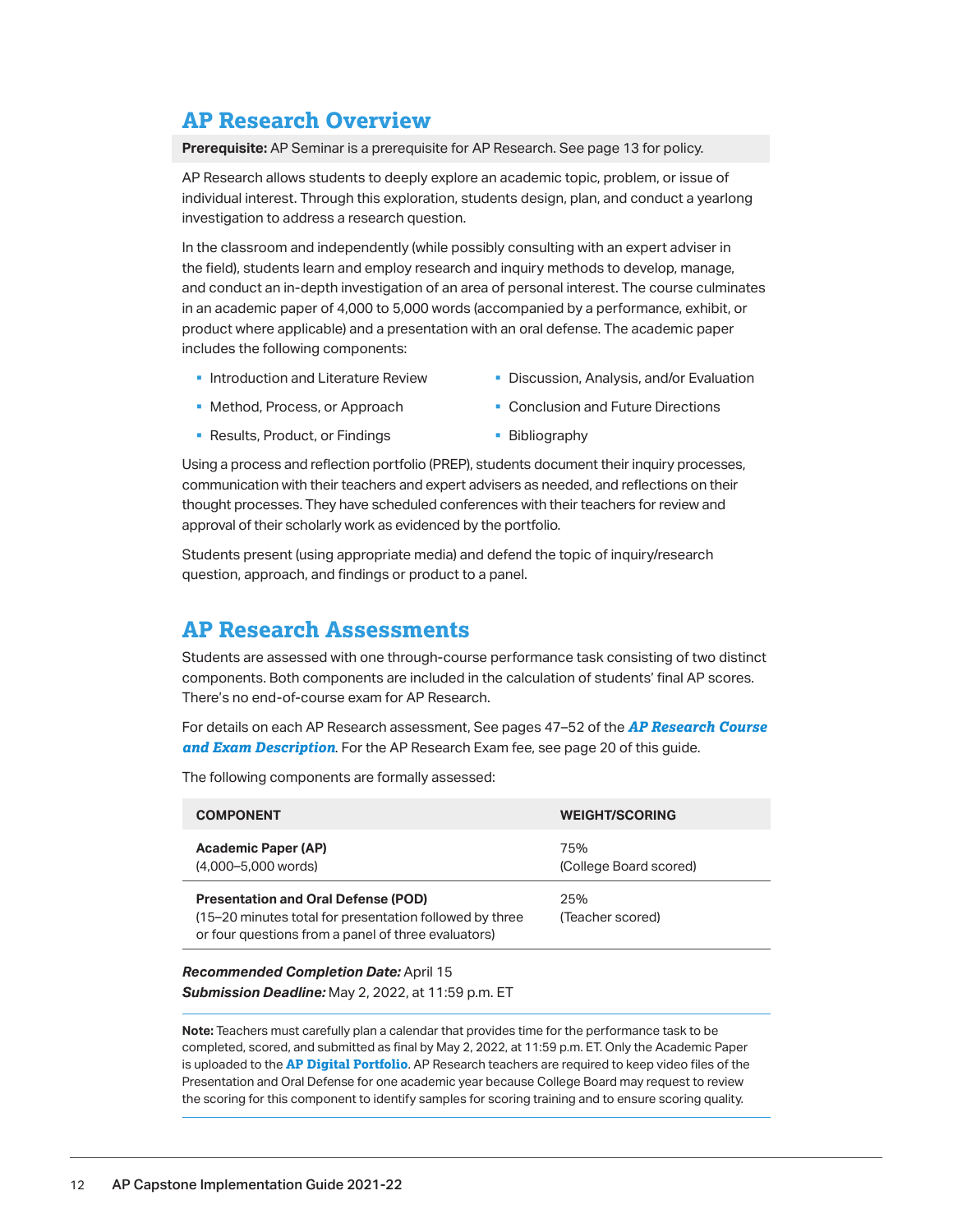# <span id="page-12-0"></span>**AP Capstone Diploma Program Policies**

Certain policies are critical to the successful implementation of AP Capstone at your school. Your adherence to program policies and exam procedures, including performance tasks, is critical to producing valid AP scores. Violations of program policies and/or exam procedures may result in the cancellation of student scores and/or your school being withdrawn from the AP Capstone Diploma program by College Board.

 The policies below are in effect for the 2021-22 school year.

#### **PARTICIPATION**

**NEW** Schools must submit an **[online application](https://collegeboard.force.com/APCapstone/s/)** and be approved to join the AP Capstone Diploma program. Only students whose schools offer the AP Capstone Diploma program can enroll in AP Seminar or AP Research and submit performance tasks and/or take the AP Seminar End-of-Course Exam. Homeschool students and students enrolled at virtual schools are eligible to participate in AP Capstone. See **Offering AP Capstone to Homeschool and Virtual School Students** for more information.

#### **PREREQUISITE**

Students must first complete AP Seminar, including the end-of-course exam and all required performance tasks, to develop the skills necessary to succeed in AP Research. Students who score a 1 or 2 in AP Seminar are still eligible to enroll in AP Research, but they may need additional support and guidance during the course.

#### **PLAGIARISM AND FALSIFICATION OR FABRICATION OF INFORMATION**

Participating teachers shall inform students of the consequences of plagiarism and instruct students to ethically use and acknowledge the ideas and work of others throughout their coursework. The student's individual voice should be clearly evident, and the ideas of others must be acknowledged, attributed, and/or cited.

A student who fails to acknowledge the source or author of any and all information or evidence taken from the work of someone else through citation, attribution, or reference in the body of the work, or through a bibliographic entry, will receive a score of 0 on that particular component of the AP Seminar and/or AP Research Performance Task. In AP Seminar, a team of students that fails to properly acknowledge sources or authors on the Team Multimedia Presentation will receive a group score of 0 for that component of the Team Project and Presentation.

A student who incorporates falsified or fabricated information (e.g., evidence, data, sources, and/or authors) will receive a score of 0 on that particular component of the AP Seminar and/or AP Research Performance Task. In AP Seminar, a team of students that incorporates falsified or fabricated information in the Team Multimedia Presentation will receive a group score of 0 for that component of the Team Project and Presentation.

#### **USING TURNITIN**

use Turnitin to evaluate the originality of student work and ensure that appropriate citations are included. Access to Turnitin is provided to participating AP Capstone schools (for their AP Seminar and/or AP Research classes only). Turnitin is a valuable tool for teaching students about citation, but it's **not** a plagiarism detector. Feedback from Turnitin should be considered in context and not simply taken at face value. Visit **[help.turnitin.com](https://help.turnitin.com/new-links.htm)** for more information on In keeping with AP Capstone's policy on plagiarism, AP Capstone teachers and students will accessing and interpreting originality reports.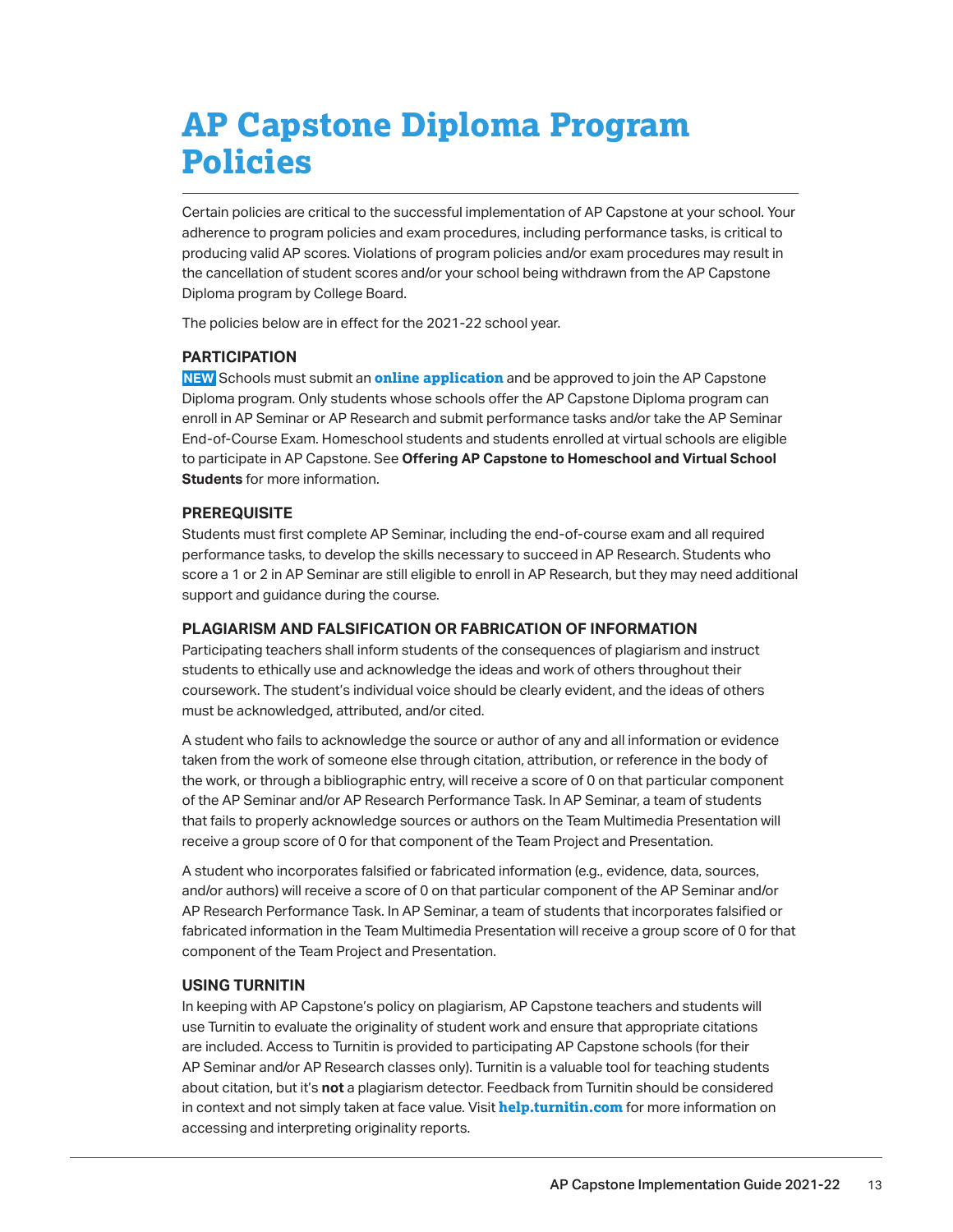### <span id="page-13-0"></span> **TEST SECURITY AND SHARING OF EXAM CONTENT**

College Board test security and test administration policies and procedures are designed to protect the integrity of the AP Exam and AP Exam scores. The policies and procedures have been developed to afford all students equivalent opportunities to demonstrate their knowledge on exam day and prevent any students from gaining an unfair advantage. Schools and students must adhere to all test security policies set forth in Part 2 of the *AP Coordinator's Manual,* the AP Exam Terms and Conditions, and any addenda. Students and educators may only discuss free-response content or sources released on the College Board website two days after the exam administration. If the content or sources in the exam aren't released, students may not discuss them with anyone. Violation of test security policies may result in score cancellation and, under some circumstances, individuals may be permanently barred from future testing.

#### **EXAM ORDERING**

AP coordinators must submit an order for AP Seminar and/or AP Research Exams through **[AP Registration and Ordering](http://myap.collegeboard.org)** (**[myap.collegeboard.org](http://myap.collegeboard.org)**) for all students included in their exam roster by the ordering deadline indicated in **[Part 1](http://collegeboard.org/apcoordinatorsmanual-part1)** of the *AP Coordinator's Manual*. An exam must be ordered for an AP Seminar or AP Research student in order for their work to be scored by College Board.

If a student doesn't plan to submit a performance task for scoring or take the end-of-course exam, their **Order Exam?** status should be set as **No** in the exam roster in AP Registration and Ordering.

#### **BILLING**

 Standard billing policies apply to AP Seminar and AP Research. See **Part 2** of the *AP Coordinator's Manual* for detailed information about billing.

#### **RESCORING**

AP Seminar and AP Research performance tasks, as well as the AP Seminar End-of-Course Exam, consist of free-response questions, academic papers, or presentations, and therefore aren't rescored.

Students can get their AP Seminar End-of-Course Exam Free-Response booklets for a fee. No comments, corrections, or scores are included. Booklets for exams for which sources aren't released on the College Board website (for example, late-testing exams) aren't available.

### **SCORE WITHHOLDING AND CANCELLATION**

If a student chooses to withhold or cancel their score for AP Seminar or AP Research, the entire AP Seminar or AP Research score, including the end-of-course exam and performance tasks, is withheld or canceled. If a student submits any of the performance tasks in AP Seminar or AP Research as final in the AP Digital Portfolio or takes the AP Seminar End-of-Course Exam, they'll receive a final AP score unless they cancel it.

#### **ACCOMMODATIONS FOR STUDENTS WITH DISABILITIES**

For AP Seminar and AP Research, students with documented disabilities may be eligible for accommodations for through-course assessments (performance tasks) and the endof-course exam for AP Seminar. For information about requesting an accommodations approval, go to **[collegeboard.org/apssd](http://collegeboard.org/apssd)** or contact College Board Services for Students with Disabilities (SSD) at 844-255-7728 or 212-713-8333.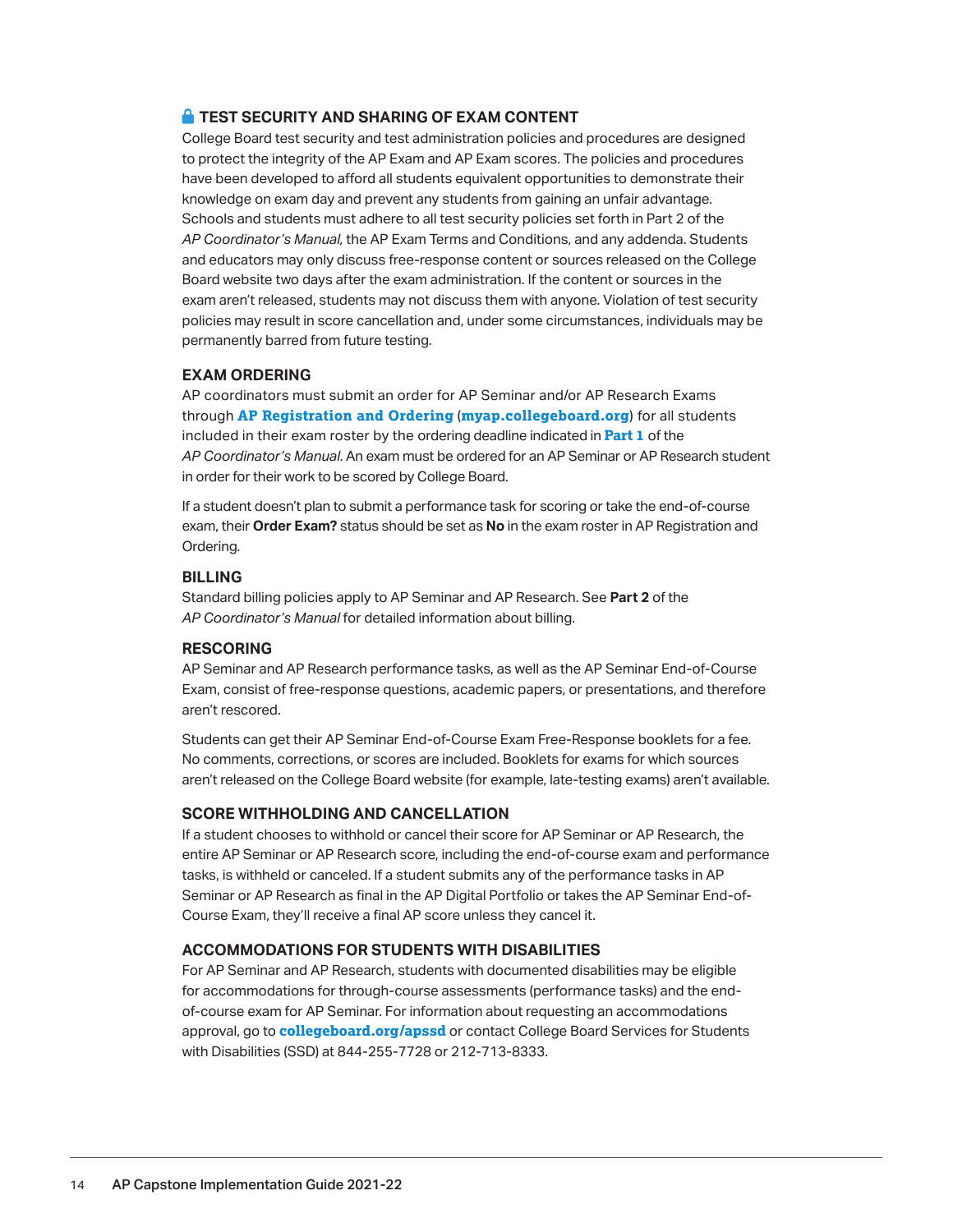#### <span id="page-14-0"></span>**RETENTION OF PERFORMANCE TASK PRESENTATION VIDEOS**

AP Seminar and AP Research teachers must keep video files of all performance task presentations and oral defenses for at least one academic year because College Board may request to review the scoring of these components to identify samples for scoring training and to ensure scoring quality. College Board directly contacts selected teachers to submit video files with instructions for providing samples and signed release forms for their students.

### **ROLE OF TEACHER AND EXPERT ADVISER**

 and 44 and 51–52, respectively) to learn about the role of teachers and expert advisers. Violations of this policy may result in student cancellation scores and/or your school being Please see the **[AP Seminar](https://apcentral.collegeboard.org/pdf/ap-seminar-course-and-exam-description.pdf)** and **[AP Research](https://apcentral.collegeboard.org/pdf/ap-research-course-and-exam-description.pdf)** Course and Exam Descriptions (pages 40 withdrawn from the AP Capstone Diploma program.

#### **PROFESSIONAL LEARNING**

  Teachers won't be able to submit a syllabus for **[AP Course Audit](https://apcentral.collegeboard.org/courses/ap-course-audit)** authorization or access the **[AP Digital Portfolio](https://digitalportfolio.collegeboard.org/)** without attending online or in-person training. Training is optional Diploma program. Teachers complete training once before the first year they teach the course—this isn't an annual requirement. Summer professional learning is **required** for all new AP Seminar and AP Research teachers. for returning teachers or interested administrators at schools accepted into the AP Capstone

 an application process. To learn more about eligibility and how to apply, go to **[APSI Summer](https://apcentral.collegeboard.org/learning-development/workshops-summer-institutes/summer-institute-scholarship)**  A limited number of scholarships for teachers from eligible schools are available through **[Institute Scholarships](https://apcentral.collegeboard.org/learning-development/workshops-summer-institutes/summer-institute-scholarship)**.

Professional learning is offered by select AP Summer Institutes (APSIs) throughout the summer. Each session takes place over a consecutive four-and-a-half-day period for 30 contact hours. Schools and teachers may attend the select APSI of their choice, space permitting, but teachers must be present for each day of the session. Teachers who aren't present for any part of the training won't be authorized to teach AP Seminar or AP Research.

In addition, all AP Seminar and AP Research teachers need to complete and pass online scoring training annually to obtain access to score their students' work. This training is virtual and self-paced. The training modules will be available in AP Classroom during the academic year.

For more information on AP Capstone professional learning, visit **[collegeboard.org/apcapstonep](https://collegeboard.org/apcapstonepl)l**.

#### **AP CAPSTONE TEACHER CONFLICT OF INTEREST POLICY**

AP Capstone courses and assessments involve the scoring of student through-course performance tasks by the classroom teacher; therefore, it's important to explain how the existing AP Conflict of Interest Policy found in the *AP Program Guide* and *AP Coordinator's Manual* applies. To avoid any perceived conflict of interest, College Board recommends that no AP Seminar and AP Research teachers should be the classroom teacher for any student who is an immediate family or household member and is enrolled in AP Seminar or AP Research because this would put the teacher in the position of scoring official AP assessments. To avoid a perceived conflict of interest, College Board recommends that the immediate family or household member who is enrolled in AP Seminar or AP Research (student) should be transferred to another class section that's taught by another teacher who doesn't pose a conflict of interest. Alternatively, if there's only one AP Seminar or one AP Research teacher and a schedule change won't resolve the conflict, the school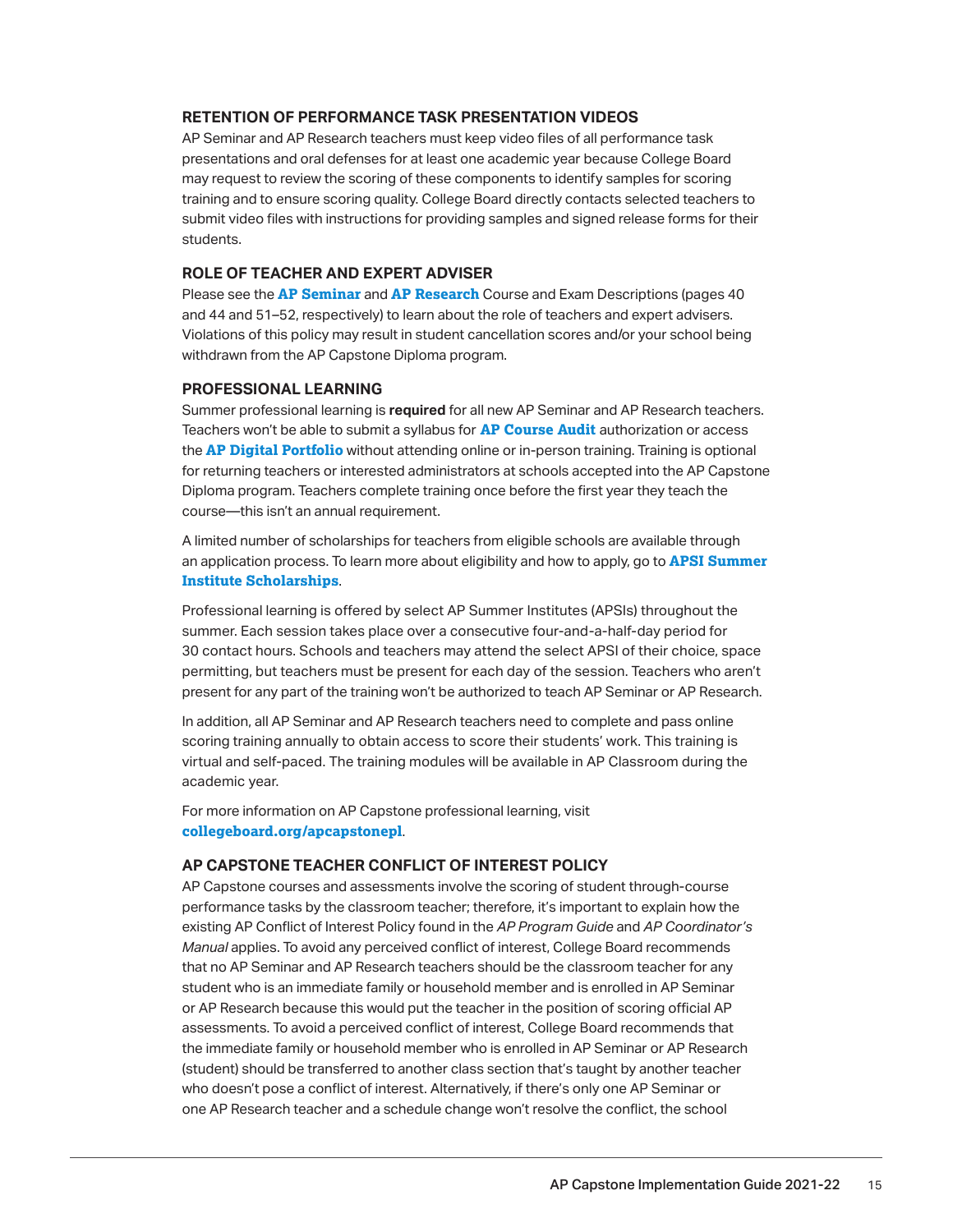<span id="page-15-0"></span>should designate a different teacher to complete required online scoring training for either course and to score the affected student's presentation performance task components as a co-teacher in the AP Digital Portfolio. Replacement scorers must contact **[apcapstone@info.collegeboard.org](mailto:apcapstone@info.collegeboard.org)** to request access to online scoring training modules. No additional cost is incurred by a school that requires a replacement scorer.

*College Board renders the aforementioned recommendations in an effort to ensure that all AP Capstone exams and courses are administered under standardized conditions and to prevent any student from receiving an unfair advantage on the AP Capstone course and exam. Such recommendations should be enforced by participating schools, their personnel, and their students to the extent feasible and in accordance with each school's current policies and procedures applicable to such situations.*

### **REPLACING AP CAPSTONE TEACHERS MIDYEAR**

AP Seminar and AP Research teachers must complete AP Capstone summer professional learning before teaching either course. See the Professional Learning section on page 20 for more information.

 In rare cases—such as resignation, termination, personal leave, extended illness, or death—AP Capstone teachers must be replaced during the school year. In these cases, or AP Research classroom. The program must be notified about replacement teachers by a school may assign a teacher who hasn't completed required training to an AP Seminar contacting **[apcapstone@info.collegeboard.org](mailto:apcapstone@info.collegeboard.org)**.

Depending on timing, the replacement teacher may need to complete and pass required AP Capstone online scoring training and fulfill scoring responsibilities set forth in this *AP Capstone Implementation Guide*. The school leader and the replacement teacher should work together to see these requirements are met.

Any replacement teacher wishing to teach AP Seminar or AP Research in a future academic year must complete AP Capstone summer professional learning before teaching the course again.

#### **STUDENT EXTENDED ABSENCE AND PERFORMANCE TASKS**

#### **General Recommendations**

In the event that a student experiences an unavoidable and extended absence from school and isn't able to participate in the AP Capstone Performance Tasks (AP Seminar: Team Project and Presentation; Individual Research-Based Essay and Presentation; AP Research: Academic Paper; Presentation and Oral Defense) or any individual components of these tasks, the school/teacher should be as accommodating as possible, using technology or other means that allow the student to participate in the entire task or one or more of its components. If the student is unable to participate, for example, in the entire Team Project and Presentation or is unable to complete one or more components of either of the two performance tasks, College Board recommends one of the following options:

1. Continue in the course and have their completed tasks (or components) scored taking whatever AP score is earned. For example, if an AP Seminar student is unable to participate in the Team Project and Presentation, the student could choose to complete the Individual Research-Based Essay and Presentation and the End-of-Course Exam and accept the AP score earned from these two completed assessments. (In this scenario, the teacher would remove the student from the team, and the student would receive a score of 0 for any assessment components not completed.); or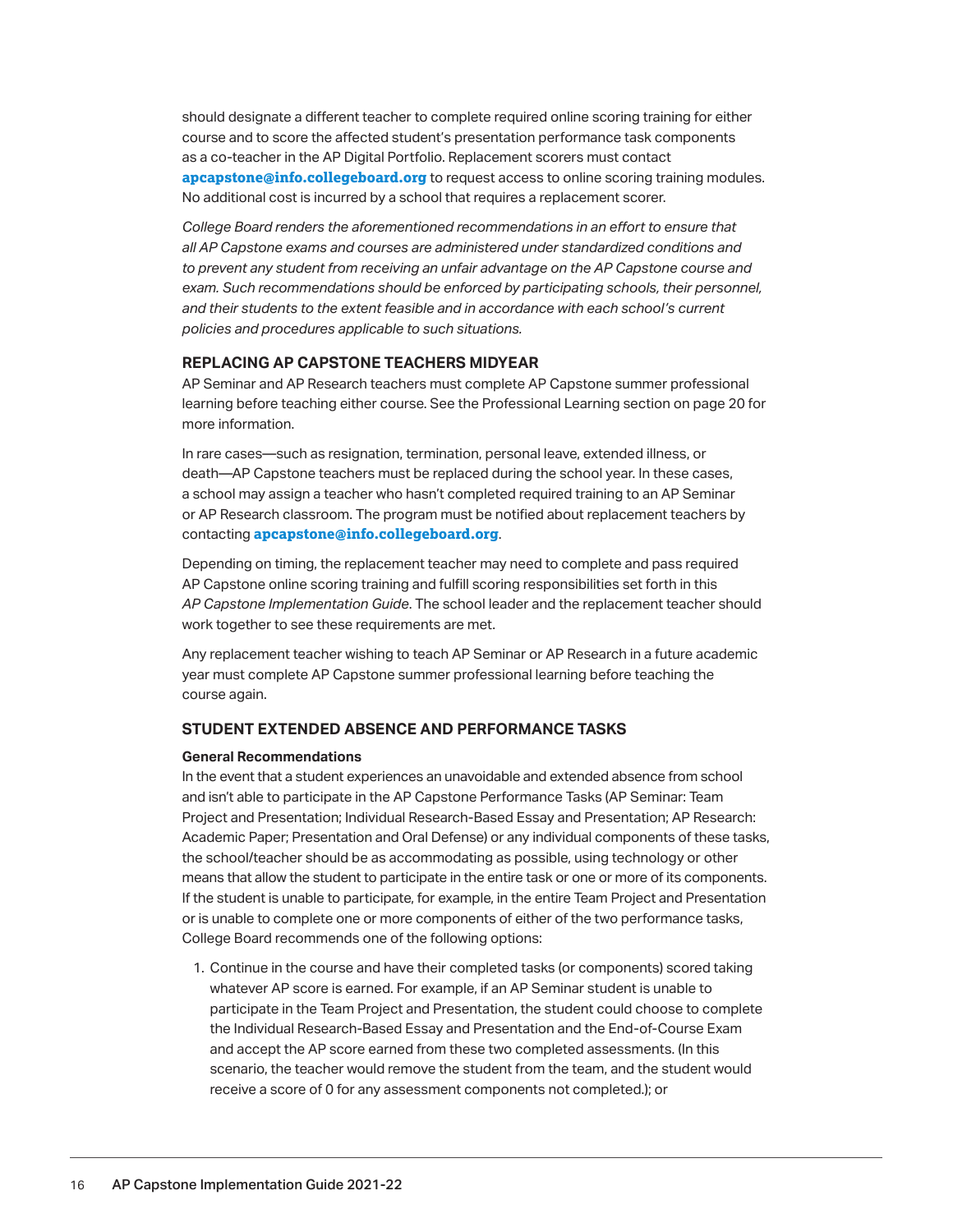- 2. Continue in the course and then cancel their scores by completing the AP Score Cancellation Form by the published deadline (usually by mid-June). For example, if a student is unable to participate in the AP Seminar Team Project and Presentation, they may complete the other performance task, and if the student doesn't think their performance on the Individual Research-Based Essay and Presentation and End-of-Course Exam will earn a score the student wants to keep on record, they may cancel the score; or
- 3. The student may elect to drop the course altogether and consider re-enrolling the following academic year.

An AP Research student who doesn't submit an Academic Paper is ineligible to receive a score on the Presentation and Oral Defense and may elect to drop the course and re-enroll the following academic year.

*College Board renders the aforementioned recommendations in an effort to ensure that all AP Capstone exams and courses are administered under standardized conditions and to prevent any student from receiving an unfair advantage on the AP Capstone course and exam. Such recommendations should be enforced by participating schools, their personnel, and their students to the extent feasible and in accordance with each school's then current policies and procedures applicable to such situations.*

#### **Considerations for AP Seminar**

- 1. If the student is unable to complete the Individual Research Report component of the AP Seminar Team Project and Presentation, the student would be ineligible to receive a score for the Team Multimedia Presentation because the presentation is dependent on all team members' individual research. As a result, the student would receive no score for the entire Team Project and Presentation. If a student is in the process of completing the Team Project and Presentation and they drop out of the group in the middle of the performance task, the remaining group members should receive scores based on the active members in the group.
- 2. A student with extended absences may be removed from an AP Seminar team without consequence for the other students on the team, provided that all task instructions are followed to ensure completion of the Team Multimedia Presentation. However, teachers should attempt to accommodate students with extended absences as much as possible, using technology or other means to encourage participation, before considering dropping a student from a team.
- 3. Students who don't complete the Individual Written Argument aren't eligible to receive scores in the Individual Multimedia Presentation or the Individual Oral Defense.
- 4. For a student to receive an AP Seminar score, an exam must be ordered for them and that student must take the AP Seminar End-of-Course Exam. Students who submit any performance tasks as final but don't take the AP Seminar End-of-Course Exam won't receive an AP Seminar score.
- 5. It's acceptable for an AP Seminar student who hasn't completed one or more AP Seminar Performance Tasks to take the end-of-course exam.
- 6. Students must first complete AP Seminar, including the end-of-course exam and all required performance tasks, to develop the skills necessary to succeed in AP Research. Students who score a 1 or 2 in AP Seminar are still eligible to enroll in AP Research but might need additional support and guidance during the course.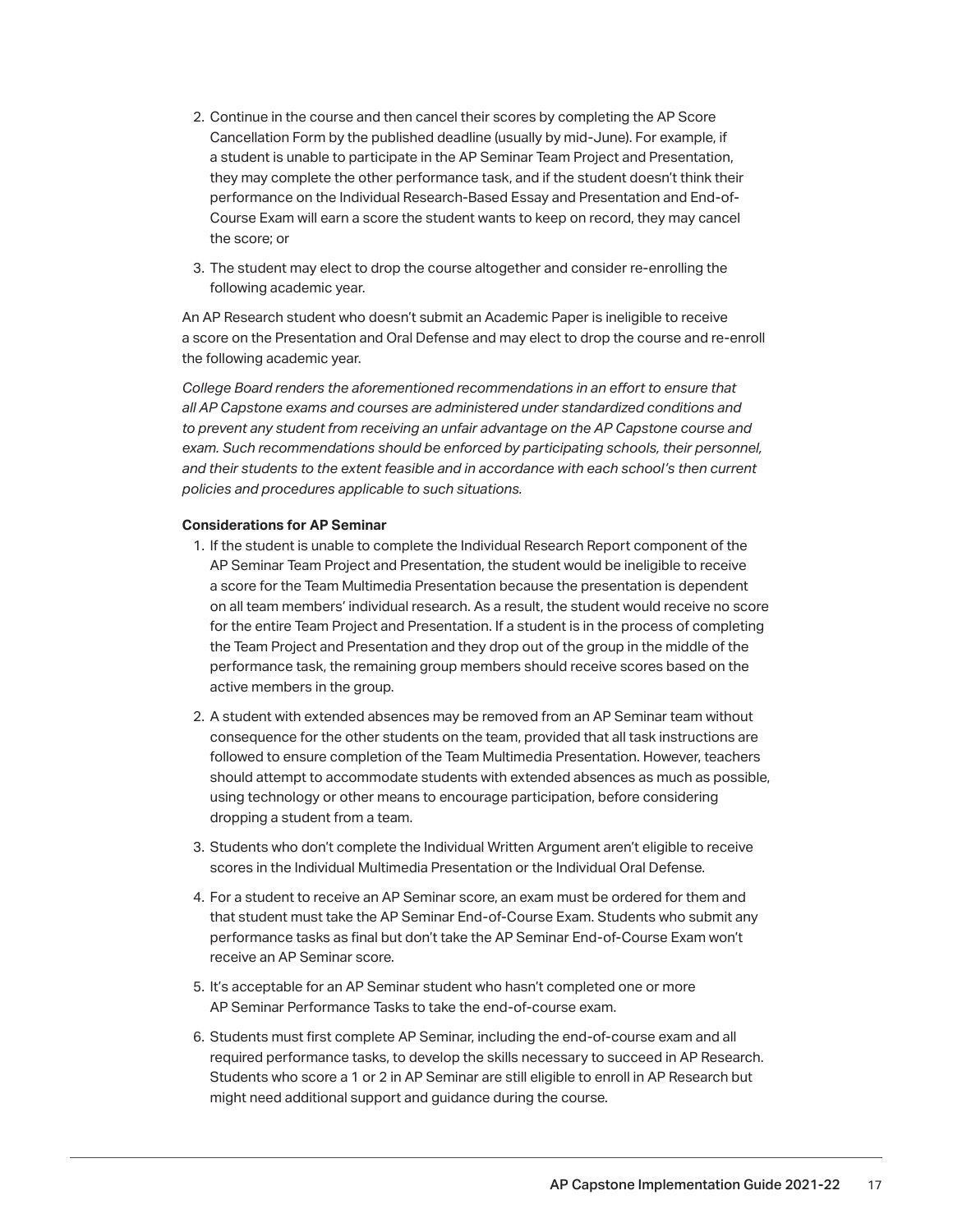#### <span id="page-17-0"></span>**Considerations for AP Research**

If an AP Research student is unable to complete the Academic Paper, the student would be ineligible to receive a score for the Presentation and Oral Defense because the presentation and oral defense component is dependent on the research in the Academic Paper.

#### **Assigning AP Capstone Course Grades on Student Transcripts**

Assigning course grades for AP Seminar and AP Research on student high school transcripts is a local decision and is only dependent on an AP Capstone teacher having received course authorization through the AP Course Audit. Receiving a course grade for AP Seminar or AP Research isn't affected by a student's completion of the through-course assessments or the AP Seminar End-of-Course Exam, unless there's a school or district policy that dictates otherwise. Teachers should follow local policies when assigning course grades for students with extended absences from AP Capstone courses.

#### **RETAKING AP SEMINAR AND/OR AP RESEARCH**

#### **AP Seminar**

Students may retake AP Seminar; however, they may not resubmit the work they produced in previous AP Seminar courses as part of their through-course assessment(s).

Students who retake AP Seminar must complete all Performance Tasks and the end-of-course exam; individual component, task, or exam scores from previous years can't be applied.

#### **AP Research**

Students may retake AP Research; however, they may not resubmit the work they produced in previous AP Research courses as part of their through-course assessment(s).

Students who retake AP Research must complete the Academic Paper and Presentation and Oral Defense on a new research topic; individual component scores from previous years can't be applied.

#### **STUDENT TRANSFER POLICY**

The following protocols should be followed for students who transfer from one school to another.

#### **From an AP Capstone School to Another AP Capstone School**

A student who is enrolled in an AP Capstone course and who transfers to another AP Capstone school may continue to participate in the AP Capstone course at their new school, provided the new school is offering the course. If a student transfers during the academic year, the new school should make every effort to capture the work previously completed by the student before the transfer.

#### **From an AP Capstone School to a Non-AP Capstone School**

A student who is enrolled in an AP Capstone course and who transfers to a school that doesn't offer the program may not continue to participate in the AP Capstone course. At this time, schools that aren't authorized to offer AP Capstone courses can't accommodate students who may have been enrolled in an AP Capstone course prior to their transfers.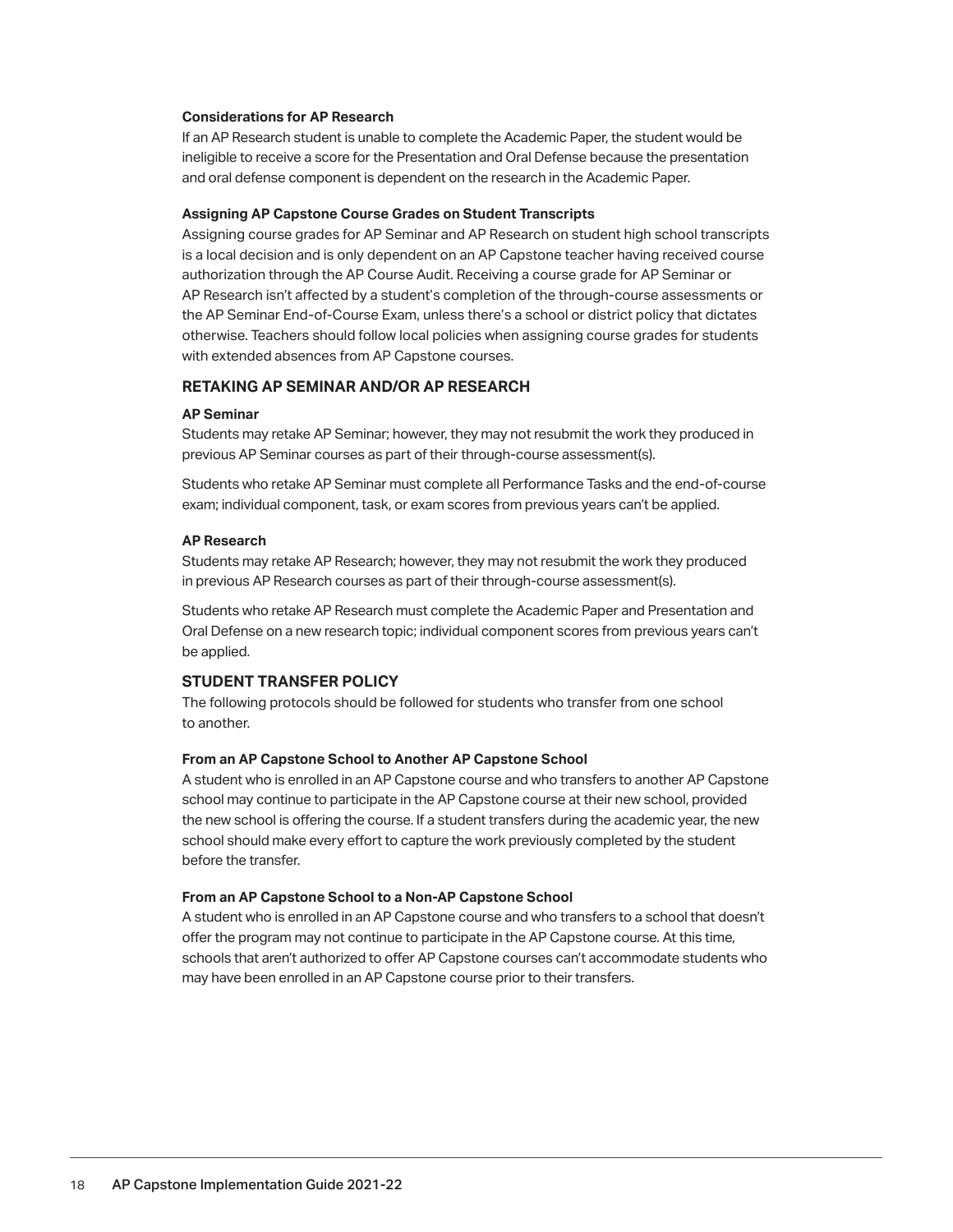#### <span id="page-18-0"></span>**From a Non-AP Capstone School to an AP Capstone School**

A student who isn't enrolled in an AP Capstone course and who transfers to an AP Capstone school may begin to participate in an AP Capstone course at the discretion of the new school. The time in the school year when the transfer occurs may play a role in determining whether the student is eligible to participate in an AP Capstone course, given the nature of the throughcourse assessment(s).

 of the *AP Coordinator's Manual*. The manual also includes detailed information about exam fee policies **Note:** Instructions for indicating transfer students in AP Registration and Ordering are included in **[Part 1](http://collegeboard.org/apcoordinatorsmanual-part1)**  related to transfer students.

#### **OFFERING AP CAPSTONE TO HOMESCHOOL AND VIRTUAL SCHOOL STUDENTS**

#### **Students**

 have the opportunity to do so through a virtual school. Virtual schools may have their own **NEW** Homeschooled and virtual school students who wish to participate in AP Capstone local deadlines and policies regarding instruction and testing, therefore students should do the following as early as possible:

- § Use the **[AP Course Ledger](https://apcourseaudit.inflexion.org/ledger)** to find a virtual school that offers AP Seminar or AP Research.
- **Find a school to arrange testing. A school that agrees to order and administer exams** for homeschooled and virtual school students will create an exam only section in AP Registration and Ordering for that subject and add those students.
- § Students must enroll in both an exam only section and a teacher-led class section, in order to have access to resources assigned by the teacher for the class section as well as for teachers to submit presentation scores for students in the digital portfolio.

**Note:** AP Research doesn't have an end-of-course exam, but an exam must be ordered for a student in order for their performance task to be scored.

#### **Virtual School Providers**

In order for a virtual school to offer the AP Capstone program, they must **[apply online](https://collegeboard.force.com/APCapstone/s/)** and be accepted to participate. Some best practices for offering AP Seminar or AP Research in a virtual setting include:

- § Schedule classes in a synchronous format
- online platforms (e.g., Zoom and Google Meet) **• Provide opportunities for students to collaborate outside of classroom hours through**
- § Group AP Seminar students for Performance Task 1 based on their scheduling availability

 More information about special ordering circumstances can be found on **[AP Central](https://apcentral.collegeboard.org/exam-administration-ordering-scores/ordering-fees/ordering-exam-materials/special-ordering-circumstances/home-schooled-student)** and in **[Part 1](http://collegeboard.org/apcoordinatorsmanual-part1)** of the *AP Coordinator's Manual*.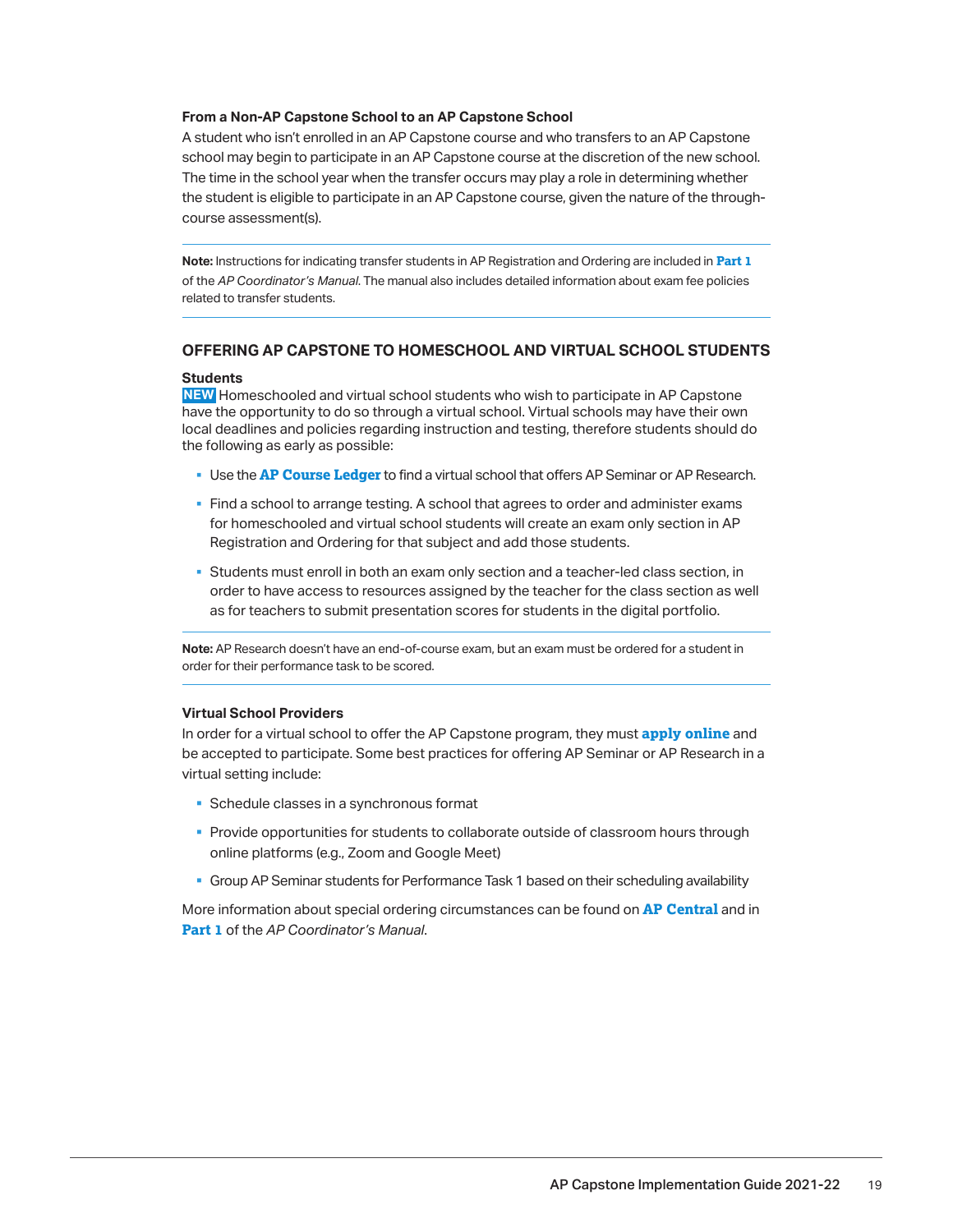# <span id="page-19-0"></span>**For Administrators**

### **How to Become an AP Capstone School**

 program. The application is available **[online](https://collegeboard.force.com/APCapstone/s/)** and should take no more than 15 minutes to complete. There is an option for schools to apply individually, or for a district to apply on Schools must submit an application and be approved to join the AP Capstone Diploma behalf of multiple schools at once. Applications are reviewed on a rolling basis.

### **AP Capstone Diploma Program Costs**

 program. However, no school application or registration fees are required, and no annual suggest that administrators consider the costs below when planning to implement Schools must **[apply online](https://collegeboard.force.com/APCapstone/s/)** and be approved to participate in the AP Capstone Diploma administrative fees are charged by College Board to participating schools or districts. We AP Capstone courses.

### **PROFESSIONAL LEARNING**

Teachers complete training once before their first year teaching the course—this isn't an Required professional learning is offered by select AP Summer Institutes (APSIs) throughout the summer for all new AP Seminar and AP Research instructors. School leaders aren't required to attend this professional learning but may use this opportunity to deepen their understanding of the program and may make a special request to attend. annual requirement.

 an application process available on our **[APSI Summer Institute Scholarships page](https://apcentral.collegeboard.org/learning-development/workshops-summer-institutes/summer-institute-scholarship)**. A limited number of scholarships for teachers from eligible schools are available through

 The fee for professional learning is updated annually and includes the required four-and-a-halfday summer professional learning and associated training materials.

 **Note:** The professional learning fee doesn't include travel, lodging, some meals, credit card processing fees for registration, or incidentals. Additional training may be required at the school's expense if assessment scoring performance doesn't meet College Board standards. Fees for professional learning are subject to change annually.

 See **[collegeboard.org/apcapstonepl](http://collegeboard.org/apcapstonepl)** for more information.

### **EXAM FEES**

 The 2021-22 exam fee for AP Seminar and AP Research is \$144 per exam, and schools retain a \$9 rebate per exam. An exam order for AP Seminar and/or AP Research must be submitted for a \$34 fee reduction per exam for students who are eligible for the College Board fee reduction. Schools are expected to forgo their \$9 rebate for these students. Many states use federal and state funding to further reduce the exam fee for these students. The AP Program will update all students included in the exam roster in AP Registration and Ordering. College Board provides state subsidy information posted on AP Central (**[collegeboard.org/apexamfeeassistance](http://collegeboard.org/apexamfeeassistance)**) as soon as each state finalizes their 2022 funding plan.

See **[Part 1](http://collegeboard.org/apcoordinatorsmanual-part1)** of the *AP Coordinator's Manual* for detailed information about fees.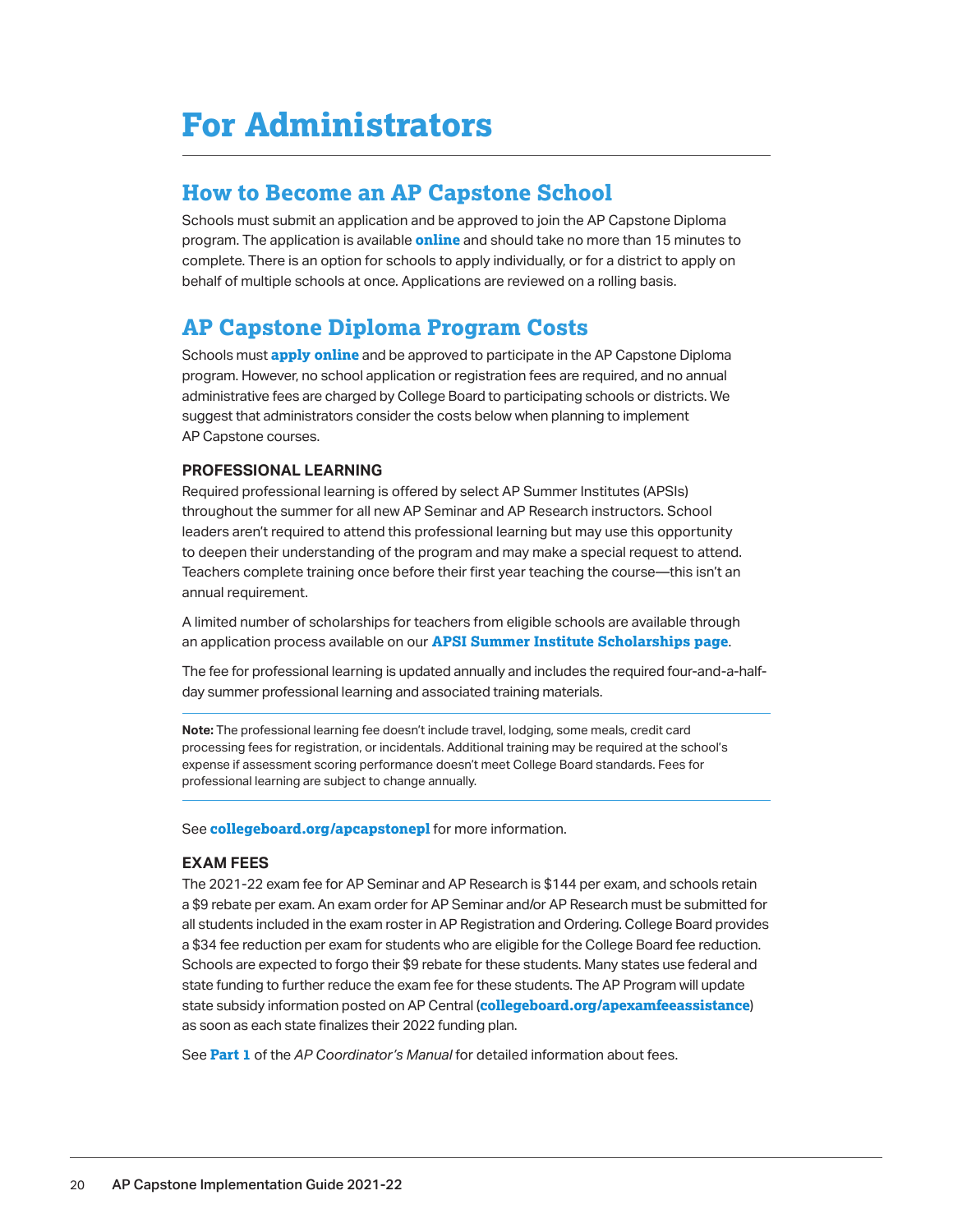#### <span id="page-20-0"></span>**ADDITIONAL COSTS**

See the *Resourcing Your AP Capstone Program* section below for additional costs schools should consider when exploring implementation.

### **Resourcing Your AP Capstone Program**

During the 2021-22 school year, all AP Seminar and AP Research students will receive digital access to EBSCO Academic Search Ultimate and Turnitin via the AP Digital Portfolio at no additional cost.

#### **REQUIREMENTS**

Teachers and students need high-speed internet access and technology to conduct research, complete multimedia presentations, and submit team and individual projects. Schools should be sure their technology infrastructure offers the bandwidth to perform these tasks.

Schools and districts should consider the following recommendations even though they're **not** mandatory:

- § Compensation and/or release time for teachers to take online scoring training and score students' through-course assessments
- **Extra time before or after school, or on weekends, for students to give their multimedia** presentations (and to free up class time)
- Staff designated to support students enrolled in the AP Capstone program (e.g., librarian, media specialist, or expert adviser)
- **Extra time during faculty meetings to explain the AP Capstone program and align** curriculum with AP courses
- § Professional learning time to allow AP Capstone teachers to meet as a Professional Learning Community (PLC)
- § Professional learning funding for AP Capstone teachers to attend AP Annual Conference sessions
- Release time for teachers to be AP readers
- Funding to reduce the AP Exam fee for AP Capstone students
- § Meetings with parents to talk about the AP Capstone program
- Classroom furniture that facilitates group instruction and student collaboration
- § Access to databases and online academic resources through the school library or media center
- AP Research class time§ One-to-one student access to computers, laptops, or tablets during AP Seminar and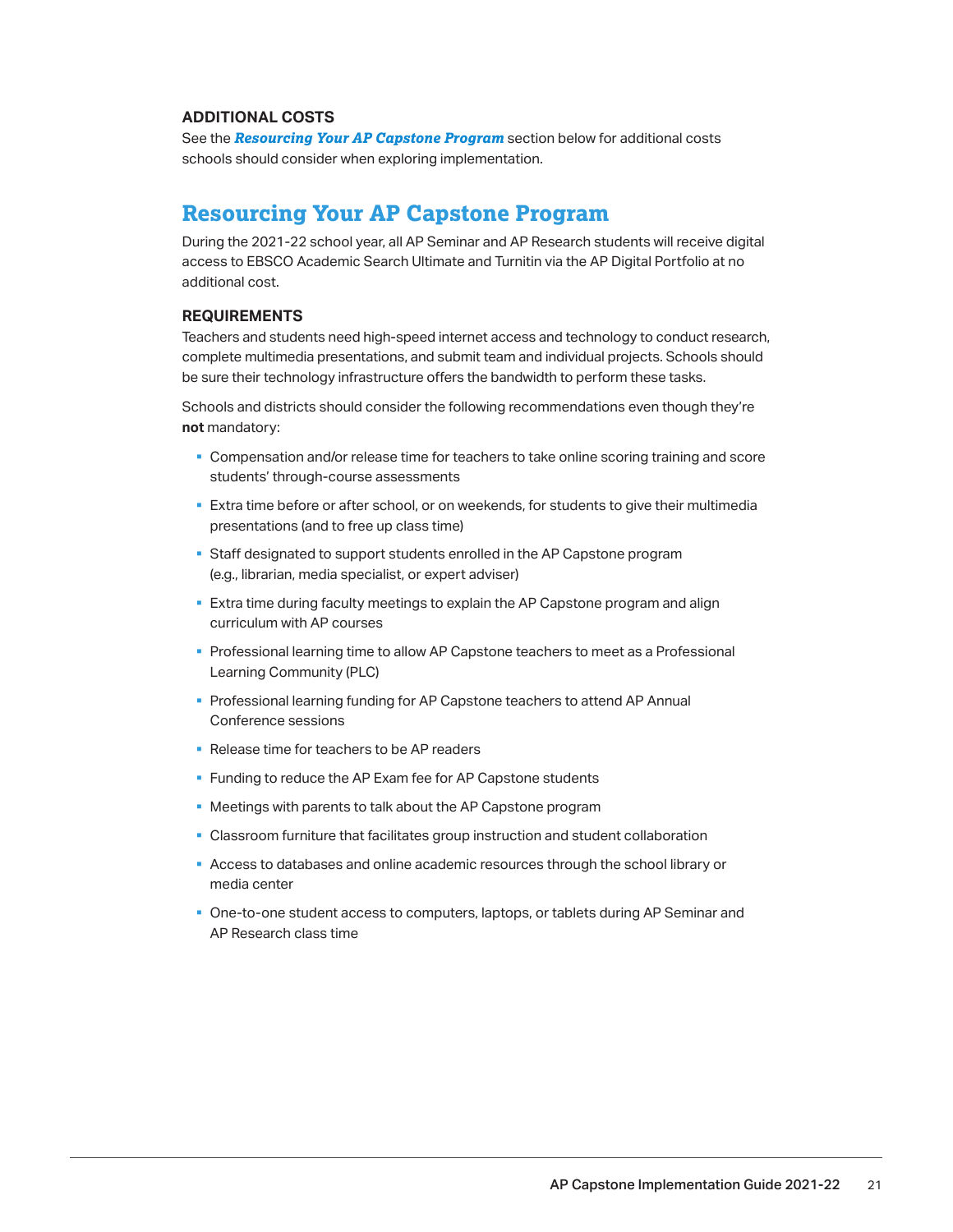### <span id="page-21-0"></span>**Recruiting Students**

Students who are motivated and prepared for college-level coursework are best suited for the AP Capstone Diploma program, but the program also benefits those students who show potential for AP coursework but haven't yet enrolled in AP courses. Students should demonstrate curiosity about real-world issues, a willingness to take intellectual risks, and a dedication to acquiring the skills that colleges and universities value—critical inquiry, analysis, and research. In short, AP Capstone students have an interest in becoming curious, independent, and collaborative scholars.

### **RECRUITMENT TOOLS**

- § AP Capstone on AP Central: **[collegeboard.org/apcapstone](https://collegeboard.org/apcapstone)**
- § AP Students website: **[apstudents.collegeboard.org/ap-capstone](https://apstudents.collegeboard.org/ap-capstone-diploma-program)[diploma-program](https://apstudents.collegeboard.org/ap-capstone-diploma-program)**
- § AP Capstone student brochure: **[secure-media.collegeboard.org/digitalServices/](https://secure-media.collegeboard.org/digitalServices/pdf/ap/ap-capstone/ap-capstone-student-brochure.pdf) [pdf/ap/ap-capstone/ap-capstone-student-brochure.pdf](https://secure-media.collegeboard.org/digitalServices/pdf/ap/ap-capstone/ap-capstone-student-brochure.pdf)**
- § AP Potential™: **[appotential.collegeboard.org](http://appotential.collegeboard.org)**

### **RECRUITMENT STRATEGIES**

- § Present AP Capstone at a Parent Night as an extension of or introduction to AP coursework.
- Provide AP Capstone brochures during an open house.
- § Meet with rising grade 10 or grade 11 students before course selection.
- § Discuss the benefits and challenges of AP Capstone in face-to-face meetings with potential candidates and parents.
- § Develop teacher recommendations tailored to AP Capstone characteristics and requirements.
- to talk about the benefits of the program, how the program works, and how it fits into • Plan classroom visits by school leaders, counselors, and current AP Capstone students students' schedules.
- § Recognize student participation and achievement through academic letters and honors distinctions.
- § Direct students and parents to the AP Students website: **[apstudents.collegeboard.org/ap-capstone-diploma-program](https://apstudents.collegeboard.org/ap-capstone-diploma-program)**

### **RECRUITMENT OF STUDENTS WHO ARE NEW TO AP**

AP Capstone can propel a diversity of students to pursue their own interests/passions. Students develop the tools to meaningfully and thoughtfully weigh in on issues that matter to them—whether local, regional, national, or global in nature. Students choose their own research topic for their theses. For some schools, AP Seminar may be used as a way to introduce students to the rigor of Advanced Placement® while providing the foundational skills that will complement other AP courses.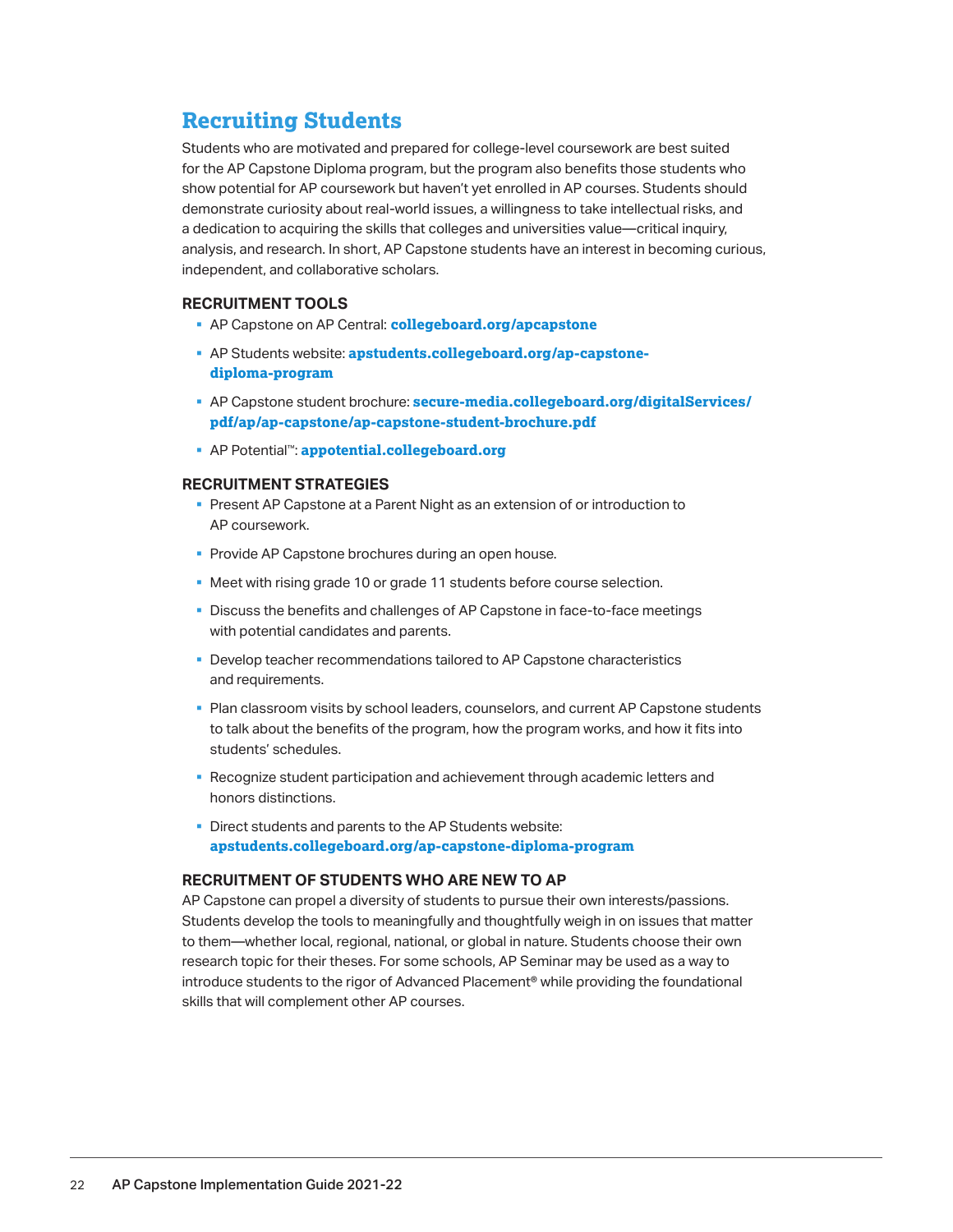### <span id="page-22-0"></span>**Scheduling AP Capstone Courses**

AP Seminar and AP Research are flexible and may be offered as a sequence in grades 10 and 11, grades 11 and 12, or grades 10 and 12. Schools may offer a combination of sequences and align AP Capstone courses with an existing senior project requirement or existing AP courses.

We don't recommend that AP Seminar be offered in grade 9. However, students in grade 12 can be encouraged to take AP Seminar if they understand that they won't meet the eligibility requirements for the AP Capstone Diploma or the AP Seminar and Research Certificate.

AP Capstone schools can only offer AP Seminar in their first year of implementation. After the first year, schools can then introduce AP Research when ready.

**Note:** AP Seminar is a prerequisite for AP Research. See the **Prerequisite** policy on page 13 for details.

| <b>GRADE-LEVEL</b><br><b>SEQUENCE</b> | <b>PROS</b>                                                                                                                                                                                                                                                                                                                                                                                 | <b>CONS</b>                                                                                                                                                                                                                                     |
|---------------------------------------|---------------------------------------------------------------------------------------------------------------------------------------------------------------------------------------------------------------------------------------------------------------------------------------------------------------------------------------------------------------------------------------------|-------------------------------------------------------------------------------------------------------------------------------------------------------------------------------------------------------------------------------------------------|
| <b>Grade 10/11</b>                    | • Builds college-level critical<br>skills early in the student's high<br>school career.<br>Increases participation and<br>×<br>performance in AP courses.<br>• Enables grade 12 students to<br>mentor students in AP Seminar<br>and AP Research.<br>• Lets students complete<br>a research project before<br>submitting college applications<br>and participating in college<br>interviews. | • Requires careful attention<br>to differentiated instruction<br>or risks limiting student<br>enrollment.<br>• Requires additional support<br>for enrolled students.<br>Adds a major research project<br>to the traditionally busy<br>grade 11. |
| <b>Grade 11/12</b>                    | • Student maturity provides a<br>larger pool of students able to<br>participate in AP Seminar.<br>• Students have a broader<br>foundation of skills and content<br>knowledge before beginning<br>college-level work.<br>• Schools can structure a<br>culminating experience for<br>graduating seniors.                                                                                      | • Students have limited<br>opportunity to retake AP<br>Seminar and AP Research.                                                                                                                                                                 |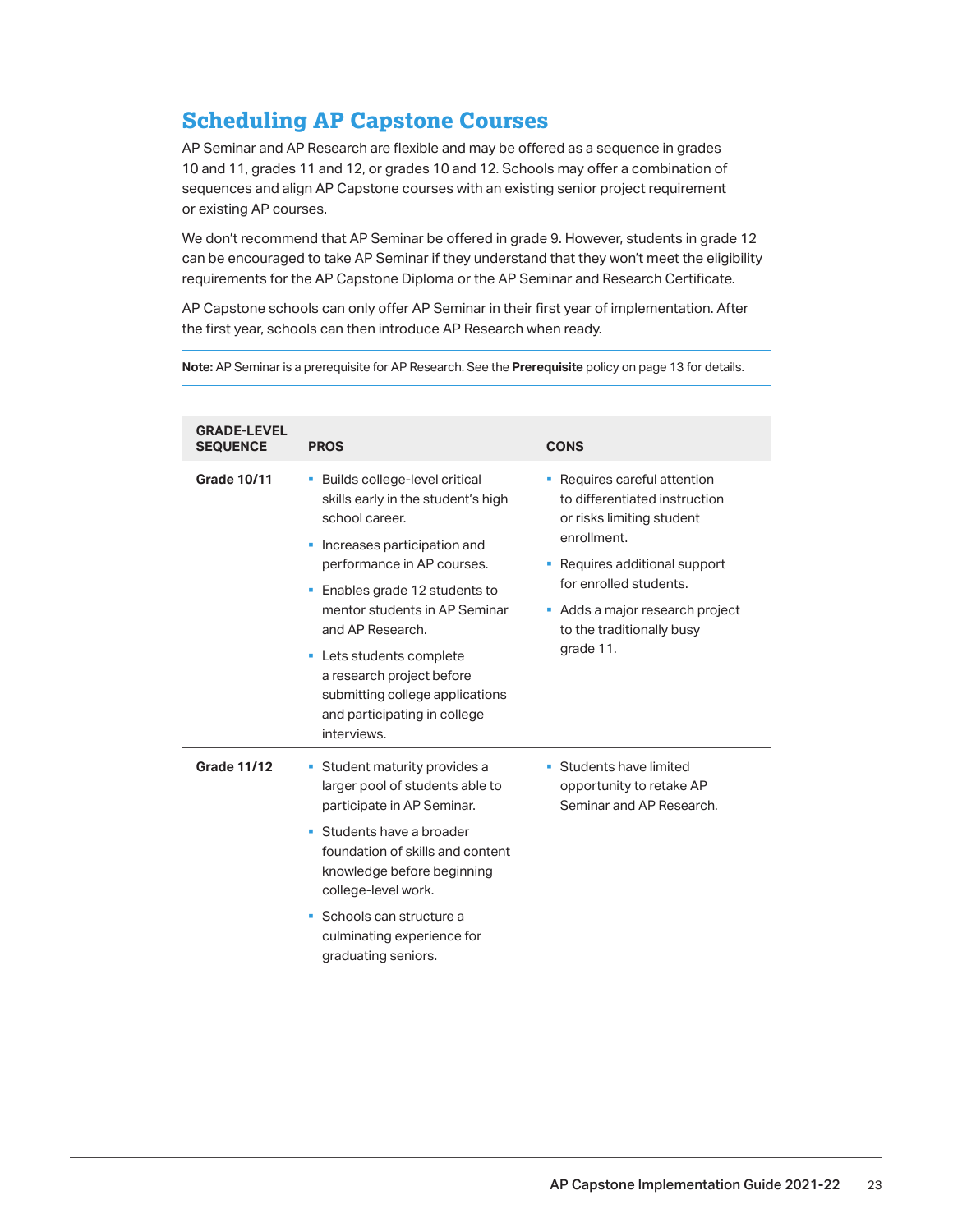<span id="page-23-0"></span>

| <b>GRADE-LEVEL</b><br><b>SEQUENCE</b> | <b>PROS</b>                                                                                                                                                                                                                                                                                                                                                                                                 | <b>CONS</b>                                                                                                                                                                                                                                                                                                    |
|---------------------------------------|-------------------------------------------------------------------------------------------------------------------------------------------------------------------------------------------------------------------------------------------------------------------------------------------------------------------------------------------------------------------------------------------------------------|----------------------------------------------------------------------------------------------------------------------------------------------------------------------------------------------------------------------------------------------------------------------------------------------------------------|
| <b>Grade 10/12</b>                    | Enables students to acquire<br>ш<br>college-level skills early<br>and apply those skills in a<br>culminating research project.<br>• Enables development of<br>college-level critical skills early<br>in the student's high school<br>career.<br>Increases participation and<br>I.<br>performance in AP courses.<br>Enables schools to structure<br>٠<br>a culminating experience for<br>graduating seniors. | Requires that the curriculum<br>bridge the grade 11 gap so<br>AP Research doesn't need to<br>reteach the skills acquired in<br>AP Seminar.<br>Requires careful attention<br>to differentiated instruction<br>or risks limiting student<br>enrollment.<br>Requires additional support for<br>enrolled students. |
|                                       |                                                                                                                                                                                                                                                                                                                                                                                                             |                                                                                                                                                                                                                                                                                                                |

### **Making AP Capstone Work with Your School Schedule**

AP Seminar and AP Research are full-year courses enabling students to focus on collegelevel critical skills (AP Seminar) and college-level research skills (AP Research).

AP Seminar may be offered in a traditional schedule or an A/B block schedule. The Performance Task assessments usually begin toward the end of the first or the beginning of the second semester. The second Performance Task can't be started prior to January when the stimulus materials for that task are published by College Board. Presentations must be scored and student work uploaded to College Board by May 2, 2022, at 11:59 p.m. ET. Recommended completion dates for both are February 28 and April 15, respectively. The assessment schedule limits the ability to offer AP Seminar on a 4x4 block schedule. AP Seminar requirements can't be completed in a fall block-scheduled course. Although the 4x4 block schedule doesn't preclude offering the AP Capstone courses, it does require schedule variations.

AP Research may be offered in a traditional schedule or an A/B block schedule. The course can also be offered in a 4x4 block schedule, though this isn't recommended. Offering AP Research on this schedule requires support and accountability measures to make sure students are supervised throughout the research process and that teachers have ample time to teach the required skills and score student presentations and oral defenses. Schools that offer AP Research in the fall semester need to design student supports to monitor student–adviser relationships and to ensure that research projects are completed on time. AP Research teachers need time to score student presentations before the May 2, 2022, 11:59 p.m. ET submission deadline unless students are required to complete the research project and presentation before the end of the first semester. However, this limits the time available to students to complete the rigorous research project while completing other course requirements. Schools that offer AP Research in the spring semester should know that students have less time to complete the research project and presentation, since all scored student work must be submitted to College Board by May 2, 2022, at 11:59 p.m. ET.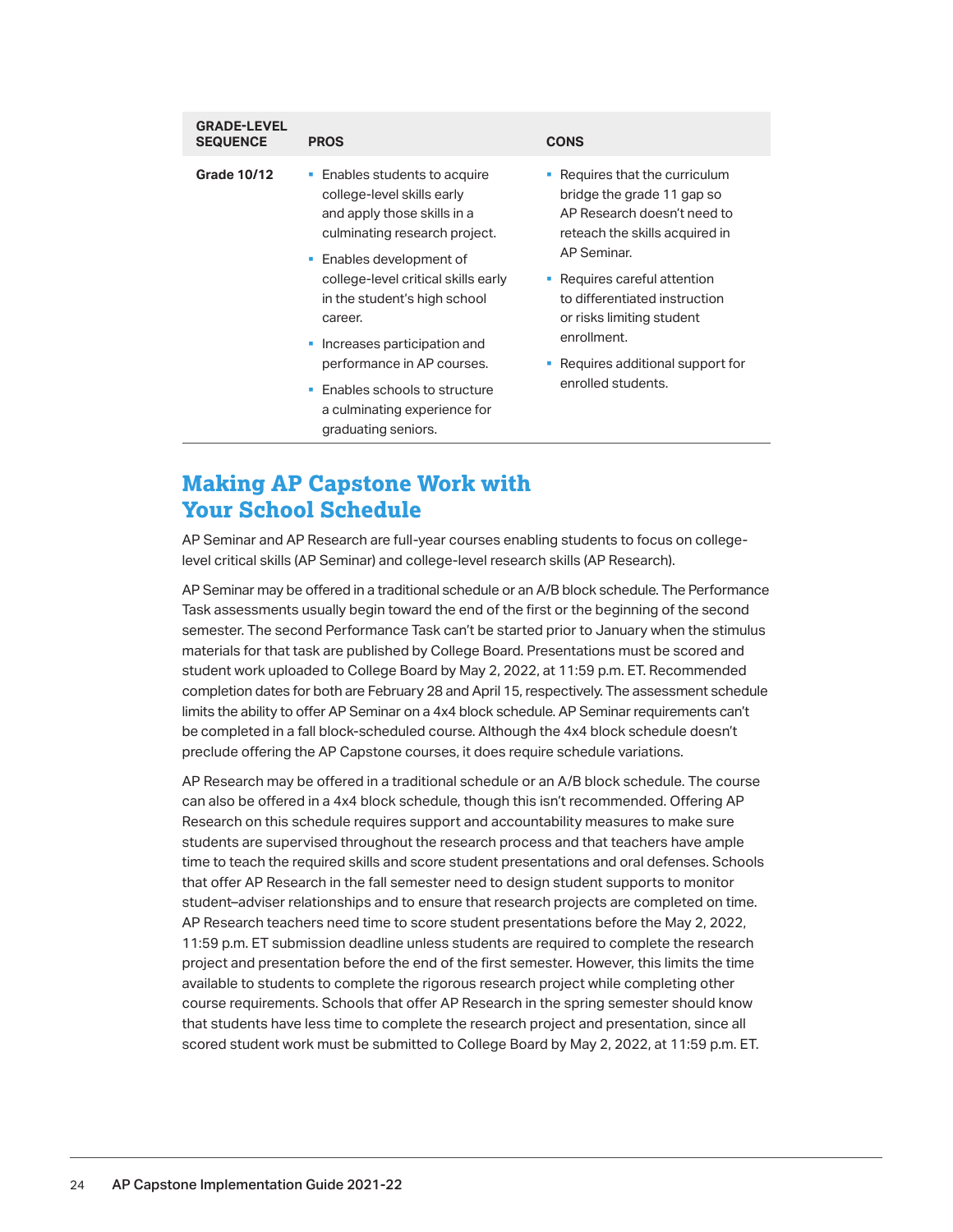### <span id="page-24-0"></span>**SCHOOLS OFFERING AP SEMINAR AND AP RESEARCH IN A 4X4 BLOCK SCHEDULE**

Due to the design of the through-course performance tasks in AP Seminar and AP Research, it isn't ideal to offer AP Seminar and AP Research in a 4x4 block schedule. However, if your school proceeds with this type of schedule, please consider the following:

- § **Schedule as full-year course.** AP Seminar and AP Research are both offered as full-year instructional classes spanning all semesters/trimesters/quarters/etc. Schools pursuing this schedule must ensure that the same students are enrolled in the same classes during all semesters. This would require students to pair AP Seminar or AP Research with another course.
- § **Schedule as fall semester course with dedicated support during spring semester.**  AP Seminar and AP Research are offered during the fall semester; this allows students to have dedicated independent work time and access to AP Seminar and AP Research teachers and classmates.

Schools pursuing this option for AP Seminar should schedule dedicated instructional days during the second semester for AP Seminar students and teachers to review the following:

- § **Performance Task 1.** Team Multimedia Presentations, if not completed in the prior semester
- **Performance Task 2.** Instructions and stimulus materials, which are released in **January**
- § **Performance Task 2.** Individual Multimedia Presentations

### **Class Size Recommendations**

Although decisions about class sizes are made by individual schools, the recommended class size for AP Seminar and AP Research courses is 20–24 students, an optimal size for fostering collaboration and teaching presentation skills. School leaders scheduling AP Capstone courses should consider the responsibilities and requirements of teacher assessment scoring. For example, an AP Research teacher with 40 students will need to schedule and score 40 Presentations and Oral Defenses, each requiring 20 minutes. School leaders and teachers need to coordinate closely to ensure that there's enough time to schedule presentations and assessment scoring activities to meet the May 2, 2022, 11:59 p.m. ET deadline.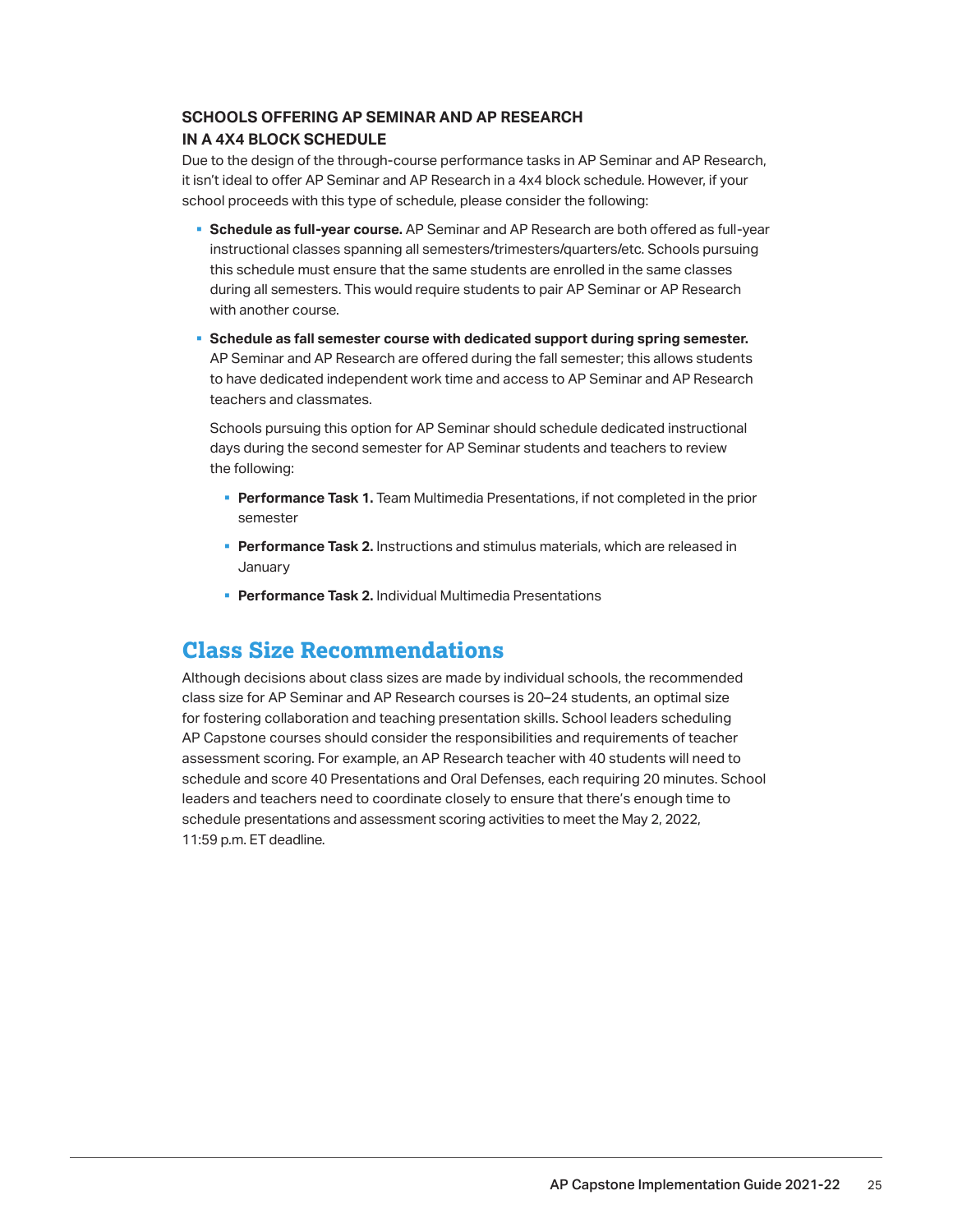### <span id="page-25-0"></span>**Positioning AP Capstone Courses in Your Master Schedule**

The flexibility of AP Capstone allows program implementation in a variety of settings and in academic disciplines of choice. Because AP Seminar and AP Research are both skills based, the courses can be associated with any academic content area. Schools may position the courses as required core classes or as electives, so long as they abide by any applicable state and district policies. Schools should also confirm that course designations of AP Seminar and AP Research align with entry requirements of higher education destinations for their students.

The following table lists implementation models, along with the pros and cons associated with each. These options help meet the demands of the school curriculum, state and district requirements, and local school traditions and culture.

| <b>SCHEDULE</b><br><b>VARIATION TYPE</b>           | <b>EXAMPLE</b>                                                                                                                                                                                                                                       | <b>PROS</b>                                                                                                                                                                                                                                                                                                                                                                        | <b>CONS</b>                                                                                                                                                                                                                                                                                                                                                                            |
|----------------------------------------------------|------------------------------------------------------------------------------------------------------------------------------------------------------------------------------------------------------------------------------------------------------|------------------------------------------------------------------------------------------------------------------------------------------------------------------------------------------------------------------------------------------------------------------------------------------------------------------------------------------------------------------------------------|----------------------------------------------------------------------------------------------------------------------------------------------------------------------------------------------------------------------------------------------------------------------------------------------------------------------------------------------------------------------------------------|
| <b>AP</b> course<br>anchor                         | All AP Capstone<br>students are enrolled<br>in a common AP<br>course known as<br>an anchor course.<br>For example, all AP<br>Seminar students<br>are enrolled in AP<br>U.S. History or<br>all AP Research<br>students are enrolled<br>in AP Biology. | • Permits<br>interdisciplinary<br>instruction that<br>supports student<br>mastery of AP<br>Capstone skills<br>and enhances<br>performance in the<br>AP anchor course.<br>Gives students<br>$\blacksquare$<br>a chance to apply<br>AP Capstone skills<br>in an AP content<br>area.<br>$\blacksquare$ Fosters<br>collaboration<br>between teachers<br>in different<br>content areas. | • Presents master<br>schedule<br>complications in<br>scheduling students<br>for two courses<br>and in scheduling<br>common planning<br>time for teachers to<br>develop instructional<br>strategies and<br>lesson plans.<br>• Increases program<br>costs because the<br>AP content teacher<br>should be trained<br>in AP Seminar<br>and/or AP Research<br>curriculum and<br>assessment. |
| <b>Concurrent</b><br>enrollment in<br>an AP course | AP Capstone courses<br>are integrated with<br>AP courses.<br>For example, AP<br>Seminar and AP<br>English Language<br>and Composition are<br>taught concurrently,<br>or AP Research and<br>AP Chemistry are<br>taught concurrently.                  | • Provides students<br>with an immediate<br>opportunity to<br>apply rigorous<br>college-level critical<br>skills to rigorous<br>college-level<br>content.                                                                                                                                                                                                                          | Requires one teacher<br>٥<br>to balance the<br>demands of two<br>AP courses in one<br>course.                                                                                                                                                                                                                                                                                          |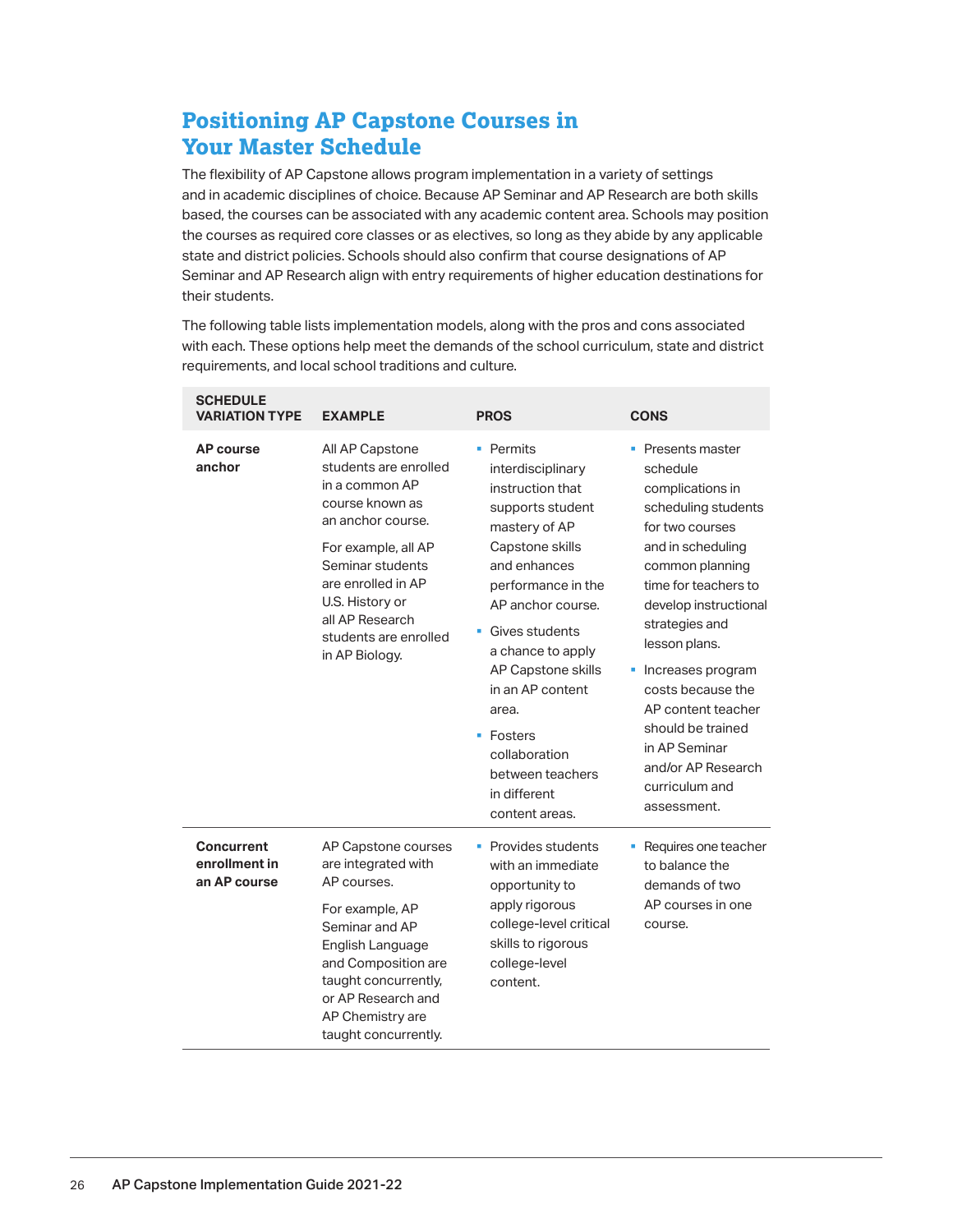| <b>SCHEDULE</b><br><b>VARIATION TYPE</b>                   | <b>EXAMPLE</b>                                                                                                                                                                                                                                                                                                                                                              | <b>PROS</b>                                                                                                                                                                                                                                                                                                                               | <b>CONS</b>                                                                                                                                                                                                                                                            |
|------------------------------------------------------------|-----------------------------------------------------------------------------------------------------------------------------------------------------------------------------------------------------------------------------------------------------------------------------------------------------------------------------------------------------------------------------|-------------------------------------------------------------------------------------------------------------------------------------------------------------------------------------------------------------------------------------------------------------------------------------------------------------------------------------------|------------------------------------------------------------------------------------------------------------------------------------------------------------------------------------------------------------------------------------------------------------------------|
| Distinct,<br>tailored<br>sections or<br>academy<br>setting | AP Capstone<br>courses are offered<br>in multiple sections<br>tailored to emphasize<br>a specific area of<br>interest or in the<br>context of an existing<br>school program.<br>For example, AP<br>Seminar or AP<br>Research or both<br>are offered as both a<br>science and a social<br>science course or<br>as part of a public<br>service or health<br>sciences academy. | • Allows students to<br>focus on a particular<br>area of interest<br>while acquiring a<br>broad perspective<br>on real-world<br>issues.<br>Enhances an<br>existing content<br>curriculum or<br>academy curriculum<br>in preparation for<br>specialized higher<br>education.                                                               | $\blacksquare$ Limits the<br>opportunity<br>for students to<br>explore topics<br>and perspectives<br>outside of their<br>interest areas.<br>• Limits the interest<br>of students<br>who may not fall<br>within specific<br>departmental<br>or academy<br>requirements. |
| Non-AP course<br>anchor                                    | AP Capstone courses<br>are integrated<br>with existing non-<br>AP courses.<br>For example, AP<br>Seminar and an art<br>history elective are<br>taught concurrently,<br>or AP Research and a<br>statistics elective are<br>taught concurrently.                                                                                                                              | $\blacksquare$ Provides an<br>instructional<br>framework for the<br>existing course.<br>• Provides students<br>with the opportunity<br>to learn specific<br>academic content,<br>along with the<br>skills taught in<br>AP Seminar and<br>AP Research.<br>• Fosters<br>collaboration<br>between teachers<br>in different content<br>areas. | • Creates tension<br>between the original<br>curriculum and the<br>requirements of<br>AP Seminar and<br>AP Research.<br>• Limits students'<br>ability to explore<br>issues that speak<br>to their personal<br>interests.                                               |
| Independent,<br>interdisciplinary<br>elective              | <b>AP Capstone</b><br>courses are offered<br>as independent<br>electives. (Note:<br><b>AP Seminar is</b><br>a prerequisite<br>to AP Research.<br>AP Research<br>can't be offered<br>independently.)                                                                                                                                                                         | Provides students<br>with college-level<br>critical skills that<br>can be applied<br>across disciplines.<br>Benefits those<br>students who show<br>potential for AP<br>coursework but<br>haven't yet enrolled<br>in AP courses.                                                                                                           | <b>Elective</b><br>designation may<br>limit opportunities<br>for students to<br>complete both<br>AP Seminar and<br>AP Research.                                                                                                                                        |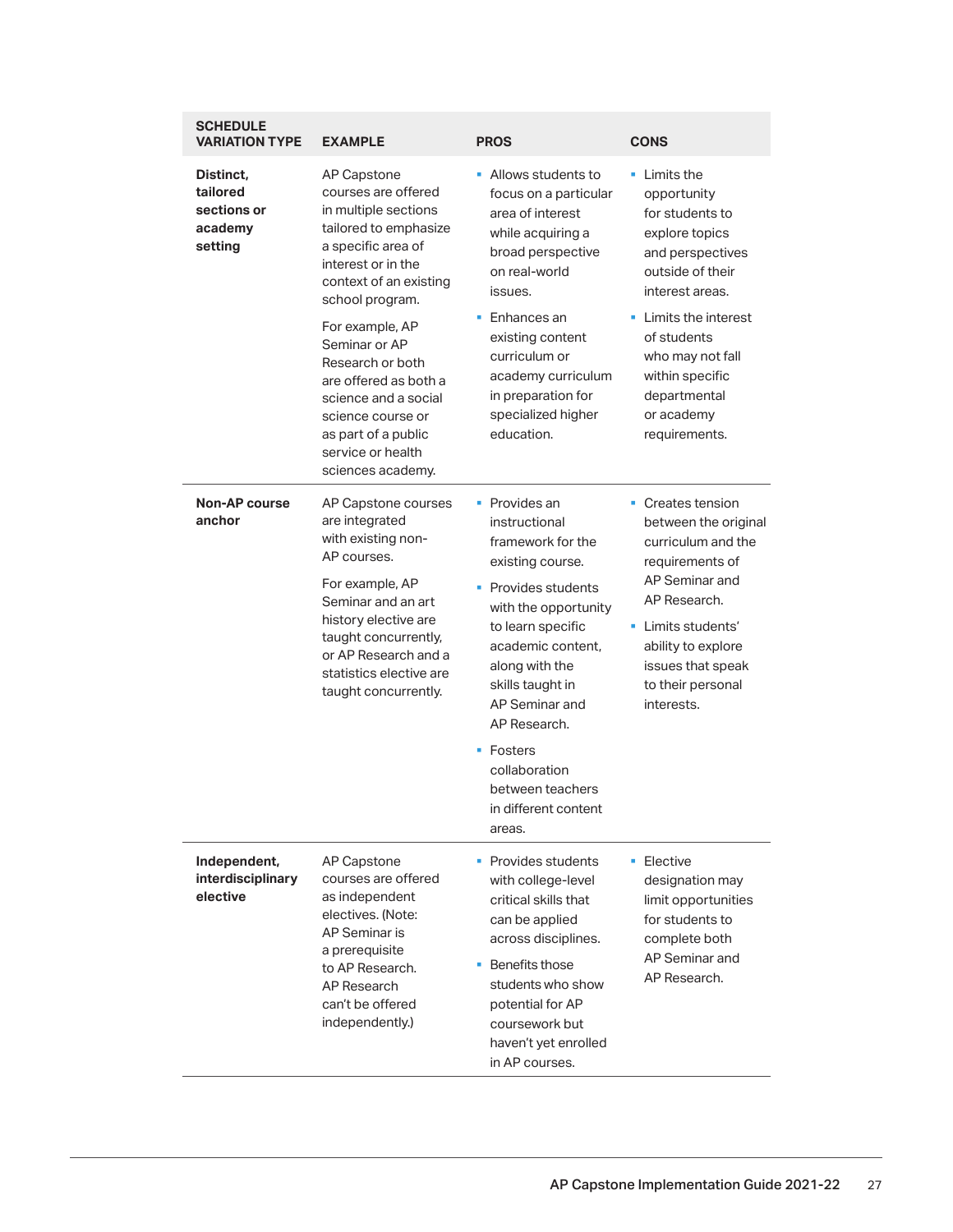<span id="page-27-0"></span>

| <b>SCHEDULE</b><br><b>VARIATION TYPE</b> | <b>EXAMPLE</b>                                                                    | <b>PROS</b>                                                                                                                                                       | <b>CONS</b>                                                        |
|------------------------------------------|-----------------------------------------------------------------------------------|-------------------------------------------------------------------------------------------------------------------------------------------------------------------|--------------------------------------------------------------------|
| Gradewide<br>implementation              | AP Seminar is offered<br>as a required course<br>for all students<br>in grade 10. | $\blacksquare$ Gives students a<br>chance to develop<br>critical research<br>skills that can apply<br>across all disciplines<br>and transfer to other<br>courses. | • Requires additional<br>funding to train and<br>support teachers. |

### **Adding AP Capstone to Student Transcripts**

Schools may choose to add a subtitle to their AP Seminar or AP Research courses (e.g., AP Seminar: [Subtitle]) that indicates a special disciplinary focus or emphasis as long as it complies to local, district, and/or state/country policies.

### **Addressing the AP Capstone Diploma Requirements**

To earn the AP Capstone Diploma, students must earn a score of 3 or higher in both AP Seminar and AP Research as well as a score of 3 or higher on four additional AP Exams of their choosing. The exams may be taken at any time during high school and need not be concurrent with the AP Seminar and the AP Research courses. No specific AP courses, other than AP Seminar and AP Research, are required for the AP Capstone Diploma.

### **Accessing AP Capstone Awards**

Students who earn the AP Capstone Diploma or AP Seminar and Research Certificate can view and print their diploma or certificate online through their AP score report in July. The award is also acknowledged on any AP score report that's sent to colleges after the award has been conferred.

Administrators can access this information through their AP educator score reports at **[AP Score Reports for Educators](http://scores.collegeboard.org)**.

### **Staffing AP Capstone Courses**

The selection of AP Seminar and AP Research teachers is critical to the success of the AP Capstone program. The most effective AP Capstone teachers are those who are curious about real-world issues, are competent in teaching a skill-based rather than a contentbased course, and are master facilitators of student learning, allowing students to take charge of their own learning. Teachers who have experience conducting and/or supervising independent research may be considered as well.

**AP Seminar and AP Research teachers aren't required to have specific content-area certification unless this is stipulated by local, district, or state/country policy.**

All AP Seminar and AP Research teachers are required to attend professional learning before their first academic year teaching the respective course.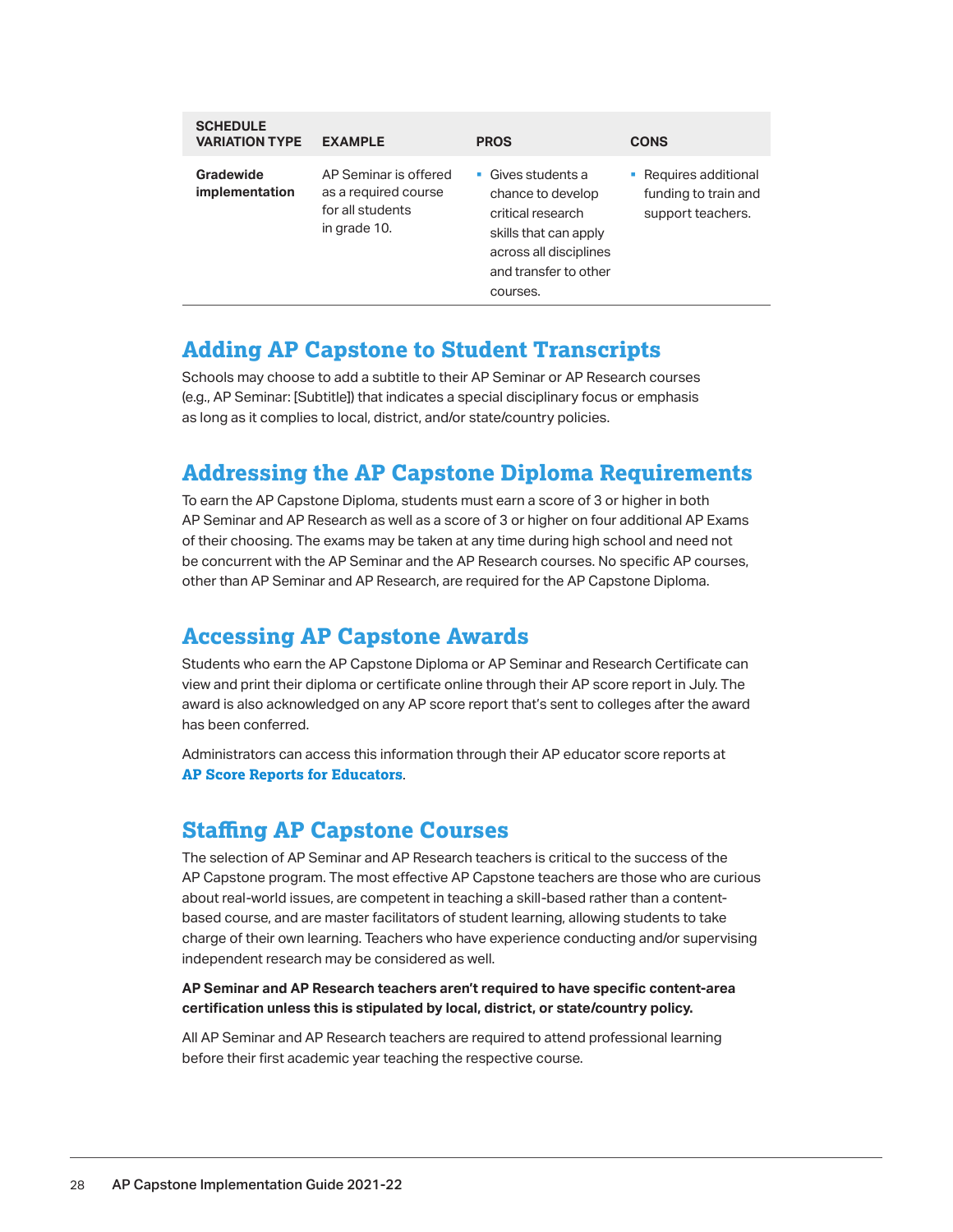**Note:** Administrators should be aware of the amount of time needed for scoring student work when assigning teachers to multiple sections of AP Seminar and/or AP Research. Although AP Seminar teachers may also teach AP Research, administrators should ensure that they're properly supported, especially in the spring when student work and teachers' scores are submitted.

 The most successful AP Seminar and AP Research teachers demonstrate the ability to:

- **Explore academic and real-world questions, problems, and issues from different** disciplines and from multiple perspectives.
- $\;\overline{\;\;}$  Teach college-level thinking and research skills such as writing a thesis, conducting research, evaluating sources, developing arguments, and designing, planning, and conducting a research-based investigation.
- § Teach time management, collaboration, oral communication, and presentation skills.
- **Facilitate student learning in collaborative settings such as workshops and tutorials.**
- § Motivate students to think critically and innovatively about research questions.
- § Collaborate closely with an AP Capstone team that includes administrators, AP teachers, media specialists, school counselors, and expert advisers.
- § Manage scoring and submit student work according to submission deadlines.
- § Modify instruction style in order to accommodate through-course performance tasks and skills-based learning outcomes.

Prior experience teaching AP or other college-equivalent courses taught in their high school isn't required.

 The following table offers several staffing models along with the pros and cons associated with each.

| <b>SCENARIO</b>                                                                       | <b>PROS</b>                                                                                                                                                                                                        | <b>CONS</b>                                                                                                                                                                                                                                                                            |
|---------------------------------------------------------------------------------------|--------------------------------------------------------------------------------------------------------------------------------------------------------------------------------------------------------------------|----------------------------------------------------------------------------------------------------------------------------------------------------------------------------------------------------------------------------------------------------------------------------------------|
| Different<br>teachers are<br>assigned to<br>AP Seminar and<br>AP Research<br>courses. | • Teachers are able to specialize<br>in the skills required for<br>success in each course.<br>• Students are exposed to<br>two teachers with different<br>strengths that support a<br>diverse learning experience. | • Teachers must coordinate<br>a transition from AP<br>Seminar to AP Research to<br>take advantage of the<br>weeks after the AP Seminar<br>assessments are complete.<br>• Teachers must establish<br>and maintain expectations<br>across two courses through<br>collaborative planning. |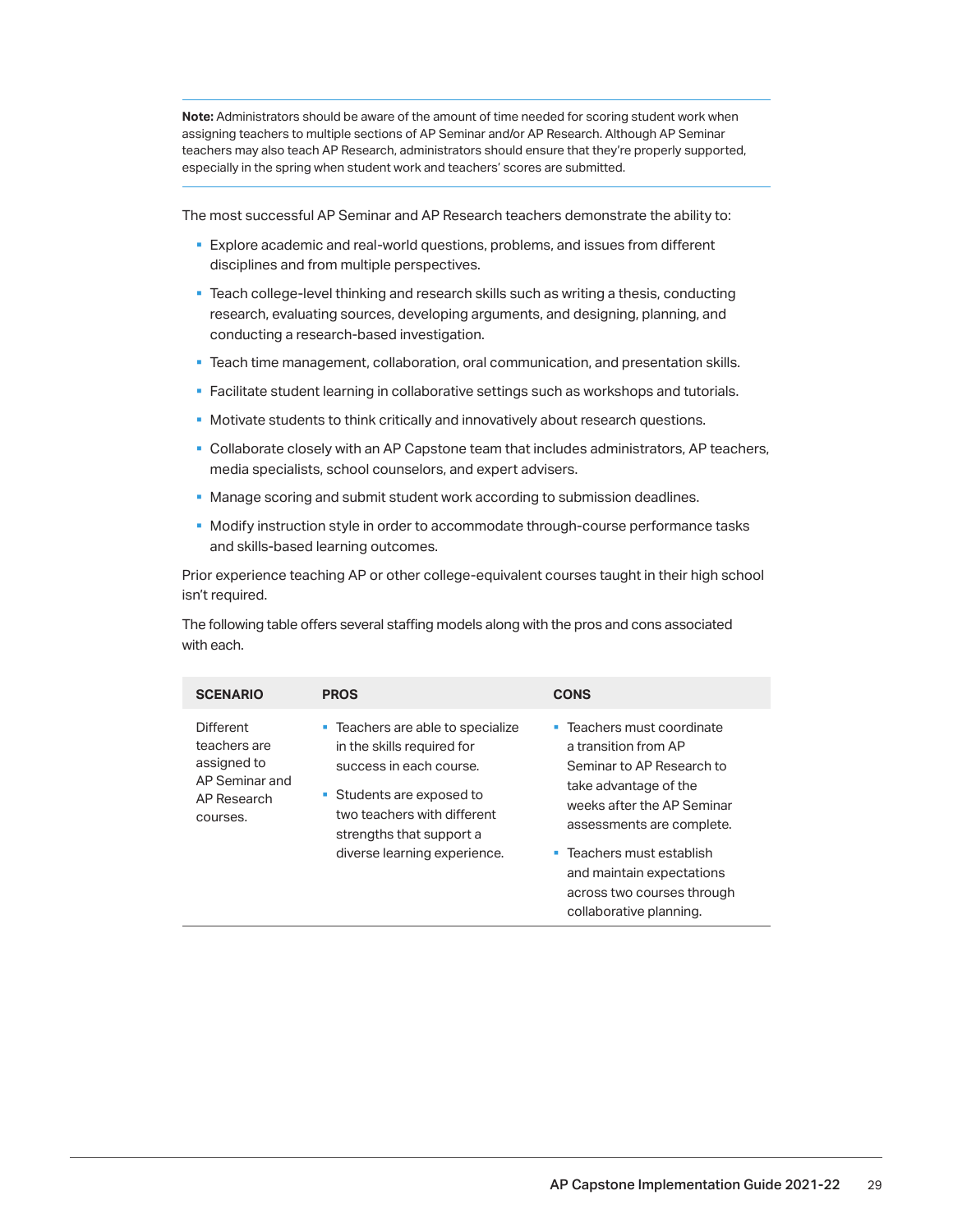<span id="page-29-0"></span>

| <b>SCENARIO</b>                                                                                     | <b>PROS</b>                                                                                                                                                        | <b>CONS</b>                                                                                                                                                                                                                                                       |
|-----------------------------------------------------------------------------------------------------|--------------------------------------------------------------------------------------------------------------------------------------------------------------------|-------------------------------------------------------------------------------------------------------------------------------------------------------------------------------------------------------------------------------------------------------------------|
| Teachers loop<br>with a cohort of<br>students from<br>AP Seminar to<br>AP Research.                 | Teachers establish a<br>×<br>relationship with students<br>in a two-year experience<br>that fully develops student<br>strengths and bridges student<br>weaknesses. | • Schools incur a training cost<br>increase because they must<br>send two teachers to the<br>required AP Seminar and<br>AP Research professional<br>learning.                                                                                                     |
|                                                                                                     | Teachers are able to build<br>×<br>a seamless transition from<br>AP Seminar to AP Research<br>by maximizing use of available<br>instructional time.                | • Teachers need expertise<br>and a level of comfort in<br>college-level skill development<br>and college-level research<br>methodology.                                                                                                                           |
| Two teachers<br>are assigned to<br>AP Seminar or<br>AP Research in<br>a team-teaching<br>structure. | Teachers from two different<br>×<br>disciplines support a variety of<br>student interests.<br>• Teachers share responsibility<br>for scoring assignments.          | Training costs increase<br>ш<br>because schools must send<br>two teachers to the required<br>AP Seminar or AP Research<br>professional learning.<br>FTE or local district<br>$\blacksquare$<br>requirements may limit<br>shared responsibility for<br>one course. |

### **Getting Others Involved**

School leaders should consider convening an AP Capstone team of faculty members to support the implementation of this new diploma program. Regular team meeting agenda items might include management of program implementation, student and teacher support issues, student recruitment, communication with parents and the community, and planning for vertical and horizontal articulation of AP Capstone skills. School or district leaders might also consider appointing a point person for AP Capstone to chair team meetings, ensure effective internal and external communication, and serve as program liaison to College Board. It's suggested that this point person be the school principal, AP coordinator, or AP Capstone teacher, who will receive important messaging from College Board on key updates and deadlines.

Additional AP Capstone team roles and responsibilities include the following:

### **SCHOOL LEADERS**

- **Form the AP Capstone team and collaborate with faculty and staff to develop an** AP Capstone implementation strategy.
- § Create a master schedule that supports broad student enrollment and effective instruction.
- **Ensure that teachers have time to complete online scoring training and score student** presentations.
- and submit team and individual projects.§ Be sure that teachers and students have access to required high-speed internet and technology appropriate to conduct research, complete multimedia presentations,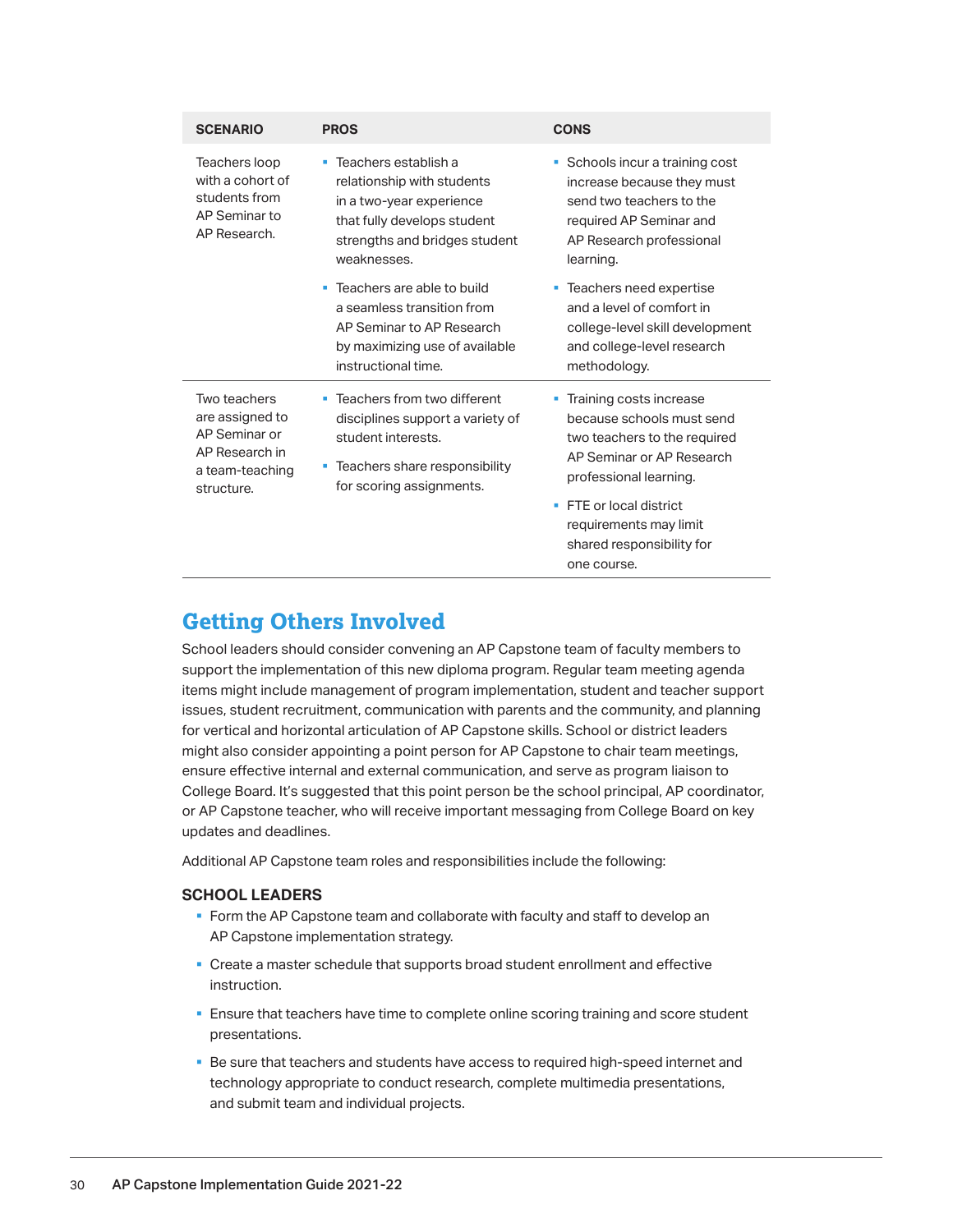- <span id="page-30-0"></span>§ Fund required summer professional learning and ensure release time for teachers to complete online scoring training.
- parents, and the community. § Support AP Capstone implementation in communications with students, faculty,
- § Read all communications from College Board about updates to the AP Capstone program.

#### **TEACHERS**

- Attend required professional learning for AP Seminar and/or AP Research.
- **Facilitate student learning.**
- § Score student presentations and ensure timely upload of student work to College Board.
- them involved in the AP Capstone Diploma program as guest lecturers or expert advisers. • Initiate relationships with colleagues or leaders from community organizations, getting
- § Manage student–adviser relationships.
- **•** Assist school leadership in the vertical and horizontal expansion of AP Capstone skills.

#### **LIBRARIANS/MEDIA SPECIALISTS**

- tools such as EBSCO, JSTOR, and ProQuest. Access to EBSCO Academic Search **Ensure that students have access to college-level research materials, including online** Complete is provided to AP Seminar and AP Research teachers and students at participating AP Capstone schools.
- § Assist students in identifying and researching a variety of questions across multiple disciplines.
- § Contribute to workshops and tutorials that address specific research issues.
- § Work with teachers to conduct relevant lessons on research practices.

#### **COUNSELORS**

- Familiarize themselves with AP Capstone so they can share highlights of the program with parents and visiting college admissions representatives.
- § Assist in identifying students for participation in AP Capstone.
- § Help students communicate AP Capstone accomplishments to colleges and universities.
- **Ensure that student course selections meet AP Capstone Diploma and/or AP Seminar** and Research Certificate requirements.

### **Expert Advisers for AP Research**

Expert advisers are an essential part of the AP Research course and may be drawn from the faculty, the community, local business and industry, or higher education. A designated staff member may also coordinate a pool of advisers for the AP Research course and match students with advisers. AP Research teachers and school administrators identify school and district policies that pertain to students who are engaging virtually or face-to-face with external advisers, and they communicate such policies to parents, students, and potential advisers. See page 52 of the *[AP Research Course and Exam Description](https://apcentral.collegeboard.org/pdf/ap-research-course-and-exam-description.pdf)*.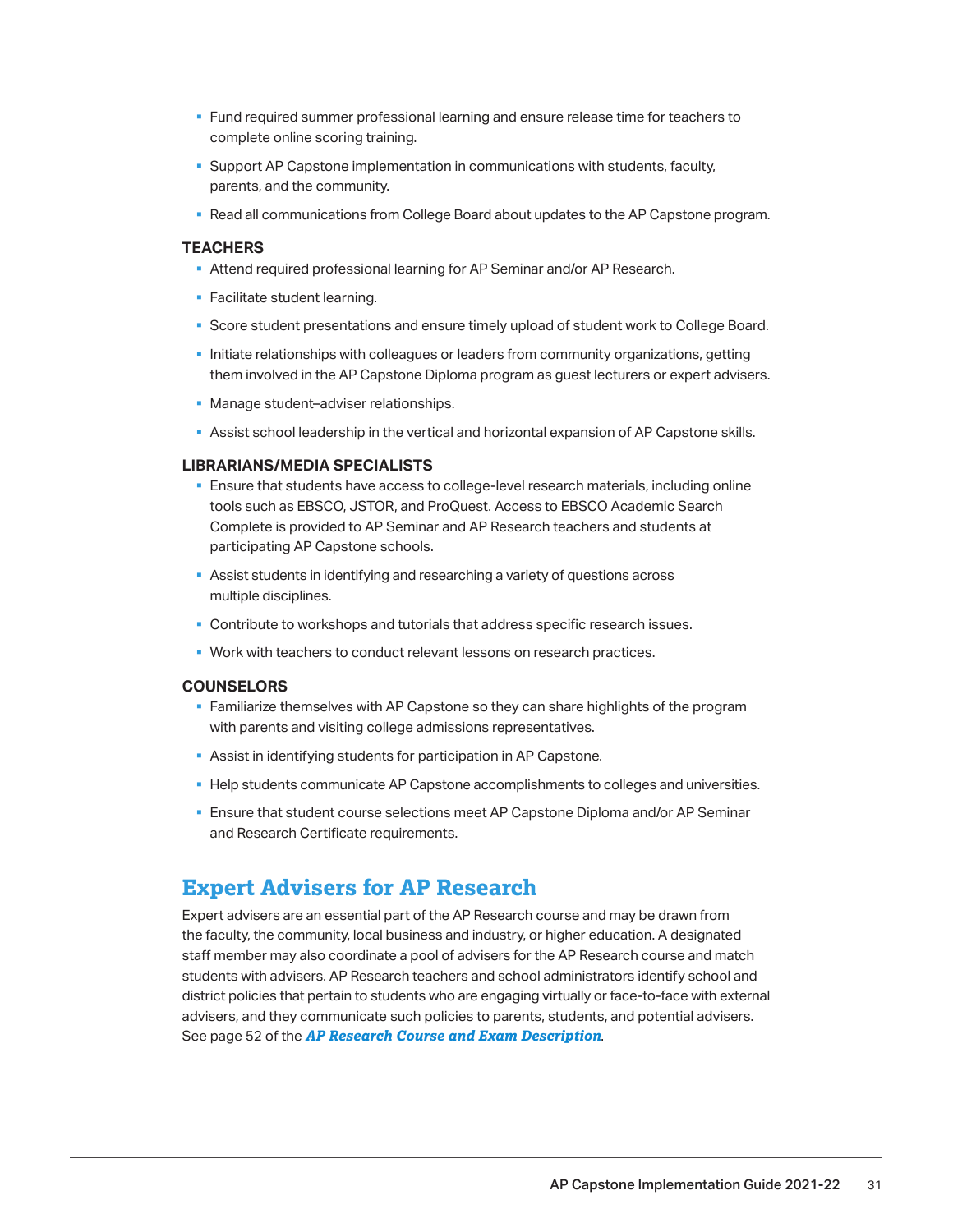### <span id="page-31-0"></span>**Recognition from Higher Education**

### **ADMISSIONS BENEFITS**

AP Capstone Diploma candidates enjoy a variety of admissions benefits from colleges and universities before, during, and after application cycles. Various benefits include invitations to meet with research faculty, direct admission into honors programs, and opportunities to join undergraduate research projects.

To facilitate admissions recognition, school leaders and students should indicate participation in the AP Capstone Diploma program in the following ways:

- § **School reports to higher education.** School leaders include their school's participation in the AP Capstone Diploma program, along with the number of AP Capstone Diploma awards.
- § **Counselor recommendations.** Counselors identify students as AP Capstone Diploma candidates on recommendation forms, including third-party applications such as the Common Application and the Coalition Application.
- § **Teacher recommendations.** AP Seminar and AP Research teachers highlight student research projects.
- § **Individual honors.** Students designate themselves as AP Capstone Diploma candidates, AP Capstone Diploma recipients, or AP Seminar and Research Certificate recipients in the awards/honors sections of their applications.
- § **Include courses on transcripts.** Students and schools indicate AP Seminar and AP Research on high school course transcripts.
- § **Admissions interviews and essays.** Students discuss their AP Seminar or AP Research work during admissions interviews and in their admissions essays, where appropriate.
- § **Sending AP Seminar and AP Research scores.** Students send AP Seminar and AP Research scores to their preferred higher education institutions.

**Note:** AP Capstone Diploma candidates are defined as students who have earned a score of 3 or higher in AP Seminar, are enrolled or plan to be enrolled in AP Research, and are also likely to earn a 3 or higher on four additional AP Exams, as determined by school administrators.

### **CREDIT AND PLACEMENT BENEFITS**

Several colleges and universities award credit for the successful completion of AP Seminar and AP Research. College Board currently provides information that colleges, universities, and state systems need to make sound, data-driven policy decisions regarding recognition of success in AP Capstone courses.

Visit **[collegeboard.org/apcapstonehedsupport](http://collegeboard.org/apcapstonehedsupport)** to see a list of colleges and universities that endorse the AP Capstone program, and to use the **[AP Credit Policy Search](https://apstudents.collegeboard.org/getting-credit-placement/search-policies)** to find specific credit and placement policies.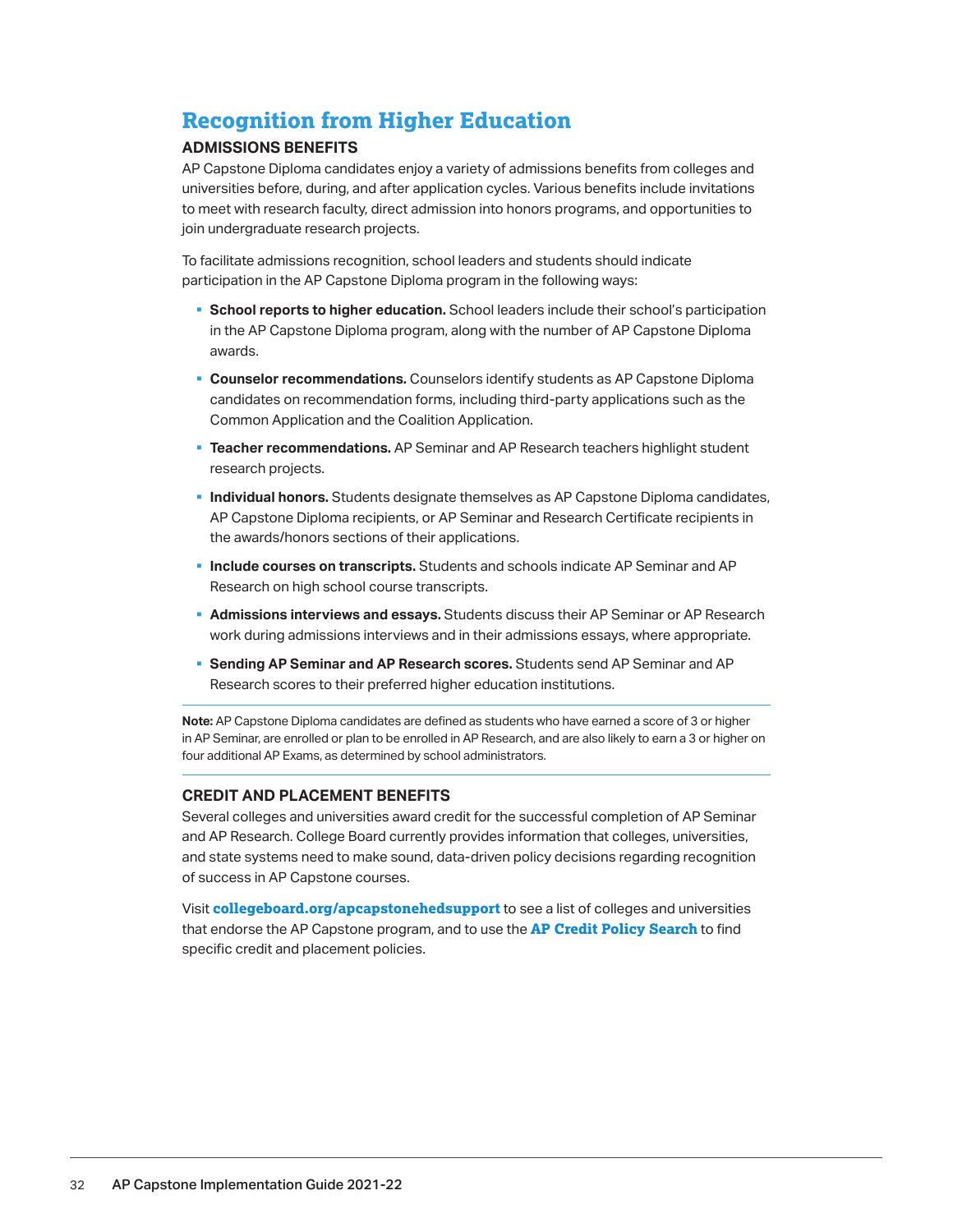# <span id="page-32-0"></span>**For Teachers**

### **Staying in Touch with the AP Capstone Program**

 The AP Capstone program team keeps teachers posted on important updates throughout the year. Teachers should make it a priority to read all emails and documentation sent to their College Board professional account. Teachers should complete their authorization as all communications and reference them as needed. Teachers should add the following them. Emails from the AP Capstone program are sent to AP Seminar and AP Research teachers with AP Course Audit authorized courses at the email address associated with soon as possible to receive all important communications and are encouraged to archive sender email address to their contacts to prevent emails reaching their junk folder: **[collegeboard@](mailto:mailto:collegeboard%40e.collegeboard.org?subject=)e.collegeboard.org**.

 (toll free in the U.S. and Canada) or **[cb.org/apeducatorinquiry](http://cb.org/apeducatorinquiry)** (select the AP Capstone topic). For questions related to the program, contact AP Services for Educators at 877-274-6474

AP Capstone teachers are encouraged to join the teacher community associated with the courses they teach at **[apcommunity.collegeboard.org](https://apcommunity.collegeboard.org/)**.

### **AP Capstone AP Course Audit Steps**

 teachers are equipped to prepare a course syllabus. The following activities must be completed within their AP Course Audit account no later than **October 1**: Following the four-and-a-half day, face-to-face training, new AP Seminar and AP Research

- § Teacher—Complete the course audit form
- § Teacher—Submit course syllabus
- § AP Course Audit Administrator—Review and approve the course audit form

New teachers can access AP Classroom and the AP Digital Portfolio after their course audit form has been approved.

 Some countries, states and districts may have earlier submission deadlines. Teachers are encouraged to check with school administrators to determine if they should submit syllabi to other authorizing systems before the October 1 deadline.

AP Seminar and AP Research teachers must develop and submit a syllabus of their own creation and can't submit the sample syllabus provided during training.

All new 2021-22 AP Capstone teachers must complete a course audit form and submit a syllabus for review.

 March 15, 2021.All previously authorized courses can be renewed by a school administrator beginning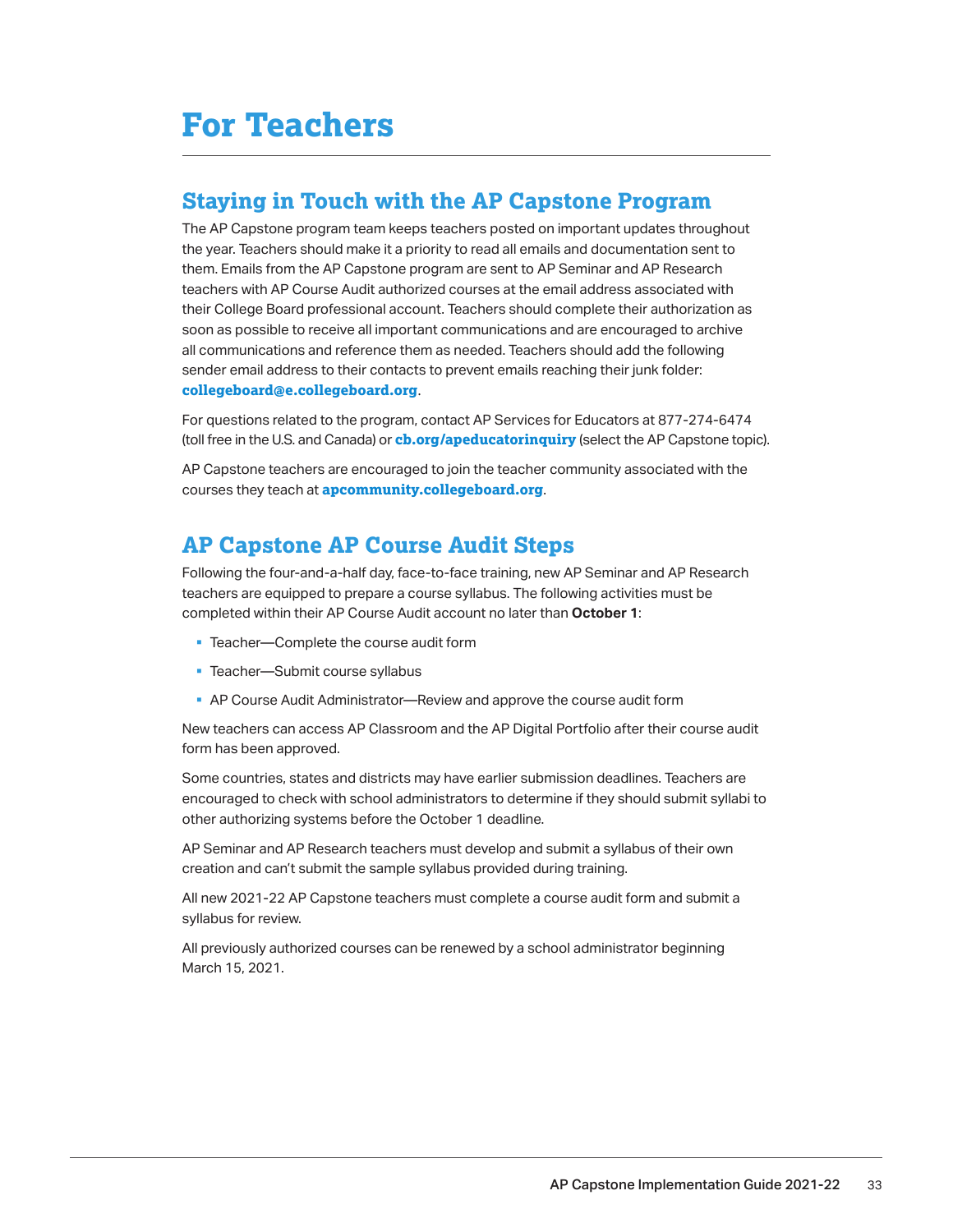### <span id="page-33-0"></span>**Ensuring Students Understand the Directions for the Performance Tasks**

Ieachers must review the directions for completing each component of the AP Seminar and AP Research performance tasks, as well as all parts of the AP Seminar End-of-Course Exam, with their students. Specific attention should be paid to: (1) word count, (2) presentation time, and (3) oral defense practices.

See pages 37–45 of the *[AP Seminar Course and Exam Description](https://apcentral.collegeboard.org/pdf/ap-seminar-course-and-exam-description.pdf)* and pages 47–52 of the *[AP Research Course and Exam Description](https://apcentral.collegeboard.org/pdf/ap-research-course-and-exam-description.pdf)*.

### **Teacher Roles During the AP Capstone Performance Tasks**

We recommend that all AP Capstone teachers be transparent with students about their roles and what any individual providing guidance to students should and should not do.

For more information about the roles of AP Capstone teachers, see pages 40 and 44 of the *[AP Seminar Course and Exam Description](https://apcentral.collegeboard.org/pdf/ap-seminar-course-and-exam-description.pdf)* and pages 51 and 52 of the *[AP Research](https://apcentral.collegeboard.org/pdf/ap-research-course-and-exam-description.pdf)  [Course and Exam Description](https://apcentral.collegeboard.org/pdf/ap-research-course-and-exam-description.pdf)*.

### **Submitting Student Work Using the AP Digital Portfolio**

 **[digitalportfolio.collegeboard.org](https://digitalportfolio.collegeboard.org)** to submit performance tasks as final by the May 2, 2022, 11:59 p.m. ET submission deadline. Students taking AP Seminar and AP Research must use the **[AP Digital Portfolio](https://digitalportfolio.collegeboard.org)** at

 portfolio throughout the school year. The diagram below illustrates the roles and major Your school's AP Capstone teachers, students, and AP coordinator interact with the digital tasks in the process.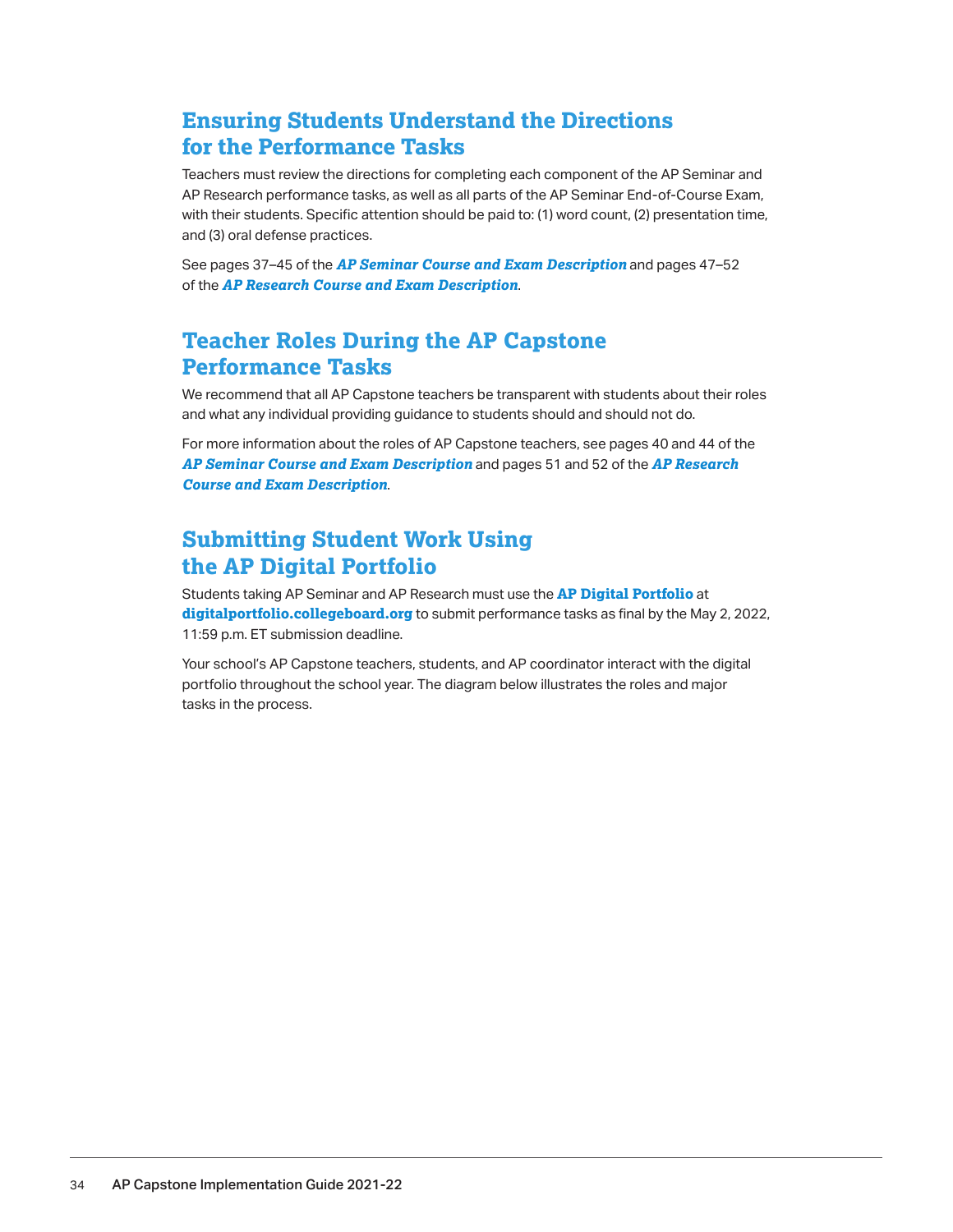### **Digital Submission for AP Capstone**

 $Completed$  in My  $AP \quad \Box$   $Completed$  in  $AP$  Digital Portfolio



 and creates AP Seminar and AP Research class sections. The coordinator notifies **AP coordinator** signs in to **[myap.collegeboard.org](http://myap.collegeboard.org)** at the start of school year teachers when class sections have been created.



**2 Teachers** sign in to **[myap.collegeboard.org](http://myap.collegeboard.org)** and get the join code for each class section they teach to distribute to students during class.

 also indicate their exam registration in My AP. **Students** sign in to **[myap.collegeboard.org](http://myap.collegeboard.org)** with College Board accounts and enroll in an AP Seminar or AP Research class section using the join code provided by their teacher or AP coordinator. If instructed to do so by the AP coordinator, students

**4 AP coordinator** submits the exam order for all students included in the exam roster in AP Registration and Ordering.



**4** 

**5** 

**3** 

**3** 

**Teacher** creates AP Seminar student teams for team assignments.



**Teacher** distributes College Board–provided source material to AP Seminar students.

**9** 

 no later than May 2, 2022, at 11:59 p.m. ET or an earlier deadline set by their teacher. **7 Students** submit final written performance tasks as final in the AP Digital Portfolio

 May 2, 2022, at 11:59 p.m. ET. **Teacher** submits scores for student presentations in the AP Digital Portfolio by



**10** 

in the AP Digital Portfolio by May 2, 2022, at 11:59 p.m. ET. **AP coordinator** verifies that all presentations have been scored and that all students have submitted their written performance task components as final

Performance tasks and scores for all students that the coordinator has ordered an exam for will be automatically transmitted to **College Board** at the deadline.

### **TECHNICAL REQUIREMENTS AND RECOMMENDATIONS FOR THE AP DIGITAL PORTFOLIO**

- § Use a computer, tablet, or mobile device that supports the latest versions of Chrome (preferred), Safari (preferred), Firefox, or Edge, and is connected to the internet.
- **The scoring feature isn't available on mobile devices.**

 For more information on the digital portfolio, see the *[AP Digital Portfolio Teacher User Guide](http://media.collegeboard.com/digitalServices/pdf/ap/ap-capstone/ap-capstone-digital-portfolio-teacher-user-guide.pdf)* and the *AP Digital Portfolio Student User Guide*.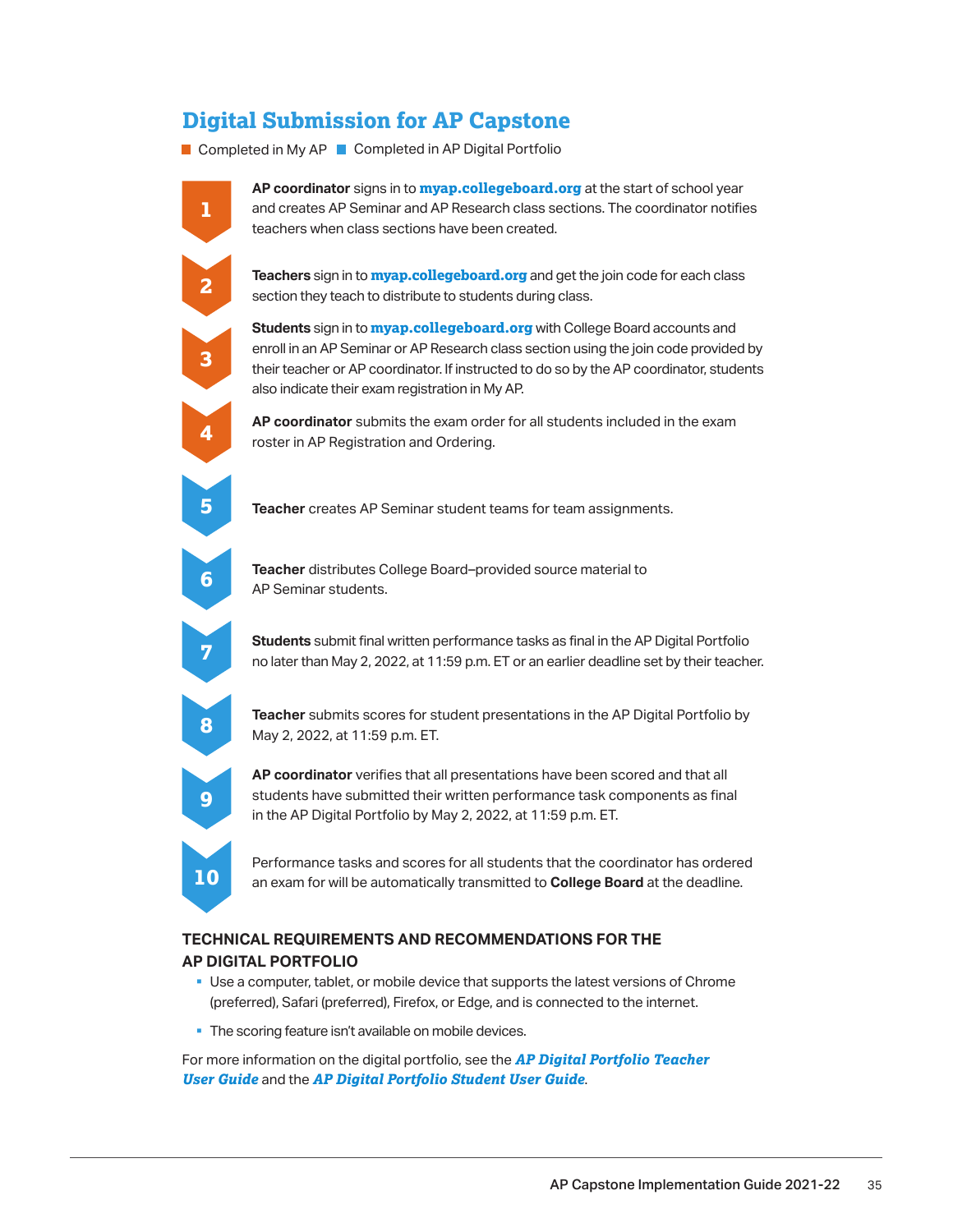### <span id="page-35-0"></span>**Due Dates for AP Seminar and AP Research Performance Tasks**

 The deadline for all student work and teacher scores for all performance tasks to be submitted to the **[AP Digital Portfolio](https://digitalportfolio.collegeboard.org/)** is May 2, 2022, at 11:59 p.m. ET. Although College Board recommends interim deadlines for each component of the performance tasks, teachers may choose to set their own interim deadlines, which will be determined by their school calendars and schedules.

### **Scoring Student Work**

 Typically, AP teachers participate in the scoring process of AP Exams only if they have applied for and been selected to serve as AP readers. However, because students' final AP scores for AP Seminar and AP Research include presentations that aren't scored at the AP Reading, College Board collects the classroom teacher's scores for these components.

AP Capstone teachers can't score student performance tasks until they have completed online scoring training, which is available to teachers in AP Classroom during the school year.

For student samples of performance tasks, as well as rubrics used to score performance tasks, see the **[AP Seminar](https://apcentral.collegeboard.org/courses/ap-seminar/exam)** and **[AP Research](https://apcentral.collegeboard.org/courses/ap-research/exam)** exam pages on **[AP Central](https://apcentral.collegeboard.org)**.

**Note:** AP Seminar or AP Research teachers are discouraged from sharing the scores they assign to performance task components with their students. Final student AP scores are calculated from scores earned on all components, according to their corresponding weights.

### **AP Seminar End-of-Course Exam Date**

 The 2022 Exam Date for the AP Seminar End-of-Course Exam is Thursday, May 5, 2022, at 12 p.m. local time. See **[Exam Dates and Fees](https://apcentral.collegeboard.org/courses/exam-dates-and-fees)** for the other exam dates.

For detailed information about ordering exams for late testing, see **[Part 1](http://collegeboard.org/apcoordinatorsmanual-part1)** of the *AP Coordinator's Manual*.

### **Getting Involved with the AP Reading**

 measure a student's ability to master college-level work. Being an AP reader is a valuable College Board encourages AP Seminar and AP Research teachers to apply to become AP readers. By participating in the AP Reading, teachers ensure that AP Exams continue to experience that improves a teacher's instruction and lets them acquire knowledge to apply when scoring their own students' work.

 opportunities for professional learning hours, and Continuing Education Credits (CEUs), AP readers for AP Capstone courses can take advantage of flexible scheduling options, as well as compensation.

For more information and to apply, visit **[collegeboard.org/readap.](http://collegeboard.org/readap)**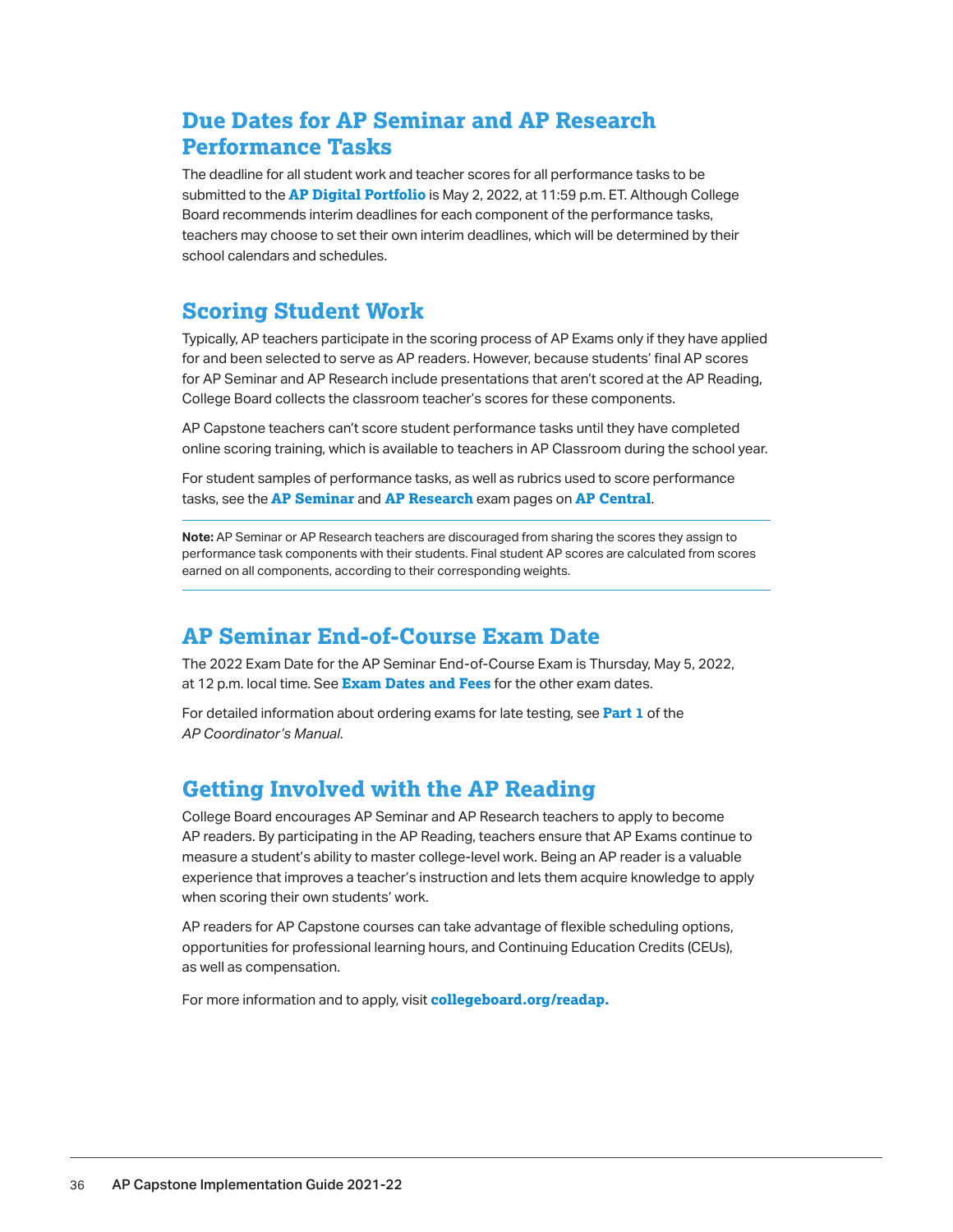# <span id="page-36-0"></span>**For AP Coordinators**

 The AP Capstone section of Part 2 of the *AP Coordinator's Manual* is the primary source of information for AP coordinators at participating AP Capstone schools. Download the manual, and review the AP Capstone timeline for AP coordinators at **[collegeboard.org/apcapstonecoordinator](https://collegeboard.org/apcapstonecoordinator)**.

### **Role of the AP Coordinator in AP Capstone**

AP coordinators:

- create class sections in AP Registration and Ordering for their school's AP classes (see below for details);
- **manage the ordering, receipt, distribution, administration, and return of AP Seminar** End-of-Course Exam materials for each student enrolled in the AP Seminar course;
- § order an AP Research Exam for each student enrolled in the AP Research course; and
- § validate that uploaded student work is submitted as final by the May 2, 2022, at 11:59 p.m. ET submission deadline and that all presentations have been scored by AP Seminar and AP Research teachers in the AP Digital Portfolio.

 through AP Registration and Ordering for a student in order for their performance task to be scored by College Board. AP Research doesn't have an end-of-course exam, but an exam must be ordered online

 have been submitted as final by a student, and any teacher scores associated with those AP coordinators don't have to manually submit work to College Board through the **[AP Digital Portfolio](https://digitalportfolio.collegeboard.org/)** for it to be scored at the AP Reading. All performance tasks that performance tasks, will automatically be sent to College Board for scoring after the deadline as long as an exam was ordered for them.

 **Note:** When students provide their registration information in My AP when first enrolling in a class section, they'll be assigned a unique, alphanumeric **AP ID**. This AP ID will automatically be added to the digital portfolio.

### **Creating Class Sections**

At the start of the school year, AP coordinators create their school's AP Seminar and AP Research class sections in AP Registration and Ordering (if teachers haven't already created their own class sections). These sections will automatically carry over to the AP Digital Portfolio, where AP Capstone students will submit their performance tasks and teachers will score their work. Students enroll in their AP Seminar or AP Research class section through My AP. They don't have to enroll in the AP Digital Portfolio separately.

If you have homeschooled or virtual school students who will be taking an AP Exam at your school without taking the corresponding AP course at your school, you'll need to create an exam only section for that subject and provide the join code for the exam only section to those students.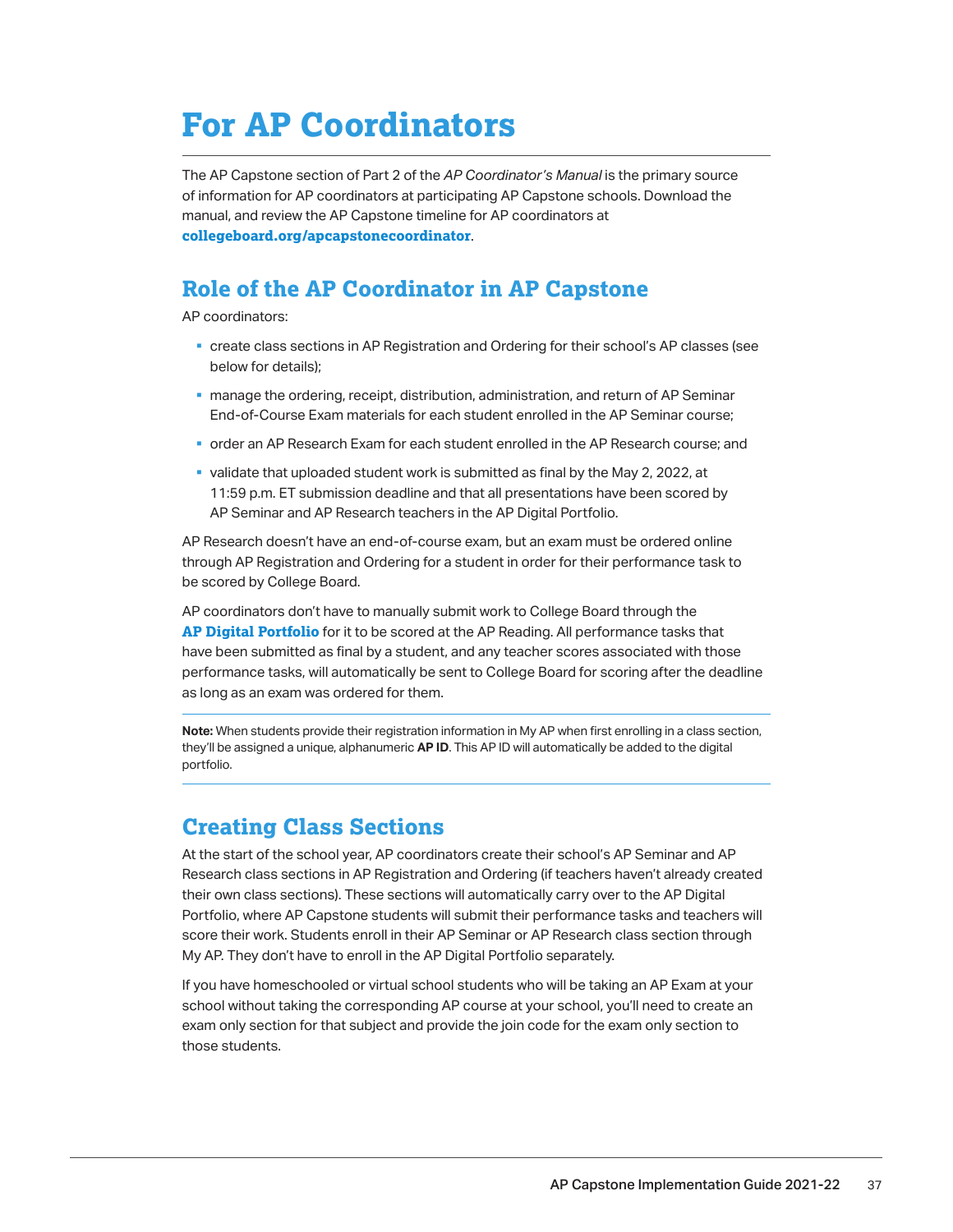### <span id="page-37-0"></span>**Accessing the AP Digital Portfolio**

 and all students enrolled in each one. A legend at the top of the page helps AP coordinators After signing in with their College Board username and password, AP coordinators will see all of the AP Capstone class sections that were created on **[myap.collegeboard.org](http://myap.collegeboard.org)**  determine each student's progress toward final submission of their work, and whether their presentations have been scored by their teacher.

### **Checking for Missing Data in the AP Digital Portfolio**

 submissions and work with the teacher(s) before May 2, 2022, at 11:59 p.m. ET to resolve: AP coordinators should view the status of their school's AP Seminar and AP Research

- § Missing student final submissions
- § Missing teacher scores on presentations

## **Additional Resources**

You may find the following resources helpful. Share these resources with the appropriate stakeholders in your school community to foster a successful implementation.

- § The **[search tool](https://collegeboard.force.com/ParticipatingAPCapstoneSchools)** of participating schools helps you form relationships with those currently implementing AP Capstone.
- **The [AP Capstone student brochure](https://secure-media.collegeboard.org/digitalServices/pdf/ap/ap-capstone/ap-capstone-student-brochure.pdf)** provides an overview of the AP Capstone program and is geared toward a student audience.
- § The **[AP Seminar](https://apcentral.collegeboard.org/pdf/ap-seminar-course-overview.pdf)** and **[AP Research](https://apcentral.collegeboard.org/pdf/ap-research-course-overview.pdf)** Course Overviews are short, two-page overviews of course content and assessments.
- program benefits, and FAQs. **• The [AP Capstone section of AP Central](https://apcentral.collegeboard.org/courses/ap-capstone)** shares an overview of the program, the
- § The **[AP Capstone Higher Education section of AP Central](https://advancesinap.collegeboard.org/ap-capstone/higher-education-support)** has a list of colleges and universities that have confirmed their support for AP Capstone by signing a statement of support endorsing the program and a link to the **[AP Credit Policy Search](https://apstudents.collegeboard.org/getting-credit-placement/search-policies)** for finding specific credit and placement policies for AP Seminar and AP Research.
- § This **[AP Capstone video](https://youtu.be/gNzjskIBLIM)** provides an overview of the program with supporting commentary from prominent higher education admissions professionals.
- § The second **[AP Capstone video](https://youtu.be/0aoEXEIQKTM)** features two of our current AP Seminar students, who speak about their experiences with AP Seminar and the AP Capstone program.
- § The third **[AP Capstone video](https://www.youtube.com/watch?v=yPsQvn6NaLE
)** features students discussing their projects and topics of inquiry in the AP Research course.
- § The **[AP Seminar](https://apcentral.collegeboard.org/courses/ap-seminar)** and **[AP Research](https://apcentral.collegeboard.org/courses/ap-research)** course pages on AP Central contain information, resources, and other helpful content for both courses.
- **The [AP Digital Portfolio Student User Guide](http://media.collegeboard.com/digitalServices/pdf/ap/ap-capstone/ap-capstone-digital-portfolio-student-user-guide.pdf)** tells students how to use the digital portfolio, including submitting work as final.
- **The [AP Digital Portfolio Teacher User Guide](http://media.collegeboard.com/digitalServices/pdf/ap/ap-capstone/ap-capstone-digital-portfolio-teacher-user-guide.pdf)** tells teachers how to use the digital portfolio, including managing teams, and scoring student work.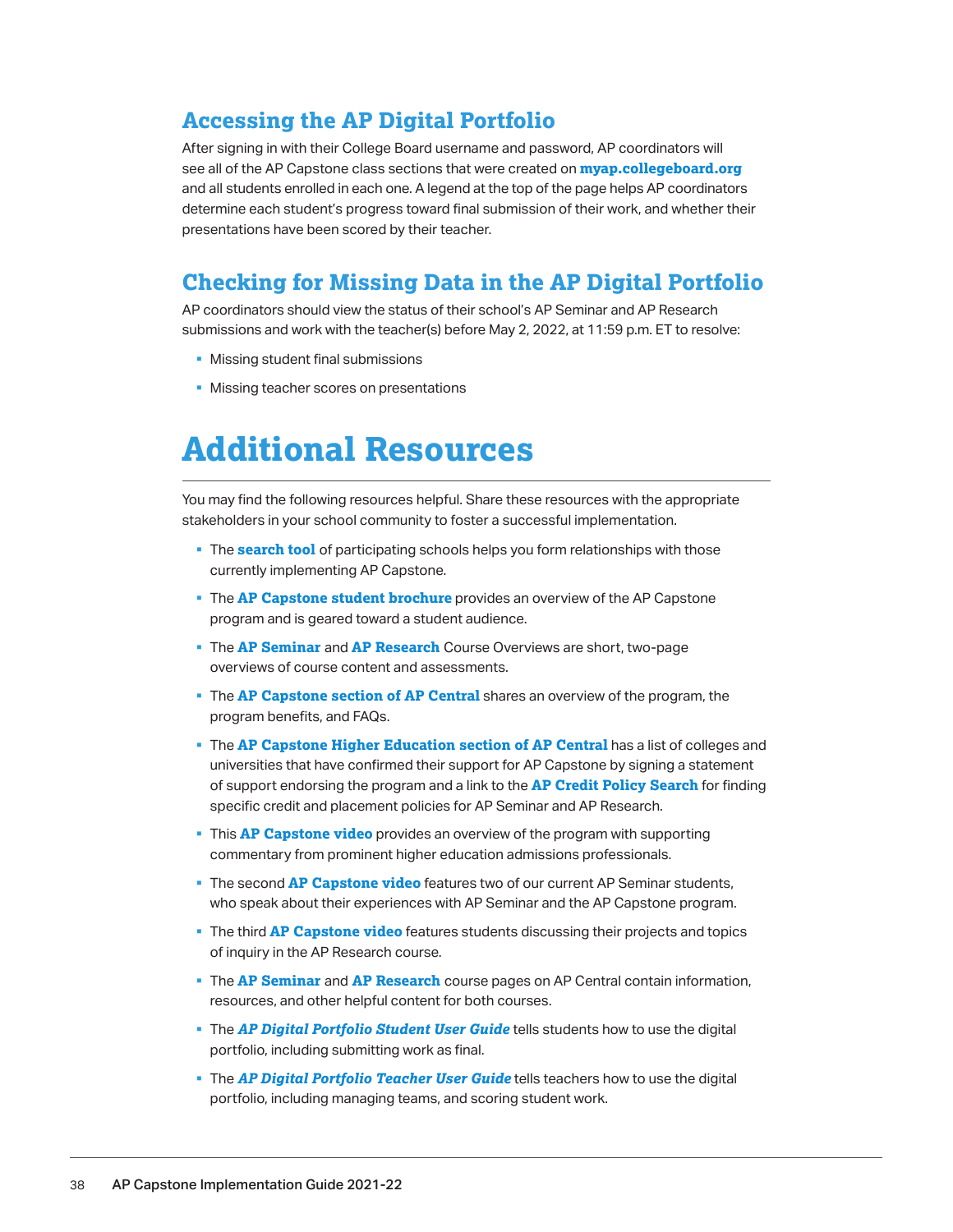# **2021-22 Important Dates**

| <b>DATE</b>                     | <b>ACTIVITY</b>                                                                                                                                                                                                                                               |  |
|---------------------------------|---------------------------------------------------------------------------------------------------------------------------------------------------------------------------------------------------------------------------------------------------------------|--|
| June-August                     | AP Seminar and AP Research professional learning.                                                                                                                                                                                                             |  |
| July-August                     | AP Classroom and AP Registration and Ordering open.                                                                                                                                                                                                           |  |
| August-September                | AP Seminar and AP Research instruction begins. Students can access<br>EBSCO and Turnitin through the AP Digital Portfolio once they have<br>enrolled in their AP Seminar or AP Research class section in My AP.                                               |  |
| October 1                       | Deadline for new teachers to complete the <b>AP Course Audit</b> form<br>and submit course syllabi. Designated course audit administrators<br>must approve course audit forms prior to this date. Administrators<br>must renew previously authorized courses. |  |
| October 4                       | Preferred deadline for AP coordinators to order AP Exams through<br><b>AP Registration and Ordering.</b>                                                                                                                                                      |  |
| November 15 at<br>11:59 p.m. ET | Final deadline to submit your exam order for all full-year and<br>first-semester AP courses, and all exam only sections, without<br>incurring additional fees. Exams can be ordered or canceled<br>after this date, although a fee applies in some cases.     |  |
| November 30                     | Recommended deadline for students to submit and teachers to<br>approve AP Research Proposal Forms.                                                                                                                                                            |  |
| December                        | Required online scoring training for AP Seminar and AP Research<br>launches.                                                                                                                                                                                  |  |
| January                         | Stimulus material for the AP Seminar Individual Research-Based<br>Essay and Presentation is released to AP Seminar teachers in the<br><b>AP Digital Portfolio.</b>                                                                                            |  |
| January-March                   | Begin scheduling current AP Seminar students for AP Research and<br>recruiting new AP Seminar students.                                                                                                                                                       |  |
| March 15 at<br>11:59 p.m. ET    | Spring course orders and fall order changes deadline for AP<br>coordinators to make final updates to the school's order through<br>AP Registration and Ordering, if needed. Fees may apply.                                                                   |  |
| March 25                        | Recommended deadline for all AP Seminar and AP Research<br>teachers to complete required online scoring training modules.                                                                                                                                     |  |
| May 2* at<br>11:59 p.m. ET      | Deadline for all student work to be submitted as final in the<br>AP Digital Portfolio and for teachers to submit scores for all<br>presentations in the AP Digital Portfolio.                                                                                 |  |
| May 5                           | Administration of AP Seminar End-of-Course Exam.                                                                                                                                                                                                              |  |
| May 20                          | Late-testing administration of the AP Seminar End-of-Course Exam.                                                                                                                                                                                             |  |
| May-June                        | AP Research teachers should meet AP Seminar students to discuss<br>the course, get students ready to work with a consultant/expert<br>adviser, identify a topic of interest, and develop a research question.                                                 |  |
| July                            | AP score reports, including AP Capstone awards, released online.                                                                                                                                                                                              |  |

 \*The standard final submission deadline of April 30 falls on a Saturday, and has been extended to the next business day.